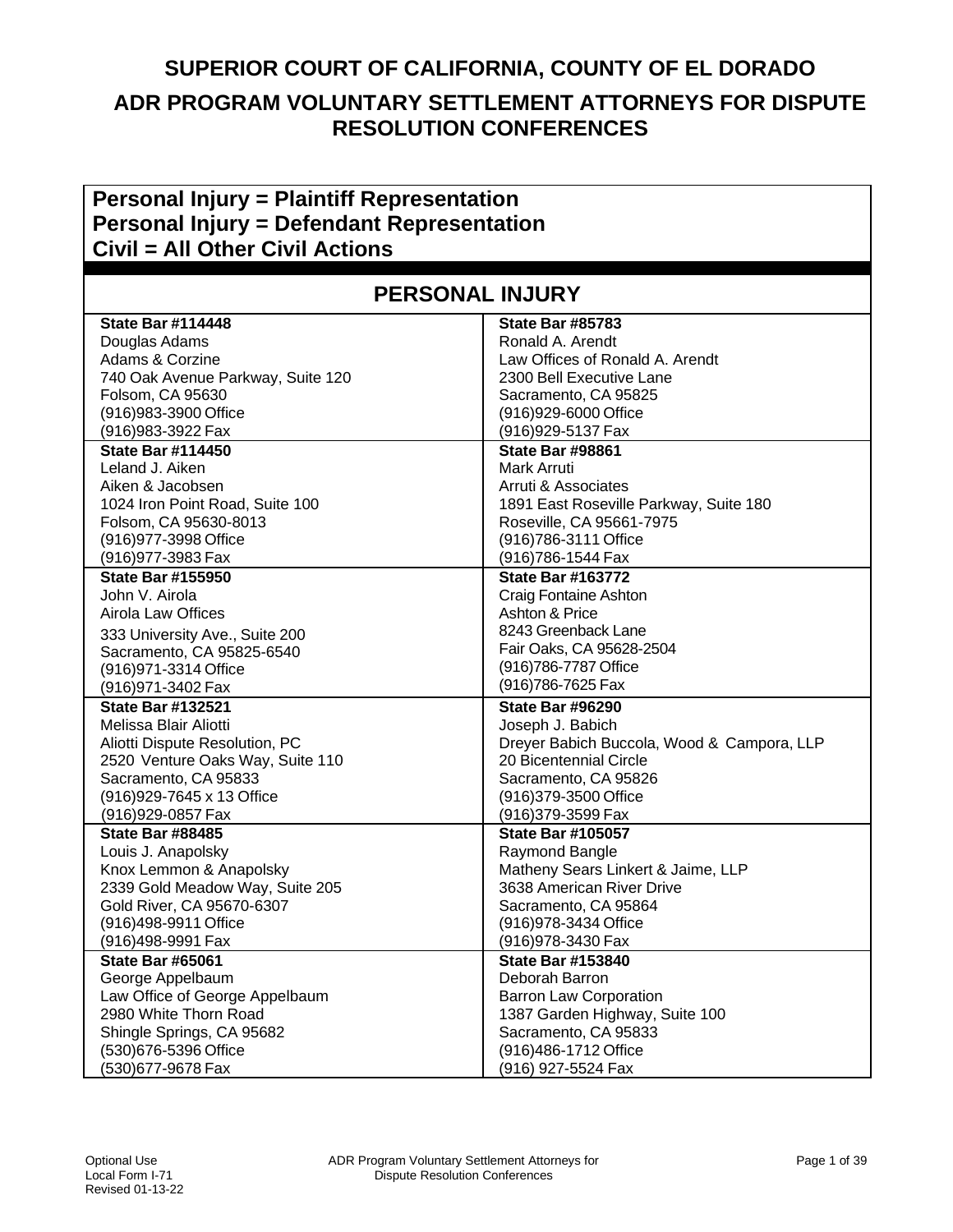| <b>State Bar #121751</b>            | <b>State Bar #158745</b>             |
|-------------------------------------|--------------------------------------|
| <b>Christopher Bayuk</b>            | Travis G. Black                      |
| Bayuk & Associates, Inc.            | <b>Travis Black &amp; Associates</b> |
| 5170 Golden Foothill Parkway        | 1839 Iron Point Road, Suite 160      |
| El Dorado Hills, CA 95762           | Folsom, CA 95630                     |
| (619)232-7945 Office                | (916) 962-2896 Office                |
| (877) 266-0963 Fax                  | (916) 983-6330 Fax                   |
| <b>State Bar #111010</b>            | <b>State Bar #117575</b>             |
| David Becker                        | William K. Blakemore                 |
| Becker & Runkle                     | Donahue Davies, LLP                  |
| 263 Main Street                     | 1 Natoma Street                      |
| Placerville, CA 95667               | Folsom, CA 95630                     |
| (530)295-6400 Office                | (916)817-2900 Office                 |
| (530)295-6408 Fax                   | (916) 817-2644 Fax                   |
| <b>State Bar #79767</b>             | <b>State Bar #109257</b>             |
| Garland O. Bell                     | Phillip R. Bonotto                   |
| Law Office of Garland O. Bell       | Rushford & Bonotto                   |
| 5007 Tiffany Point                  | 1010 Hurley Way, Suite 410           |
| Granite Bay, CA 95746               | Sacramento, CA 95825                 |
| (916) 772-5414 Office               | (916)565-0590 Office                 |
|                                     | (916)565-0599 Fax                    |
| <b>State Bar #186019</b>            | <b>State Bar #148943</b>             |
| Tina Ann Bell                       | Eric M. Bonzell                      |
| Law Office of Michael M. McKone     | <b>Clasen Raffalow &amp; Rhoads</b>  |
| 10877 White Rock Road, Suite 310    | 104 Woodmere Road                    |
| Rancho Cordova, CA 95670-6029       | Folsom, CA 95630                     |
| (916) 859-8780 Office               | (916)294-3560 Office                 |
| (916) 859-8916 Fax                  | (916)294-8957 Fax                    |
| <b>State Bar #88506</b>             | <b>State Bar #232388</b>             |
| Robert P. Biegler                   | Robert C. Bowman, Jr.                |
| <b>Biegler Law Firm</b>             | Bowman & Associates                  |
| 725 University Avenue               | 3230 Ramos Circle                    |
| Sacramento, CA 95825                | Sacramento, CA 95827-2513            |
| (916) 927-3971 Office               | (916) 923-2800 Office                |
| (916) 927-7869 Fax                  | (916)358-8689 Fax                    |
| <b>State Bar #38745</b>             | <b>State Bar #201070</b>             |
| Philip R. Birney                    | Robert W. Brannen                    |
| Wilke Fluery Hoffelt Gould & Birney | Penney & Associates                  |
| 400 Capitol Mall, Suite 2200        | 2150 River Plaza Drive, Suite 205    |
| Sacramento, CA 95814                | Sacramento, CA 95833                 |
| (916)441-2430 Office                | (916)443-5506 Office                 |
| (916)442-6664 Fax                   | (916) 669-0416 Fax                   |
| <b>State Bar #119263</b>            | <b>State Bar #149472</b>             |
| Todd S. Bissell                     | John Broghammer                      |
| Todd S. Bissell Law Corporation     | Sims Lawrence & Arruti               |
| 193 Blue Ravine Road, Suite 100     | 1740 Creekside Oaks, Suite 130       |
| Folsom, CA 95630                    | Sacramento, CA 95833                 |
| (916) 983-3565 Office               | (916)669-3905 Office                 |
| (916) 983-0582 Fax                  | (916)441-7457 Fax                    |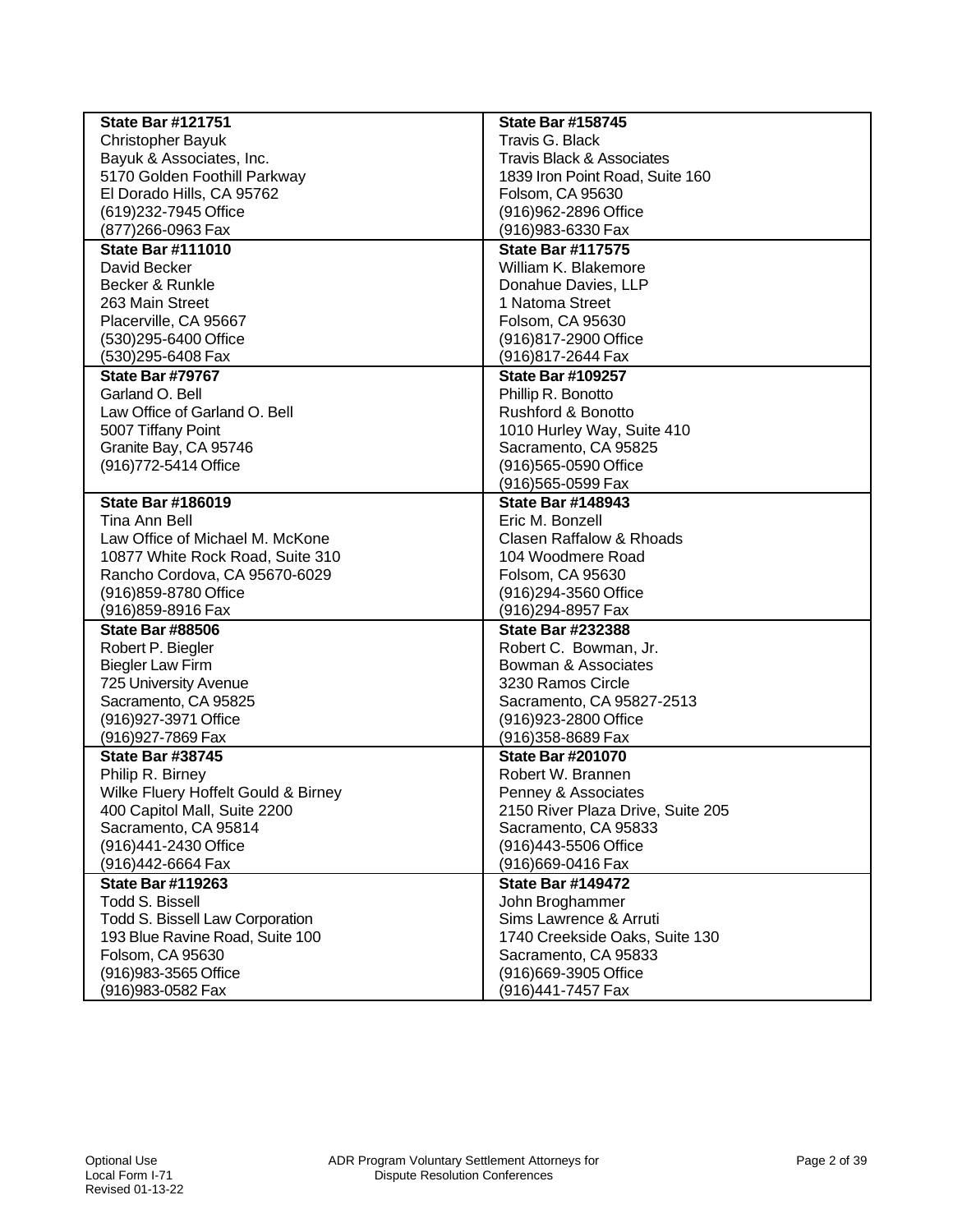| <b>State Bar #170055</b>                                | <b>State Bar #248658</b>         |
|---------------------------------------------------------|----------------------------------|
| Keith D. Cable                                          | <b>Brad Clark</b>                |
| Cable Gallagher                                         | Law Office of Brad Clark         |
| 101 Parkshore Drive, Suite 100                          | 243 Placerville Drive            |
| Folsom, CA 95630-4726                                   | Placerville, CA 95667            |
| (916)608-7995 Office                                    | (530)621-4170 Office             |
| (916) 608-7986 Fax                                      | (530)621-2910 Fax                |
| <b>State Bar #117590</b>                                | <b>State Bar #92460</b>          |
| Carl J. Calnero                                         | Moseley Collins, III             |
| Law Office of Carl J. Calerno                           | Law Office of Moseley Collins    |
| 350 University Avenue, Suite 200                        | P.O. Box 5500                    |
| Sacramento, CA 95825                                    | El Dorado Hills, CA 95762        |
| (916) 929-1481 Office                                   | (916)444-4444 Office             |
|                                                         | (916)444-0001 Fax                |
| <b>State Bar #173260</b>                                | <b>State Bar #65509</b>          |
| <b>Patrick Campbell</b>                                 | David W. Combellack              |
| Hollingshead & Associates                               | Combellack & Craig               |
| P.O. Box 293328                                         | 3080 Cedar Ravine                |
| Sacramento, CA 95829-3328                               | Placerville, CA 95667            |
| (916) 630-3803                                          | (530)622-2992 Office             |
|                                                         | (530)622-1506 Fax                |
| <b>State Bar #110909</b>                                | <b>State Bar #225764</b>         |
|                                                         | <b>Matthew Corsaut</b>           |
| Steven M. Campora                                       |                                  |
| Dreyer Babich Buccola, et al.<br>20 Bicentennial Circle | <b>Corsaut Law Group</b>         |
|                                                         | 7268 Murieta Drive, Suite 797    |
| Sacramento, CA 95826                                    | Rancho Murieta, CA 95683         |
| (916) 379-3500 Office                                   | (916) 354-2000 Office            |
| (916) 379-3599 Fax                                      |                                  |
| <b>State Bar #149621</b>                                | <b>State Bar #110919</b>         |
| <b>Cliff Carter</b>                                     | Daniel P. Costa                  |
| Carter Wolden Curtis, LLP                               | Costa Law Firm                   |
| 1111 Exposition Boulevard, Suite 602                    | 2489 Sunrise Blvd., Suite A      |
| Sacramento, CA 95815                                    | Gold River, CA 95670             |
| (916) 567-1111 Office                                   | (916)400-2734 Office             |
| (916) 567-1112 Fax                                      | (916)400-2744 Fax                |
| <b>State Bar #50258</b>                                 | <b>State Bar #158783</b>         |
| <b>Richard Caulfield</b>                                | John P. Cotter                   |
| Caulfield Law Firm                                      | Diepenbrock & Cotter, LLP        |
| 1101 Investment Boulevard, Suite 120                    | 1435 River Park Drive, Suite 400 |
| El Dorado Hills, CA 95762                               | Sacramento, CA 95815             |
| (916) 933-3200 Office                                   | (916) 565-6222 Office            |
| (916) 605-4075 Fax                                      | (916)565-6220 Fax                |
| <b>State Bar #104298</b>                                | <b>State Bar #124399</b>         |
| Stephen R. Chew                                         | Larry J. Cox                     |
| Law Office of Stephen R. Chew                           | Law Offices of Larry J. Cox      |
| 815 University Ave.                                     | 8150 Greenback Lane, Suite 200   |
| Sacramento, CA 95825-6724                               | Fair Oaks, CA 95628-2505         |
| (916) 485-4225 Office                                   | (916) 955-5835 Office            |
| (916)485-4227 Fax                                       | (916)722-4881 Fax                |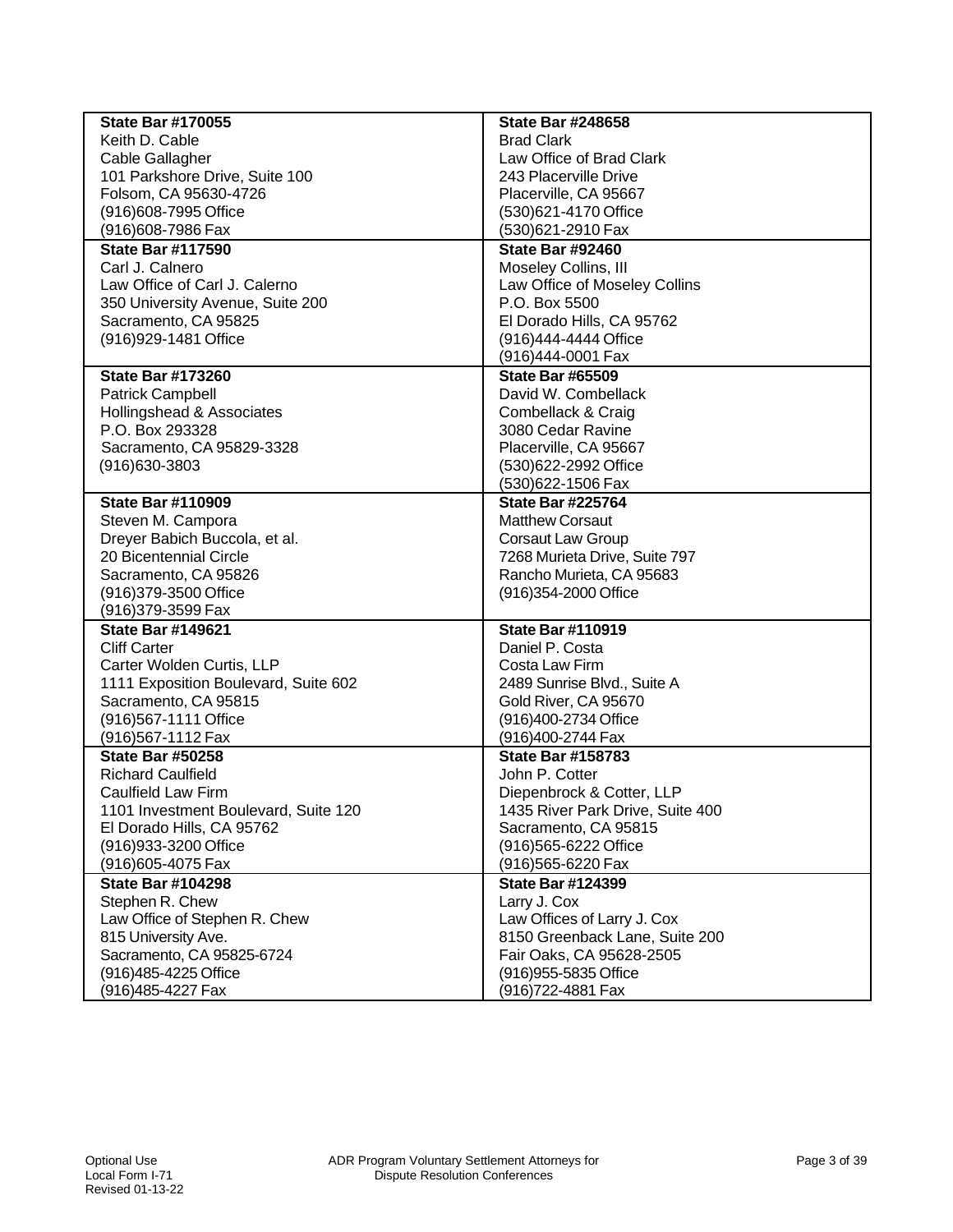| <b>State Bar #195104</b>                         | <b>State Bar #74312</b>                       |
|--------------------------------------------------|-----------------------------------------------|
| <b>Erik Child</b>                                | <b>Brian DeAmicis</b>                         |
| Child & Jackson, APLC                            | Law Offices of Brian DeAmicis                 |
| 101 Parkshore Drive, Suite 205                   | 1401 21 <sup>St</sup> Street, Suite 400       |
| Folsom, CA 95630-4726                            | Sacramento, CA 95811                          |
| (916) 932-2170 Office                            | (916)440-8833 Office                          |
| (916) 932-2171 Fax                               | (916)498-1870 Fax                             |
| <b>State Bar #50346</b>                          | <b>State Bar #249267</b>                      |
| James Cunningham                                 | William A. Deitchman                          |
| Cunningham Law Group, APC                        | Deitchman & Deitchman                         |
| 4713 Monte Mar Drive                             | 6201 Enterprise Drive, Suite F                |
| El Dorado Hills, CA 95762-5022                   | Diamond Springs, CA 95619-9482                |
| (530)672-0478 Office                             | (530)626-3050 Office                          |
|                                                  | (530)626-3060                                 |
| <b>State Bar #142041</b>                         | <b>State Bar #161563</b>                      |
| James Curran                                     | John N. Demas                                 |
| Law Office of James F. Curran                    | Demas Law Group, PC                           |
| 333 University Avenue, Suite 200                 | 701 Howe Avenue, Suite A-1                    |
| Sacramento, CA 95825                             | Sacramento, CA 95825                          |
| (916) 565-7656 Office                            | (916)444-0100 Office                          |
| (916) 929-0448 Fax                               | (916)441-8250 Fax                             |
| <b>State Bar #194445</b>                         | <b>State Bar #142957</b>                      |
| Lance J. Curtis                                  | Dann S. DeMund                                |
| Carter Wolden Curtis, LLP                        | The Sieving Law firm                          |
| 1111 Exposition Boulevard, Suite 602             | 100 Howe Avenue, Suite 220N                   |
| Sacramento, CA 95815                             | Sacramento, CA 95825-8221                     |
| (916) 567-1111 Office                            | (916)444-3366 Office                          |
| (916) 567-1112 Fax                               | (916)444-1223 Fax                             |
| <b>State Bar #121407</b>                         | <b>State Bar #182971</b>                      |
| C. Brooks Cutter                                 | <b>Brian Patrick Dolin</b>                    |
| Cutter Law, PC                                   | Jacobsen & McElroy                            |
| 401 Watt Avenue                                  | 2401 American River Drive, Suite 100          |
| Sacramento, CA 95864                             |                                               |
| (916)290-9400 Office                             | Sacramento, CA 95825<br>(916) 971-4100 Office |
| (916) 588-9330 Fax                               |                                               |
|                                                  | (916) 971-4150 Fax                            |
| <b>State Bar #170315</b><br><b>David Daniels</b> | <b>State Bar #105106</b><br>James R. Donahue  |
| Freeman Mathis & Gary, LLP                       |                                               |
| 1013 Galleria Boulevard, Suite 250               | Donahue Davies, LLP<br>P.O. Box 277010        |
| Roseville, CA 95678-1365                         | Sacramento, CA 95827                          |
| (916) 472-3301 Office                            | (916)817-2900 Office                          |
| (916)564-3329 Fax                                | (916)817-2644 Fax                             |
| <b>State Bar #106810</b>                         | <b>State Bar #155080</b>                      |
| Robert E. Davies                                 | Matthew P. Donahue                            |
|                                                  |                                               |
| Donahue Davies, LLP<br>P.O. Box 277010           | Sevey Donahue & Talcott, LLP                  |
|                                                  | 990 Reserve Drive, Suite 105                  |
| Sacramento, CA 95827                             | Roseville, CA 95678                           |
| (916)817-2900 Office                             | (916)788-7100 Office                          |
| (916) 817-2644 Fax                               | (916)788-7112 Fax                             |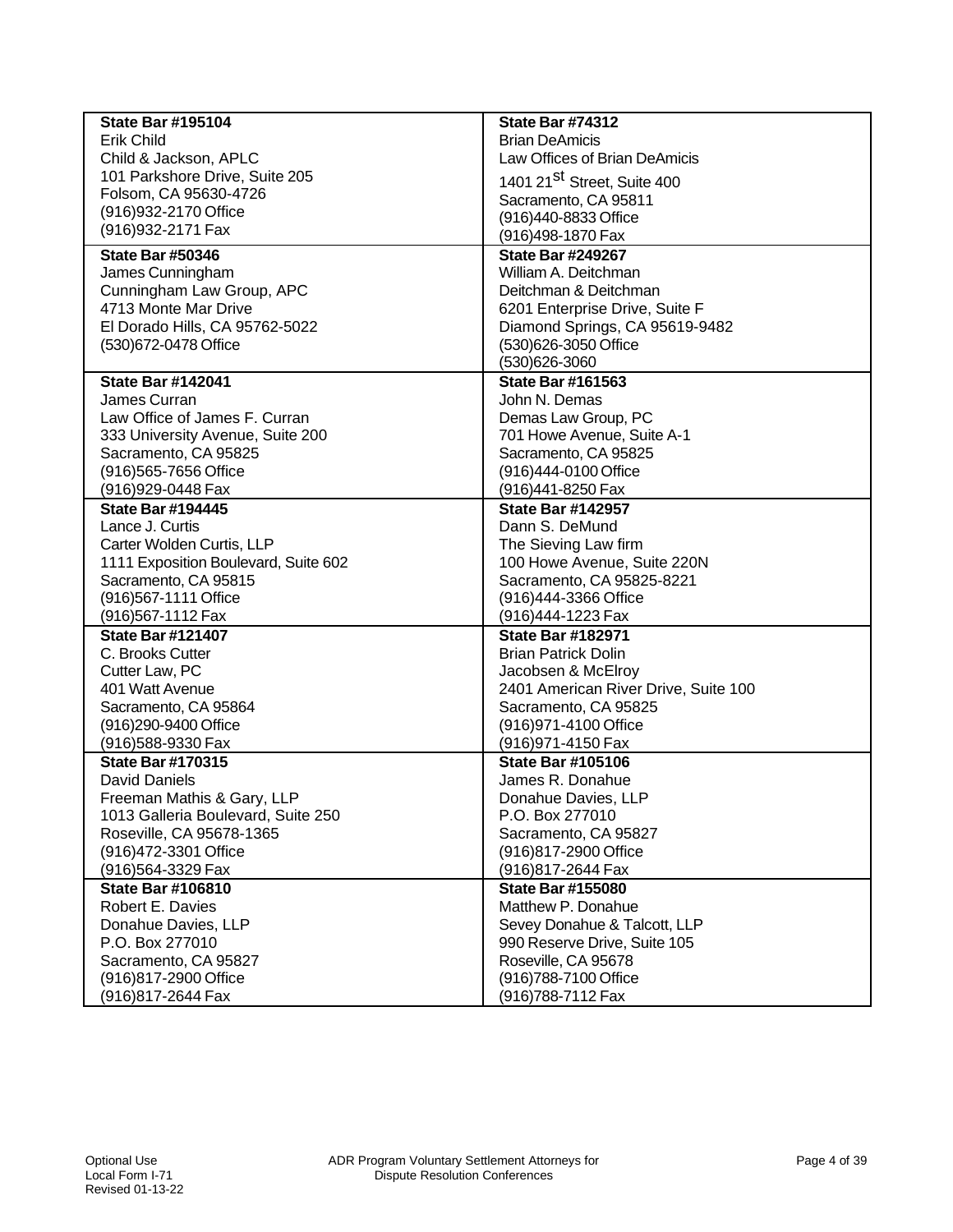| <b>State Bar #158338</b>         | <b>State Bar #76391</b>               |
|----------------------------------|---------------------------------------|
| J. Scott Donald                  | C. Michael Finen                      |
| Spinelli Donald & Nott           | Law Office of C. Michael Finen        |
| 601 University Avenue, Suite 225 | 3461 Robin Lane, Suite 4              |
| Sacramento, CA 95825-6720        | Cameron Park, CA 95682                |
| (916)448-7888 Office             | (530) 677-7100 Office                 |
| (916)448-6888 Fax                |                                       |
| <b>State Bar #137714</b>         | <b>State Bar #173462</b>              |
| <b>Edward Dunn</b>               | Stephanie J. Finelli                  |
| Law Office of Edward K. Dunn     | Law Office of Stephanie J. Finelli    |
| 850 Iron Point Road, Suite 113   | 3110 S Street                         |
| Folsom, CA 95630                 | Sacramento, CA 95816                  |
| (916) 333-0534 Office            | (916)443-2144 Office                  |
|                                  | (916)443-1512 Fax                     |
| <b>State Bar #114486</b>         | <b>State Bar #98167</b>               |
| Gregory F. Dyer                  | Roy J. Fleischer, Sr.                 |
| Jones & Dyer                     | Law Office of Roy J. Fleischer        |
| 3031 F Street, Suite 202         | 1611 S Street, Suite 200              |
| Sacramento, CA 95816-3844        | Sacramento, CA 95811                  |
| (916) 552-5959 Office            | (916)446-4025 Office                  |
|                                  | (916)446-3839 Fax                     |
| <b>State Bar #160148</b>         | <b>State Bar #210565</b>              |
| <b>Matthew Eason</b>             | Jacob D. Flesher                      |
| Eason & Tambornini               | Flesher Schaff & Schroeder, Inc.      |
| 1234 H Street, Suite 200         | 2202 Plaza Drive                      |
| Sacramento, CA 95814             | Rocklin, CA 95677                     |
| (916)438-1819 Office             | (916) 672-6558 Office                 |
| (916) 438-1819 Fax               | (916) 672-6602 Fax                    |
| <b>State Bar #140168</b>         | <b>State Bar #166560</b>              |
| Eric S. Emanuels                 | Luke A. Foster                        |
| Levangie Law Group               | Hartsuyker Stratman & Williams-Abrego |
| 2021 N Street                    | 3100 Zinfandel Drive, Suite 350       |
| Sacramento, CA 95811             | Rancho Cordova, CA 95670-6391         |
| (916)443-4849 Office             | (916)503-2777 Office                  |
| (916)443-4855 Fax                | (916) 503-2778 Fax                    |
| <b>State Bar #182956</b>         | <b>State Bar #155145</b>              |
| Robert J. Enos                   | Alan W. Foutz                         |
| BPE Law Group, PC                | Law Office of Alan W. Foutz           |
| 2339 Gold Meadow Way, Suite 101  | 8880 Cal Center Drive, Suite 400      |
| Gold River, CA 95670             | Sacramento, CA 95826-3267             |
| (916)966-2260 Office             | (916)361-6583 Office                  |
| (916)346-4880 Fax                | (916)361-6584 Fax                     |
| <b>State Bar #140541</b>         | <b>State Bar #125122</b>              |
| Geoffrey O. Evers                | David Frank                           |
| Evers Law Group                  | Law Office of David Frank             |
| 641 Fulton Aveue, Suite 200      | 1517 Lincoln Way                      |
| Sacramento, CA 95825             | Auburn, CA 95603                      |
| (916) 974-3000 Office            | (916) 887-8585 Office                 |
| (916)720-0332 Fax                | (530)887-8586 Fax                     |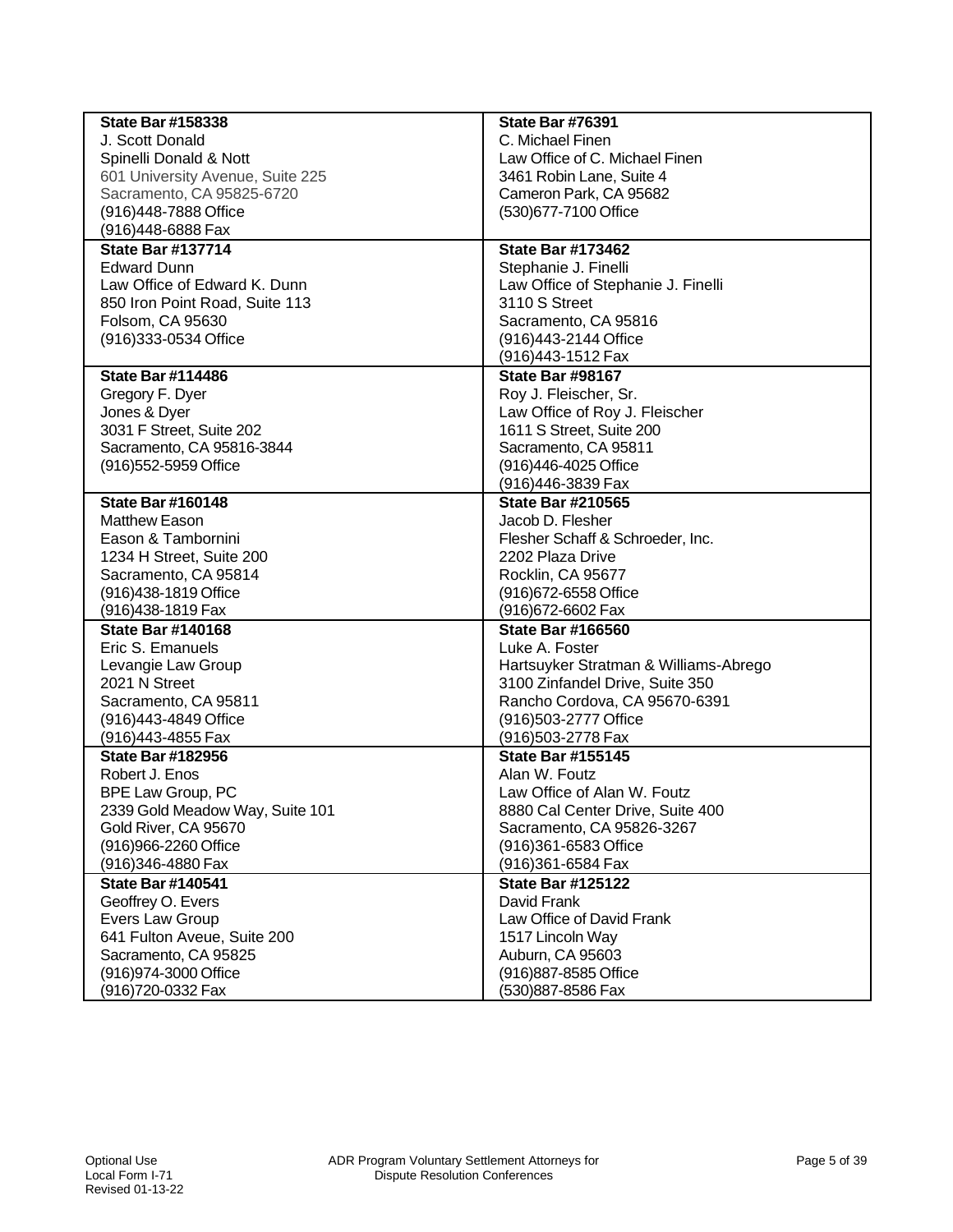| <b>State Bar #80061</b>              | <b>State Bar #227195</b>                  |
|--------------------------------------|-------------------------------------------|
| Samuel J. Frazier, III               | Lindsay A. Goulding                       |
| 7860 Mount Vernon Road               | Porter Scott, APC                         |
| Auburn, CA 95603-7915                | 350 University Avenue, Suite 200          |
| (530)888-6500                        | Sacramento, CA 95825                      |
|                                      | (916) 929-1481 Office                     |
|                                      | (916) 927-3706 Fax                        |
| <b>State Bar #47858</b>              | <b>State Bar #260515</b>                  |
| Walter E. Gallawa                    | David Graulich                            |
| Gallawa Brown & Kroesch              | Law Practice of David Graulich            |
| 2207 J Street                        | P.O. Box 2041                             |
| Sacramento, CA 95816-4711            | Fair Oaks, CA 95628                       |
| (916)444-9364 Office                 | (916)966-9600 Office                      |
| (916)444-5921 Fax                    |                                           |
| <b>State Bar #53581</b>              | <b>State Bar #179253 Eric L.</b>          |
| Scott L. Gassaway Wilke Fluery       | <b>Graves Stone Graves</b>                |
| <b>Hoffelt Gould &amp; Birney</b>    | 11335 Gold Express Drive, Suite 145       |
| 400 Capitol Mall, Suite 2200         | Gold River, CA 95670                      |
| Sacramento, CA 95814                 | (916)231-0321 Office                      |
| (916)441-2430 Office                 | (916)231-0335 Fax                         |
| <b>State Bar #170240</b>             | <b>State Bar #173502</b>                  |
| <b>Raymond Gates</b>                 | <b>Christian Green</b>                    |
| Lauria Tokunaga Gates & Linn         | Law Offices of Samuel G. Grader           |
| 1755 Creekside Oaks Drive, Suite 240 | 8880 Cal Center Drive, Suite 420          |
| Sacramento, CA 95833                 | Sacramento, CA 95826                      |
| (916)492-2000 Office                 | (916) 857-2407 Office                     |
| (916)492-2500 Fax                    | (866)903-4464 Fax                         |
| <b>State Bar #142905</b>             | <b>State Bar #143415</b>                  |
| Marc C. Gessford                     | Hank G. Greenblatt                        |
| Sims, Lawrence & Arruti              | Dreyer Babich Buccola Wood & Campora, LLP |
| 1891 E Roseville Parkway, Suite 180  | 20 Bicentennial Circle                    |
| Roseville, CA 95661-7975             | Sacramento, CA 95826                      |
| (916)797-8881 Office                 | (916)379-3500 Office                      |
| (916) 253-1544 Fax                   | (916)379-3599 Fax                         |
| <b>State Bar #119229</b>             | <b>State Bar #186205</b>                  |
| Lawrence S. Giardina                 | Mary Elizabeth Greene                     |
| Schuering Zimmerman, et al. al.      | Law Offices of Mary E. Greene             |
| 400 University Avenue                | 555 University Avenue, Suite 275          |
| Sacramento, CA 95825-6502            | Sacramento, CA 95825                      |
| (916)567-0400 Office                 | (916)333-2388 Office                      |
| (916)568-0400 Fax                    | (916)514-9574 Fax                         |
| <b>State Bar #32491</b>              | <b>State Bar #66051</b>                   |
| John S. Gilmore                      | Franklin G. Gumpert                       |
| Cregger & Chalfant, LLP              | <b>Barkett &amp; Gumpert</b>              |
| 701 University Avenue                | P.O. Box 661448 Sacramento, CA 95866      |
| Sacramento, CA 95825                 | (916)849-2480 Office                      |
| (916)443-4443 Office                 | (916) 570-3660 Fax                        |
| (916)443-2124 Fax                    |                                           |
| <b>State Bar #99310</b>              | <b>State Bar #66051</b>                   |
| James Jeffries Goodwin Goodwin       | Franklin G. Gumpert                       |
| Law Corporation                      | <b>Barkett &amp; Gumpert</b>              |
| 101 Parkshore Drive, Suite 100       | P.O. Box 661448                           |
| Folsom, CA 95630-4726                | Sacramento, CA 95866 (916)849-2480 Office |
| (916) 932-2345 Office                | (916) 570-3660 Fax                        |
| (916) 732-2346 Fax                   |                                           |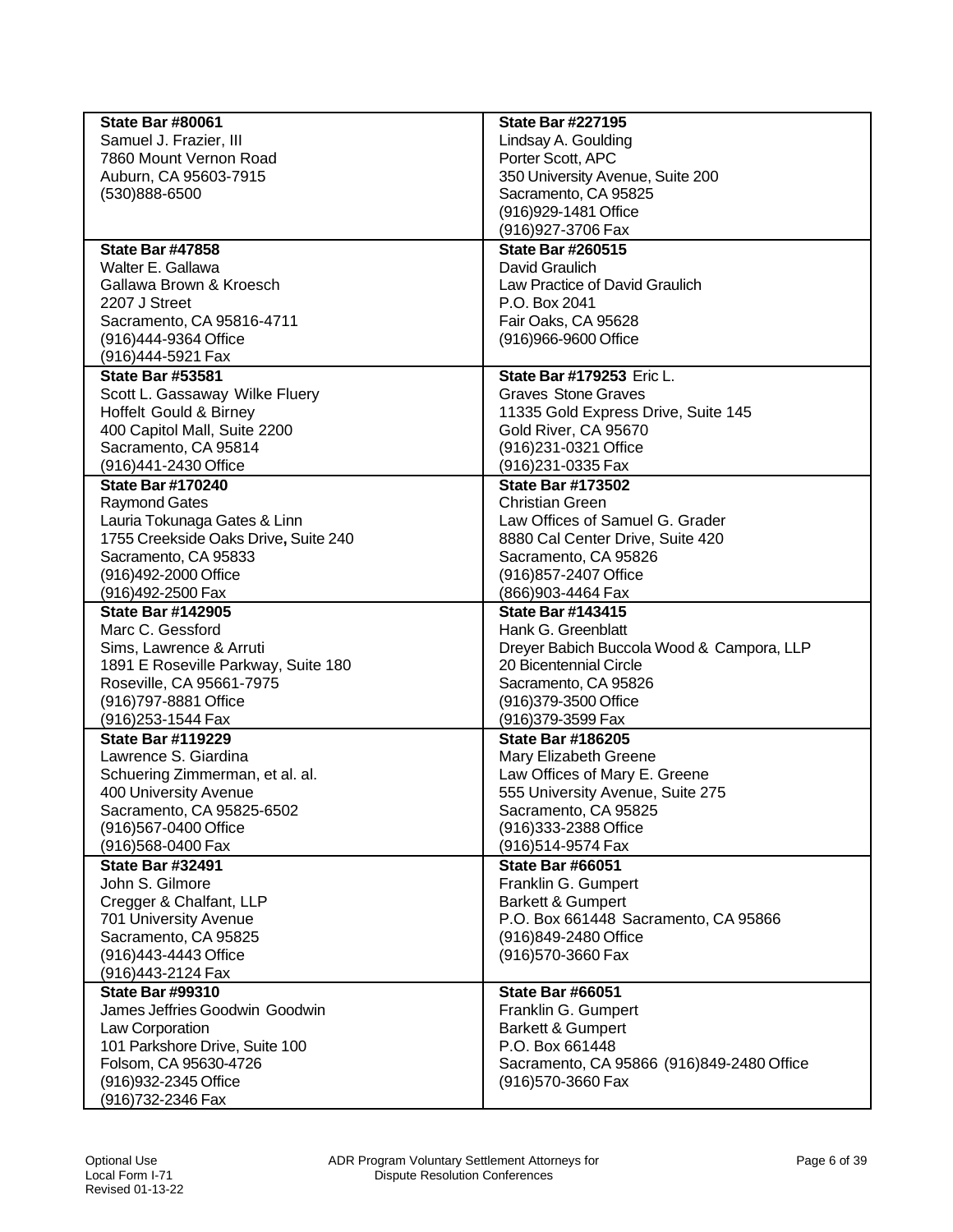| <b>State Bar #66056</b>               | <b>State Bar #119210</b>             |
|---------------------------------------|--------------------------------------|
| Steven H. Gurnee                      | Glenn M. Holley                      |
| Gurnee Mason & Forestiere, LLP        | Schuering Zimmerman & Doyle, LLP     |
| 2240 Douglas Boulevard, Suite 150     | 400 University Avenue                |
| Roseville, CA 95661                   | Sacramento, CA 95825                 |
| (916) 797-3100 Office                 | (916)567-0400 Office                 |
| (916)797-3131 Fax                     | (916)568-0400 Fax                    |
| <b>EMERGENCY ONLY</b>                 |                                      |
| <b>State Bar #135483</b>              | <b>State Bar #90534</b>              |
| Richard A. Hall                       | Kevin Horan                          |
| <b>Bottomline Lawyers</b>             | Law Office of Kevin Horan            |
| P.O. Box 237                          | 1697 Sorenson Drive                  |
| Auburn, CA 95604                      | Lincoln, CA 95648                    |
| (530)888-7100 Office                  | (916)599-0084 Office                 |
| (866) 305-1238 Fax                    |                                      |
| <b>State Bar #90956</b>               | <b>State Bar #257661</b>             |
| John R. Haluck                        | <b>Colleen Howard Porter</b>         |
| Koeller Nebeker Carlson & Haluck, LLP | Scott                                |
| 1478 Stone Point Drive, Suite 400     | 350 University Avenue, Suite 200     |
| Roseville, CA 95661                   | Sacramento, CA 95825                 |
| (916)724-5700 Office                  | (916) 929-1481 Office                |
| (916) 788-2850                        |                                      |
| <b>State Bar #41385</b>               | <b>State Bar #167983</b>             |
| A.L. Hamilton                         | David M. Ingram Tennant &            |
| County of El Dorado                   | Ingram 2101 W Street                 |
| 937 Spring Street                     | Sacramento, CA 95818                 |
| Placerville, CA 95667                 | (916)244-3400 Office                 |
| (530)621-6154 Office                  | (916) 244-3440 Fax                   |
| (530)295-2657 Fax                     |                                      |
| <b>State Bar #131194</b>              | <b>State Bar #148939</b>             |
| Robert T. Haney                       | Brian Jacobsen                       |
| RT Haney & Associates                 | Aiken & Jacobsen                     |
| 3001 Douglas Boulevard, Suite 120     | 1024 Iron Point Road, #100           |
| Roseville, CA 95661-4230              | Folsom, CA 95630-8013                |
| (916) 772-3300 Office                 | (916) 977-3998 Office                |
| (916) 772-3303 Fax                    | (916) 977-3993 Fax                   |
| <b>State Bar #231981</b>              | <b>State Bar #125684</b>             |
| Jonathan R. Hayes                     | Karen Lee Jacobsen                   |
| Dreyer Babich Buccola & Wood          | Jacobsen & McElroy, PC               |
| 20 Bicentennial Circle                | 2401 American River Drive, Suite 100 |
| Sacramento, CA 95826                  | Sacramento, CA 95825-7086            |
|                                       |                                      |
| (916) 379-3500 Office                 | (916) 971-4100 Office                |
| (916) 379-3599 Fax                    | (916) 971-4150 Fax                   |
| <b>State Bar #79067</b>               | <b>State Bar #114520</b>             |
| Steven M. Heller                      | Richard M. Jacobson                  |
| Law Office of Steven M. Heller        | Jacobson Markham, LLP                |
| 555 University Avenue, Suite 131      | 8950 Cal Center Drive, Suite 210     |
| Sacramento, CA 95825                  | Sacramento, CA 95826                 |
| (916) 971-8500 Office                 | (916) 854-5969 Office                |
| (916) 971-8501 Fax                    | (916)854-5965 Fax                    |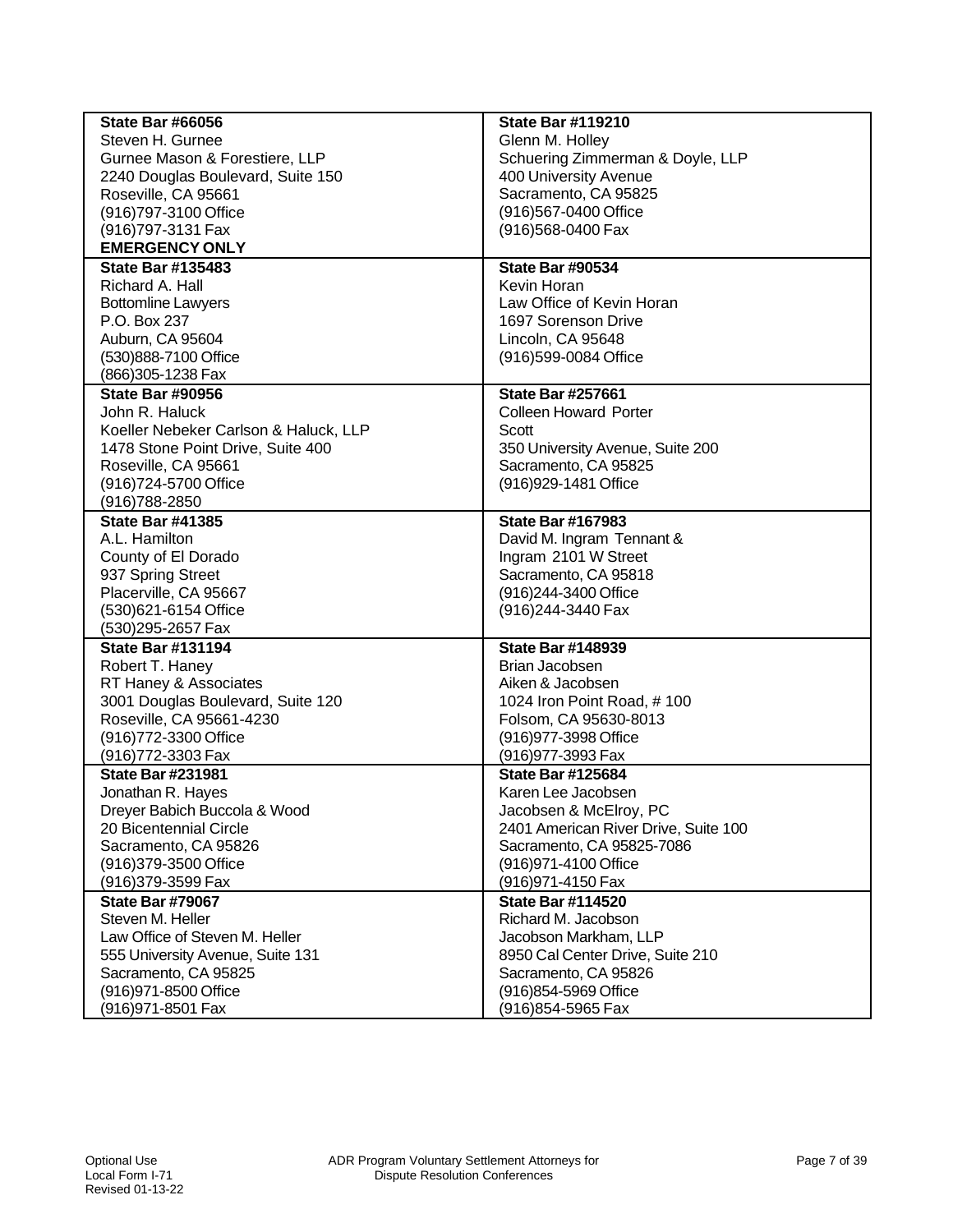| <b>State Bar #140340</b>                | <b>State Bar #137716</b>                 |
|-----------------------------------------|------------------------------------------|
| Matthew C. Jaime                        | Peter Kozak                              |
| Matheny Sears Linkert & Jaime, LLP      | Gorman & Kozak                           |
| 3638 American River Drive               | 1011 St. Andrews Drive, Suite 1          |
| Sacramento, CA 95864                    | El Dorado Hills, CA 95762                |
| (916) 978-3434 Office                   | (916) 933-6006 Office                    |
| (916) 978-3430 Fax                      | (916) 933-8360 Fax                       |
| <b>State Bar #183292</b>                | <b>State Bar #148949</b>                 |
| Michelle C. Jenni Wilcoxen, et al., LLP | Christopher L. Kreeger                   |
| 2114 K Street                           | Rosenthal & Kreeger, LLP                 |
| Sacramento, CA 95816-4921               | 2251 Douglas Boulevard, Suite 120        |
| (916)442-2777 Office                    | Roseville, CA 95661                      |
| (916) 442-4118 Fax                      | (916)774-7200 Office                     |
|                                         | (916)774-7203 Fax                        |
|                                         |                                          |
| <b>State Bar #78815</b>                 | <b>State Bar #78835</b>                  |
| Richard R. Johnson                      | Douglas A. Kroesch                       |
| Law Offices of Richard R. Johnson       | Gallawa Brown & Kroesch                  |
| 555 University Avenue, Suite 225        | 2207 J Street                            |
| Sacramento, CA 95825                    | Sacramento, CA 95816-4711                |
| (916) 921-6925 Office                   | (916)444-9364 Office                     |
| (916) 921-6993 Fax                      | (916)444-5921 Fax                        |
| <b>State Bar #150836</b>                | <b>State Bar #99396</b>                  |
| Michael Jones                           | Ronald R. Lamb                           |
| Law Offices of Shahin Karim             | Wilke Fluery Hoffelt Gould & Birney      |
| 2180 Harvard Street, Suite 360          | 400 Capitol Mall, 22 <sup>nd</sup> Floor |
| Sacramento, CA 95815-3319               | Sacramento, CA 95814                     |
| (916) 925-3275 Office                   | (916)441-2430 Office                     |
| (916) 925-3234 Fax                      | (916)442-6664 Fax                        |
| <b>Auto Tort</b>                        |                                          |
| <b>State Bar #94029</b>                 | <b>State Bar #172336</b>                 |
| Jack Klauschie, Jr.                     | Ross Lampe                               |
| Matheny Sears Linkert & Jaime, LLP      | Muro & Lampe, Inc.                       |
| 3638 American River Drive               | 75 Iron Point Circle, Suite 155          |
| Sacramento, CA 95864                    | Folsom, CA 95630                         |
| (916) 978-3434 Office                   | (916)817-6300 Office                     |
| (916) 978-3430 Fax                      | (916)817-6355 Fax                        |
| <b>State Bar #114993</b>                | <b>State Bar #88931</b>                  |
|                                         |                                          |
| Gigi Knudtson                           | Patrick A. Lanius                        |
| Knudtson & Associates, P.C.             | Lanius & Associates                      |
| 1731 E. Roseville Parkway, Suite 150    | 3941 Park Drive, Suite 20-353            |
| Roseville, CA 95661-6436                | El Dorado Hills, CA 95762                |
| (916)797-4300 Office                    | (916)761-1902 Office                     |
| (916)797-7404 Fax                       | (916) 358-8479 Fax                       |
| <b>State Bar #161548</b>                | <b>State Bar #148858</b>                 |
| Julie Koyama                            | Alan M. Laskin                           |
| Carbone Smoke Smith Bent & Leonard      | 1810 S Street                            |
| 1610 Arden Way, Suite 190               | Sacramento, CA 95814                     |
| Sacramento, CA 95815-4035               | (916)329-9010 Office                     |
| (916)480-1060 Office                    | (916)442-0444 Fax                        |
| (916)481-0990 Fax                       |                                          |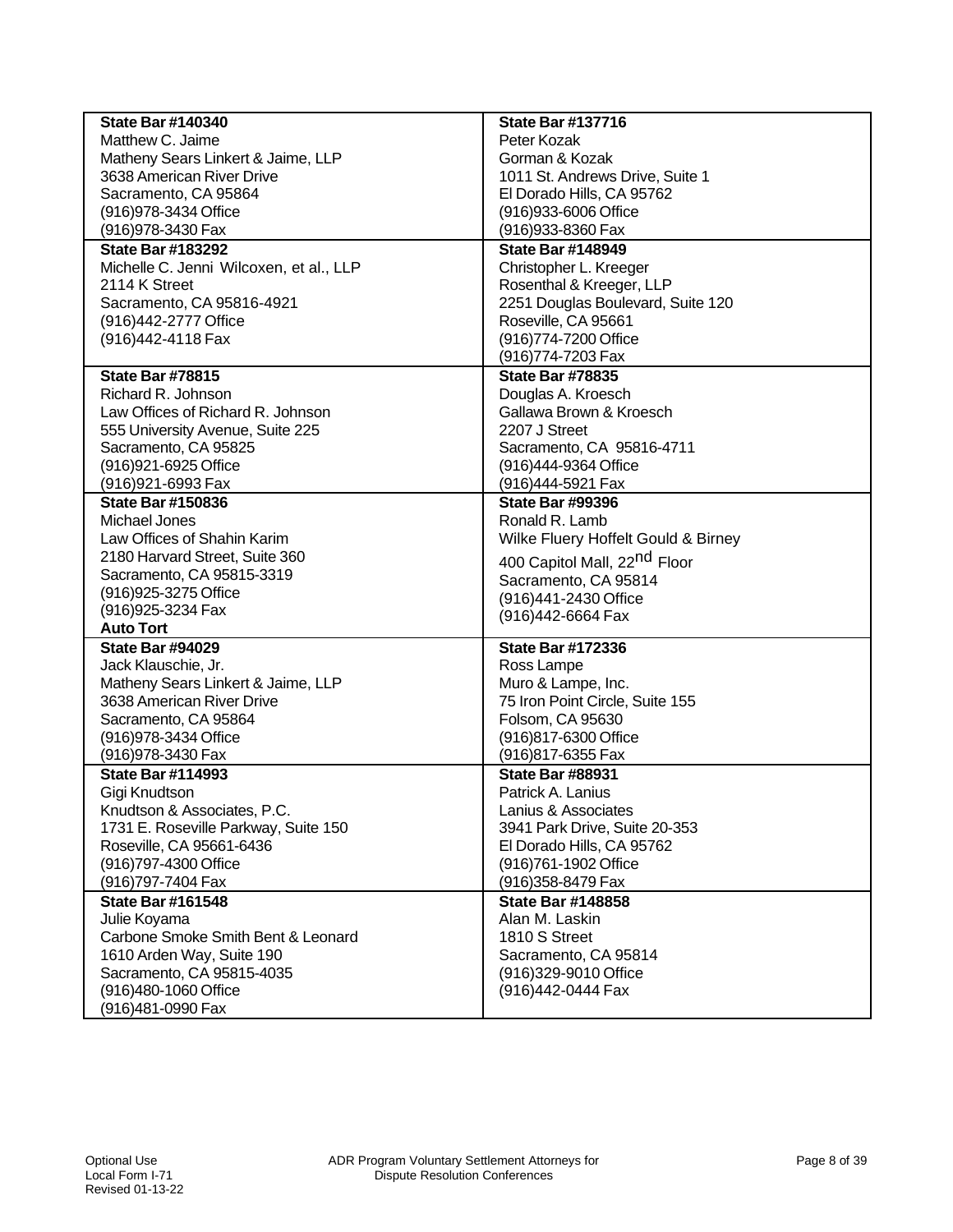| <b>State Bar #125367</b>             | <b>State Bar #88756</b>              |
|--------------------------------------|--------------------------------------|
| Anthony Lauria                       | <b>Richard Linkert</b>               |
| Lauria Tokunaga Gates & Linn         | Matheny Sears Linkert & Jaime, LLP   |
| 1755 Creekside Oaks Drive, Suite 240 | 3638 American River Drive            |
| Sacramento, CA 95833                 | Sacramento, CA 95864                 |
| (916)492-2000 Office                 | (916) 978-3434 Office                |
| (916)492-2500 Fax                    | (916) 978-3430 Fax                   |
| <b>State Bar #114533</b>             | <b>State Bar #142143</b>             |
| John Lavra                           | Scott Alexander Linn Lauria          |
| Longyear O'Dea & Larva               | Tokunaga, et al., LLP                |
| 3620 American River Drive, Suite 230 | 1755 Creekside Oaks Drive, Suite 240 |
| Sacramento, CA 95864-5923            | Sacramento, CA 95833                 |
| (916) 974-8500 Office                | (916)492-2000 Office                 |
| (916) 974-8510 Fax                   | (916)492-2500 Fax                    |
| <b>State Bar #107860</b>             | <b>State Bar #105197</b>             |
| Glenn V. Lawson                      | Michael R. Loewen                    |
| Law Offices of Glenn V. Lawson       | Law Office of Michael R. Loewen      |
| 3941 Park Drive, Suite 20-482        | 4811 Chippendale Drive, Suite 203    |
| El Dorado Hills, CA 95762            | Sacramento, CA 95841-2251            |
| (916) 641-3400 Office                | (916)344-2300 Office                 |
| (916)583-7499 Fax                    | (916)344-1499 Fax                    |
| <b>State Bar #42934</b>              | <b>State Bar #84189</b>              |
| Robert Lea                           | Van Longyear                         |
| Law Offices of Robert Lea            | Longyear O'Dea & Lavra               |
| 431 "I" Street, Suite 201            | 3620 American River Drive, Suite 230 |
| Sacramento, CA 95814                 | Sacramento, CA 95864-5923            |
| (916)442-1048 Office                 | (916) 974-8500 Office                |
| (916)440-9610 Fax                    | (916) 974-8510 Fax                   |
| <b>State Bar #50988</b>              | <b>State Bar #95262</b>              |
| Richard E. Lehrfeld                  | Deborah Loris                        |
| Law Office of Richard Lehrfeld       | Law Office of Deborah Loris          |
| 3350 Watt Avenue, Suite B            | 1891 E. Roseville Parkway, Suite 180 |
| Sacramento, CA 95821                 | Roseville, CA 95661-7975             |
| (916)482-5000 Office                 | (916) 920-7809 Office                |
| (916)482-5002 Fax                    | (916)914-2279 Fax                    |
| <b>State Bar #160163</b>             | <b>State Bar #127952</b>             |
| Michael LeVangie                     | Kent M. Luckey                       |
| LeVangie Law Group                   | Penny & Associates                   |
| 2021 N Street                        | 1490 Stone Point Drive, Suite 200    |
| Sacramento, CA 95811                 | Roseville, CA 95661-2857             |
| (916)443-4849 Office                 | (916) 784-3566 Office                |
| (916)443-4855 Fax                    | (916)784-1492 Fax                    |
| <b>State Bar #84183</b>              | <b>State Bar #77248</b>              |
| <b>Alex Lichtner</b>                 | <b>Bruce Lyon</b>                    |
| Law Office of Alex Lichtner          | Lyon Law Firm                        |
| 2127 Caravaggio Drive                | 1311 Lincoln Way                     |
| Davis, CA 95616                      | Auburn, CA 95603                     |
| (916)484-5010 Office                 | (916) 835-8900 Office                |
| <b>Twice yearly</b>                  |                                      |
|                                      |                                      |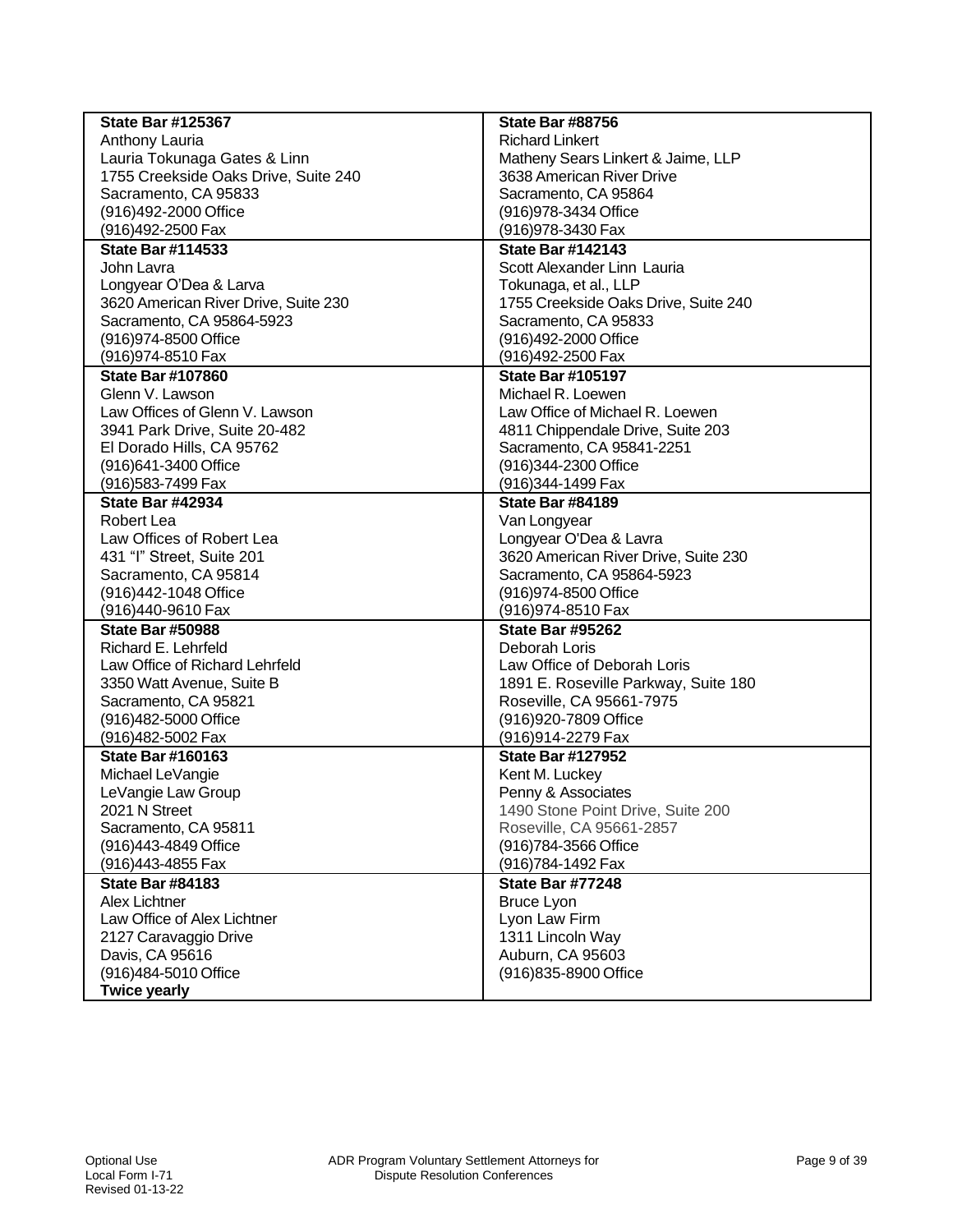| <b>State Bar #88973</b>                | <b>State Bar #164418</b>           |
|----------------------------------------|------------------------------------|
| Douglas A. MacDonald                   | Greg A. Meyer                      |
| Law Offices of Douglas A. MacDonald    | Law Office of Greg A. Meyer        |
| 3620 American River Drive, Suite 130   | 2300 Bell Executive Lane           |
| Sacramento, CA 95864                   | Sacramento, CA 95825               |
| (916)488-3616 Office                   | (916)929-6000 Office               |
| (916)488-6342 Fax                      | (916) 929-5137 Fax                 |
| <b>State Bar #195872</b>               | <b>State Bar #161465</b>           |
| John C. Maples                         | <b>Michael Middleton</b>           |
| Law Offices of John Christopher Maples | <b>Trainer Fairbrook</b>           |
| 4962 Robert J Matthews Parkway         | 980 Fulton Avenue                  |
| Suite 100                              | Sacramento, CA 95825               |
| El Dorado Hills, CA 95762-5723         | (916)929-7000 Office               |
| (916)790-9110 Office                   | (916) 929-7111 Fax                 |
| (916) 307-6358 Fax                     |                                    |
| <b>State Bar #195526</b>               | <b>State Bar #143323</b>           |
| Steven M. McKinley                     | John C. Miller, Jr.                |
| Low McKinley Baleria Salenko, LLP      | Miller Injury Attorneys, Inc.      |
| 2150 River Plaza Drive, Suite 250      | 881 Embarcadero Drive, Suite 1     |
| Sacramento, CA 95833                   | El Dorado Hills, CA 95762-9332     |
| (916)231-2400 Office                   | (916)888-9999 Office               |
| (916)231-2399 Fax                      | (916) 357-7764 Fax                 |
| <b>State Bar #128879</b>               | <b>State Bar #170312</b>           |
| Dennis McPherson                       | <b>Robert James Miller</b>         |
| Ubaldi & McPherson, LLP                | Powers & Miller                    |
| 455 University Avenue, Suite 360       | 3500 Douglas Boulevard, Suite 100  |
| Sacramento, CA 95825                   | Roseville, CA 95661-4280           |
| (916) 265-4555 Office                  | (916)924-7900 Office               |
| (916) 265-4568 Fax                     | (916) 924-7980 Fax                 |
| <b>State Bar #109359</b>               | <b>State Bar #156134</b>           |
| Michael Meade                          | Shawn C. Moore                     |
| Law Office of Michael M. Meade         | Law Offices of John A. Baird       |
| 1155 High Street                       | 11070 White Rock Road, Suite 200   |
| Auburn, CA 95603-5131                  | Rancho Cordova, CA 95670           |
| (916) 925-6389 Office                  | (916) 638-6614 Office              |
| (530)885-5814 Fax                      | (855) 855-5920 Fax                 |
| <b>State Bar #176340</b>               | <b>State Bar #191649</b>           |
| David A. Melton                        | William A. Munoz                   |
| Porter Scott                           | Murphy Pearson, et al.             |
| 350 University Avenue, Suite 200       | 520 Capitol Mall, Suite 250        |
| Sacramento, CA 95825                   | Sacramento, CA 95814               |
| (916) 929-1481 Office                  | (916)565-0300 Office               |
| (916) 927-3706 Fax                     | (916) 565-1636 Fax                 |
| <b>State Bar #143060</b>               | <b>State Bar #134924</b>           |
| Kyle Memmott                           | Gavan Munter                       |
| Carbone Smoke Smith Bent & Leonard     | Tiza Serrano Thompson & Associates |
| 1610 Arden Way, Suite 190              | 980 9th Street, Suite 2250         |
| Sacramento, CA 95815                   | Sacramento, CA 95814-2716          |
| (916)480-1044 Office                   | (916)561-2780 Office               |
| (916)481-0990 Fax                      |                                    |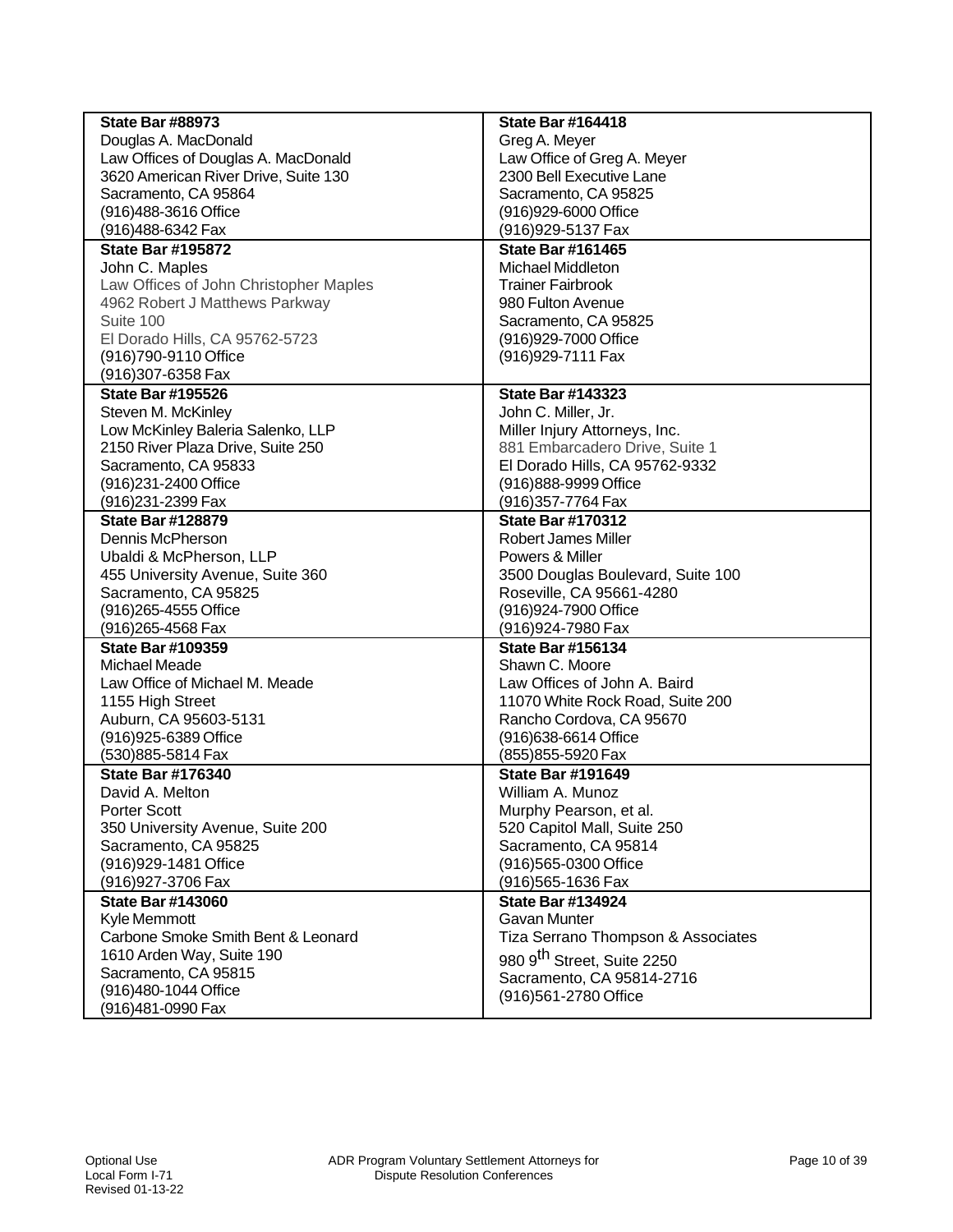| <b>State Bar #99451</b>                 | <b>State Bar #131187</b>           |
|-----------------------------------------|------------------------------------|
| Michael E. Myers                        | <b>Eric Ostling</b>                |
| Donahue Davies, LLP                     | Law Office of Eric Ostling         |
| P.O. Box 277010                         | 2151 River Plaza Drive, Suite 105  |
| Sacramento, CA 95827                    | Sacramento, CA 95833               |
| (916)817-2900 Office                    | (916)595-0351 Office               |
| (916) 817-2644 Fax                      | (916) 920-1150 Fax                 |
| <b>State Bar #215784</b>                | <b>State Bar #167530</b>           |
| Daniel Newman                           | Candace Marie Pagliero             |
| Newman & Broomand                       | Pagliero & Associates, APC         |
| 2360 E. Bidwell Street, Suite 100       | 5701 Marconi Avenue                |
| Folsom, CA 95630-3406                   | Carmichael, CA 95608               |
| (916) 932-0397 Office                   | (916)481-7100 Office               |
| (916) 935-0398 Fax                      |                                    |
| <b>State Bar #165326</b>                | <b>State Bar #95898</b>            |
|                                         |                                    |
| Anna J. Niemann                         | James Pagliero                     |
| Hollingshead & Associates               | Pagliero & Associates, APC         |
| 3880 Atherton Road                      | 5701 Marconi Avenue                |
| Rocklin, CA 95765                       | Carmichael, CA 95608               |
| (916)630-3803 Office                    | (916)481-7100 Office               |
| (916) 630-3848 Fax                      | (916) 481-7101 Fax                 |
| <b>State Bar #59808</b>                 | <b>State Bar #104768</b>           |
| <b>Rudy Nolen</b>                       | <b>Robert Paige</b>                |
| Nolen Law Firm                          | Hollingshead & Associates          |
| 1501 28 <sup>th</sup> Street, Suite 200 | P.O. Box 293328                    |
| Sacramento, CA 95816                    | Sacramento, CA 95829               |
| (916)733-0600 Office                    | (916)630-3803 Office               |
|                                         | (916)630-3848 Fax                  |
| <b>State Bar #172235</b>                | <b>State Bar #144337</b>           |
| Ross R. Nott                            | Michael K. Pazdernik               |
| Spinelli Donald & Nott                  | Adams & Corzine                    |
| 815 S Street, 2 <sup>nd</sup> Floor     | 740 Oak Avenue Parkway, Suite 120  |
|                                         | Folsom, CA 95630                   |
| Sacramento, CA 95811                    | (916) 983-3900 Office              |
| (916)448-7888 Office                    | (916) 983-3922 Fax                 |
| (916)448-6888 Fax                       |                                    |
| <b>State Bar #155092</b>                | <b>State Bar #122491</b>           |
| Daniel G. O'Donnell                     | <b>Charleton S. Pearse</b>         |
| Doyle & O'Donnell                       | Lenahan Lee Slater & Pearse, LLP   |
| 901 F Street, Suite 120                 | 2542 River Plaza Drive             |
| Sacramento, CA 95814-0730               | Sacramento, CA 95833               |
| (916) 706-2616 Office                   | (916)443-1030 Office               |
| (916) 922-0418 Fax                      | (916)443-0869 Fax                  |
|                                         | <b>BUSY 07/18</b>                  |
| State Bar #7888                         | <b>State Bar #155973</b>           |
| John R. Olson                           | John David Pereira                 |
| Law Office of John R. Olson             | Law Office of John David Pereira   |
| 3062 Cedar Ravine, Suite B              | 3161 Cameron Park Drive, Suite 210 |
| Placerville, CA 95667                   | Cameron Park, CA 95682             |
| (530)622-6870 Office                    | (530)672-9577 Office               |
| (530)622-4445 Fax                       |                                    |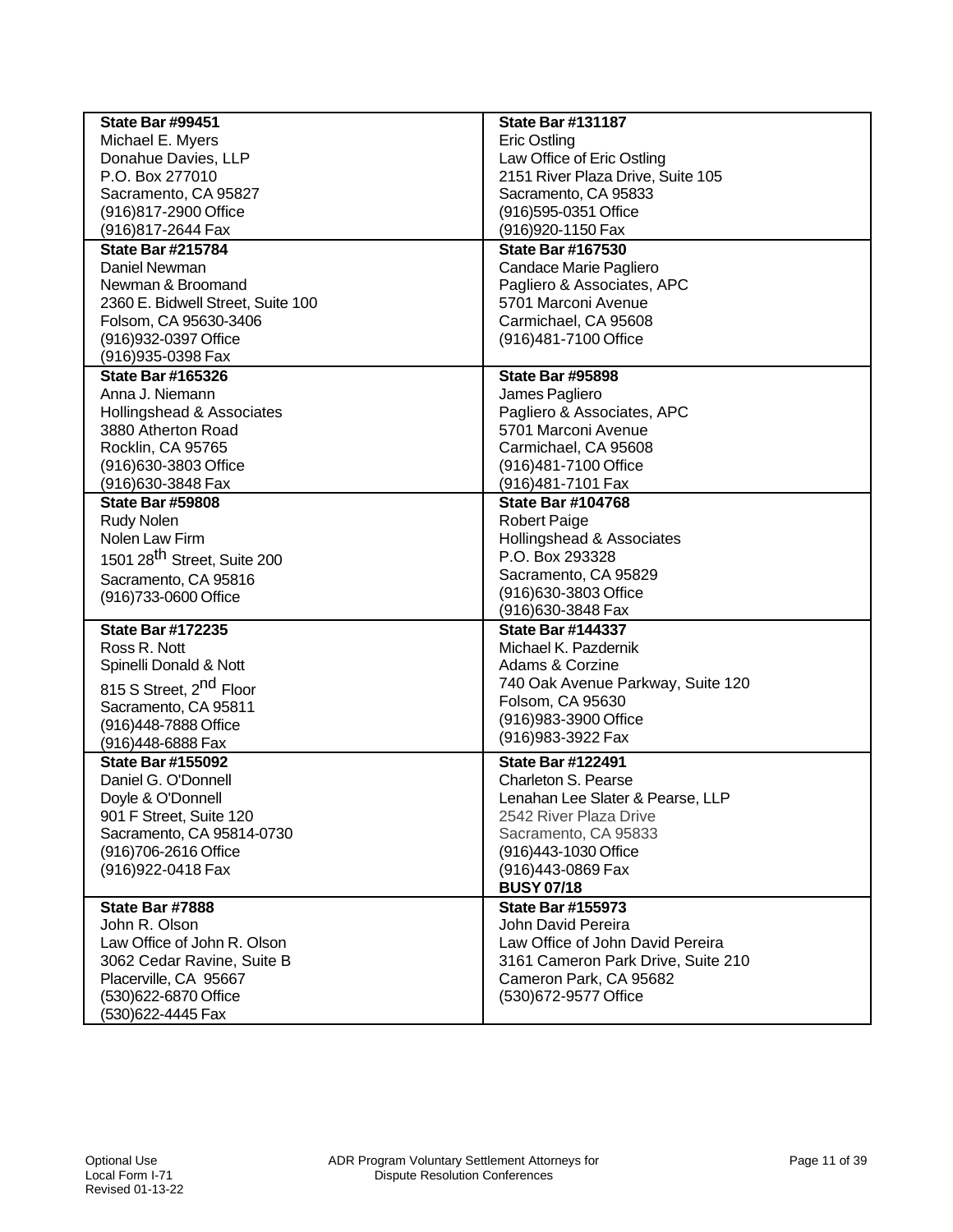| <b>State Bar #128539</b>             | <b>State Bar #125457</b>                  |
|--------------------------------------|-------------------------------------------|
| Paul A. Pereira                      | Norman V. Prior                           |
| Poole & Pereira                      | Porter Scott, et al.                      |
| 1851 Heritage Lane, Suite 298        | P.O. Box 255428                           |
| Sacramento, CA 95815-4923            | Sacramento, CA 95865-5428                 |
| (916) 924-1867 Office                | (916) 929-1481 Office                     |
| (916) 924-1293 Fax                   | (916) 927-3706 Fax                        |
| <b>State Bar #45751</b>              | <b>State Bar #186141</b>                  |
| Michael E. Petersen                  | Jennifer L. Pruski                        |
| Law Office of Michael E. Petersen    | <b>Trainor Fairbrook</b>                  |
| 2828 Easy Street, Suite 2            | 980 Fulton Avenue                         |
| Placerville, CA 95667                | Sacramento, CA 95825                      |
| (530)622-5670 Office                 | (916) 929-7000 Office                     |
| (530)622-9614 Fax                    | (916) 929-7111 Fax                        |
| <b>State Bar #37236</b>              | <b>State Bar #166204</b>                  |
| Theodore W. Phillips                 | <b>Eric Ratinoff</b>                      |
| Miller Hauser Law Group              | Eric Ratinoff Law Corporation             |
| 3080 Cedar Ravine                    | 401 Watt Avenue, Suite 1                  |
| Placerville, CA 95667                | Sacramento, CA 95864                      |
| (530)622-2992 Office                 | (916) 970-9100 Office                     |
| (530)622-1506 Fax                    | (916)246-1696 Fax                         |
| <b>State Bar #51346</b>              | <b>State Bar #142239</b>                  |
| Anthony J. Poidmore                  | Eliot M. Reiner                           |
| Law Office of Anthony J. Poidmore    | Eliot Reiner Professional Law Corporation |
| 865 Howe Avenue                      | 701 Howe Avenue, Suite A-2                |
| Sacramento, CA 95825                 | Sacramento, CA 95825                      |
| (916) 777-7777 Office                | (916)929-6090 Office                      |
| (916) 924-1829 Fax                   | (916) 929-6554 Fax                        |
| <b>State Bar #141036</b>             | <b>State Bar #132533</b>                  |
| Dominique A. Pollara                 | John P. Rhode                             |
| Pollara Law Group                    | Hardy Erich Brown & Wilson                |
| 3600 American River Drive, Suite 160 | 1000 G Street, 2 <sup>nd</sup> Floor      |
| Sacramento, CA 95864                 | Sacramento, CA 95814                      |
| (916) 550-5880 Office                | (916)449-3800 Office                      |
| (916) 550-5066 Fax                   | (916)449-3888 Fax                         |
| <b>State Bar #91808</b>              | <b>State Bar #58150</b>                   |
| J. Brian Powers                      | William C. Rolfe                          |
| Powers & Miller                      | Dopkins & Rolfe                           |
| 3500 Douglas Boulevard, Suite 100    | 815 University Avenue                     |
| Roseville, CA 95661-4280             | Sacramento, CA 95825                      |
| (916) 924-7900 Office                | (916) 929-5438 Office                     |
| (916) 924-7980 Fax                   | (916) 929-7496 Fax                        |
|                                      | Once per quarter                          |
| <b>State Bar #160142</b>             | <b>State Bar #232261</b>                  |
| Christopher A. Price                 | Joseph Rose                               |
| Ashton & Price, LLP                  | Rose Law, APC                             |
| 8243 Greenback Lane                  | 11335 Gold Express Drive, Suite 135       |
| Citrus Heights, CA 95628-2504        | Gold River, CA 95670-6309                 |
| (916) 786-7787 Office                | (916) 273-1260 Office                     |
| (916)786-7625 Fax                    | (916) 290-0148 Fax                        |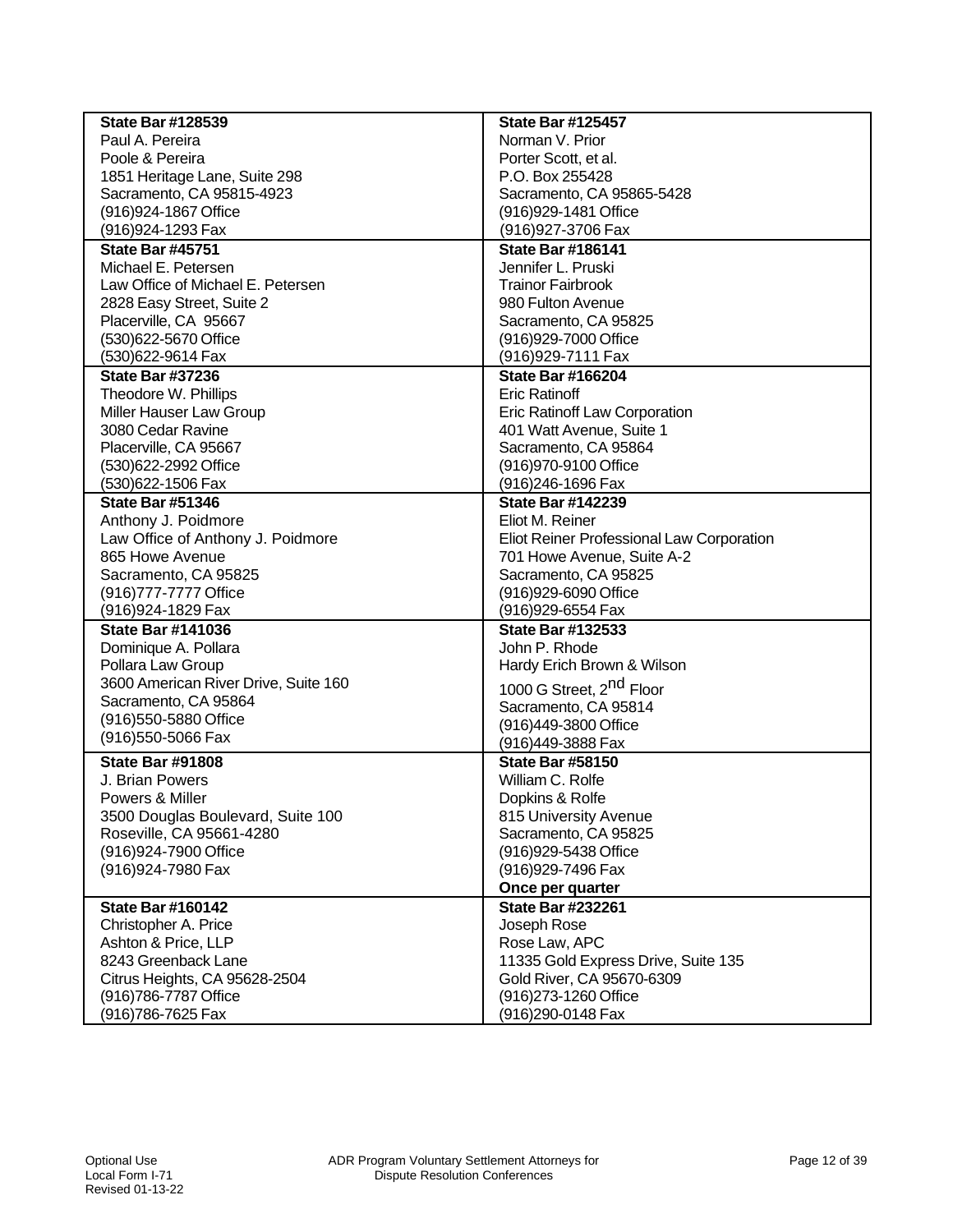| <b>State Bar #173728</b>                  | <b>State Bar #269606</b>                |
|-------------------------------------------|-----------------------------------------|
| Etan Rosen                                | Jeffrey M. Schaff                       |
| Beyer Pongratz & Rosen                    | Tiza Serrano Thompson & Associates      |
| 3230 Ramos Circle                         | 980 9 <sup>th</sup> Street, Suite 2250  |
| Sacramento, CA 95827                      | Sacramento, CA 95814-2716               |
| (916)369-9750 Office                      | (916)561-2780 Office                    |
| (916)369-9760 Fax                         | (855) 886-5559 Fax                      |
| <b>State Bar #157519</b>                  | <b>State Bar #163543</b>                |
| <b>Brett Rosenthal</b>                    | <b>Steven Schultz</b>                   |
| <b>Graves Law Offices</b>                 | Law Office of Steven Schultz            |
| 729 Lincoln Way                           | 701 Howe Avenue, Suite A-3              |
| Auburn, CA 95603-4819                     | Sacramento, CA 95825                    |
| (530)885-9346 Office                      | (916) 922-2310 Office                   |
| (530)885-6873 Fax                         | (916) 922-1921 Fax                      |
| <b>State Bar #161440</b>                  | <b>State Bar #148888</b>                |
| S. David Rosenthal                        | Ronald C. Schwarzkopf                   |
| Rosenthal & Kreeger, LLP                  | Schwarzkopf Law                         |
| 2251 Douglas Boulevard, Suite 120         | 333 University Ave., Suite 200          |
| Roseville, CA 95661                       | Sacramento, CA 95825-6540               |
| (916) 774-7200 Office                     | (916)925-6000 Office                    |
| (916)774-7203 Fax                         | (916) 925-7492 Fax                      |
| <b>State Bar #88739</b>                   | <b>State Bar #131283</b>                |
| James W. Rushford                         | Lindy H. Scoffield                      |
| <b>Rushford &amp; Bonotto</b>             | Evans Wieckowski Ward & Scoffield, LLP  |
| 1010 Hurley Way, Suite 410                | 745 University Avenue                   |
| Sacramento, CA 95825                      | Sacramento, CA 95825                    |
| (916) 565-0590 Office                     | (916) 923-1600 Office                   |
| (916)565-0599 Fax                         | (916)923-1616 Fax                       |
| <b>State Bar #161532</b>                  | <b>State Bar #48646</b>                 |
| Jennifer H. Sanden                        | Douglas Sears                           |
| <b>Cuneo Black Ward &amp; Missler</b>     | Matheny Sears Linkert & Long            |
| 700 University Avenue, Suite 110          | 3638 American River Drive               |
| Sacramento, CA 95825                      | Sacramento, CA 95864-5901               |
| (916)363-8822 Office                      | (916) 978-3434 Office                   |
| (916) 363-8821 Fax                        | (916) 978-3430 Fax                      |
| <b>State Bar #232479</b>                  | <b>State Bar #158372</b>                |
| Catia Guerreiro Saraiva                   | <b>Jeff Sevey</b>                       |
| Dreyer Babich Buccola Wood & Campora, LLP | Sevey Donahue & Talcott                 |
| 20 Bicentennial Circle                    | 990 Reserve Drive, Suite 105            |
| Sacramento, CA 95826                      | Roseville, CA 95678                     |
| (916) 379-3500 Office                     | (916)788-7100 Office                    |
| (916) 379-3599 Fax                        | (916)788-7112 Fax                       |
| <b>State Bar #165061</b>                  | <b>State Bar #131243</b>                |
| Edward A. Schade                          | Craig C. Sheffer                        |
| Ashton & Price, LLP                       | Dreyer Babich Buccola Wood Campora, LLP |
| 8243 Greenback Lane                       | 20 Bicentennial Circle                  |
| Fair Oaks, CA 95628                       | Sacramento, CA 95826                    |
| (916) 786-7787 Office                     | (916)379-3500 Office                    |
| <b>Auto Tort</b>                          | (916)379-3599 Fax                       |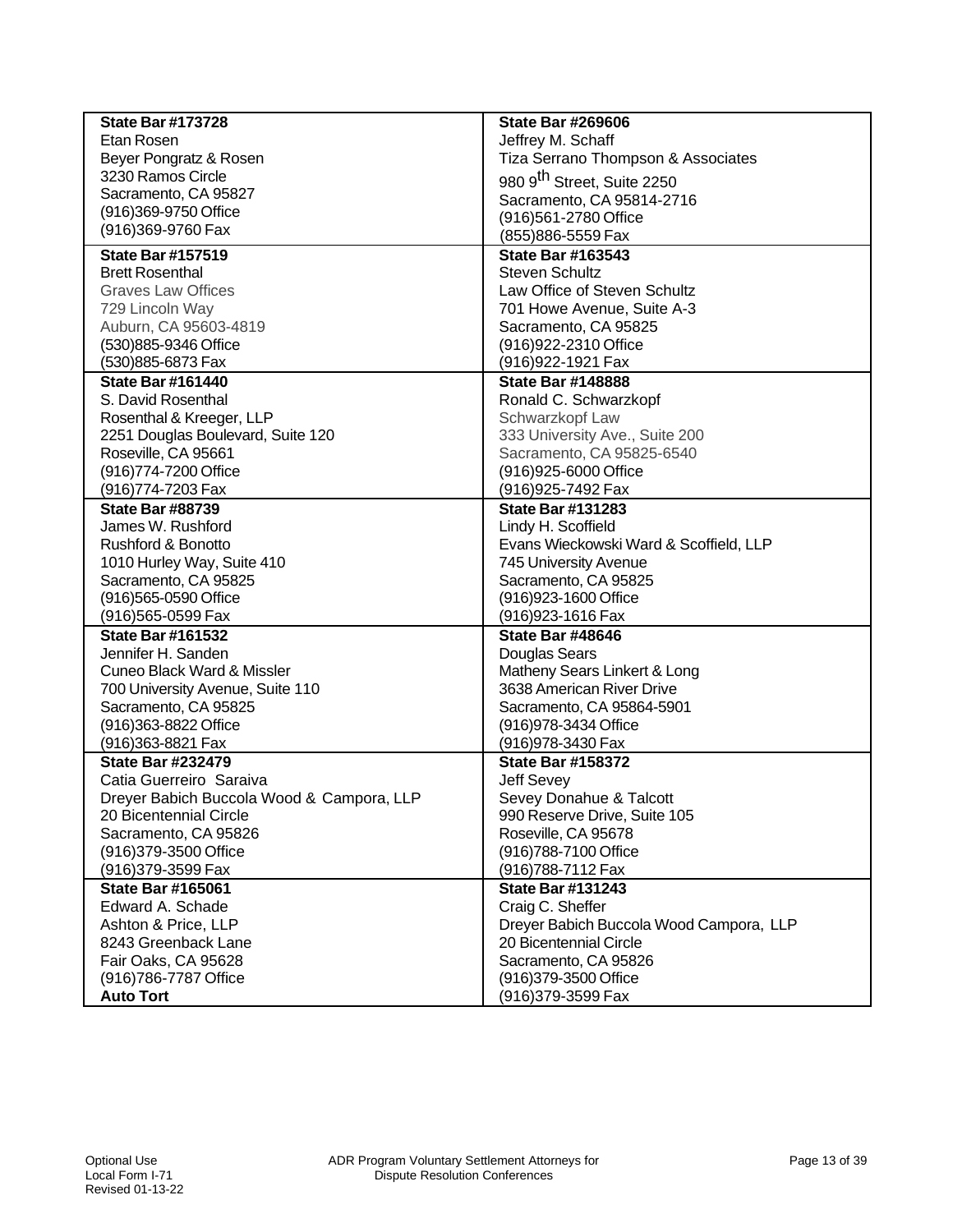| <b>State Bar #133634</b>             | <b>State Bar #69732</b>              |
|--------------------------------------|--------------------------------------|
| Richard N. Sieving Sieving Law Firm, | Thomas B. Spaulding                  |
| <b>APC</b>                           | Law Offices of Thomas Spaulding      |
| 100 Howe Avenue, #220N               | 2417 5 <sup>th</sup> Avenue          |
| Sacramento, CA 95825                 | Sacramento, CA 95818                 |
| (916)444-3366 Office                 | (916)455-8987 Office                 |
| (916)444-1223 Fax                    | (916) 455-8987 Fax                   |
| <b>State Bar #202622</b>             | <b>State Bar #131192</b>             |
| <b>Bob Sims</b>                      | Domenico D. Spinelli                 |
| Sims Lawrence & Arruti               | Spinelli Donald & Nott               |
| 1891 E. Roseville Parkway, Suite 180 | 815 S Street, Second Floor           |
| Roseville, CA 95661-7975             | Sacramento, CA 95811                 |
| (916) 797-8881 Office                | (916)448-7888 Office                 |
| (916) 253-1544 Fax                   | (916)448-6888 Fax                    |
| <b>State Bar #126619</b>             | <b>State Bar #171227</b>             |
| Douglas L. Smith                     | John T. Stralen Arnold Law Firm, APC |
| Smith & Associates, Inc.             | 865 Howe Avenue                      |
| 11707 Fair Oaks Boulevard, Suite 204 | Sacramento, CA 95825                 |
| Fair Oaks, CA 95628-2848             | (916) 777-7777 Office                |
| (916)966-5973 Office                 | (916) 924-1829 Fax                   |
| (916)966-9607 Fax                    |                                      |
| <b>State Bar #145899</b>             | <b>State Bar #100326</b>             |
| Robin J. Smith                       | Daniel A. Street                     |
| R. J. Smith Law Offices, PC          | Law Office of Daniel A. Street       |
| P.O. Box 698                         | 555 University Avenue, Suite 284     |
| Roseville, CA 95661-0698             | Sacramento, CA 95825-6511            |
| (916)437-4301 Office                 | (916)920-9005 Office                 |
| (916)437-4302 Fax                    | (916)920-7951 Fax                    |
| <b>State Bar #99556</b>              | <b>State Bar #121922</b>             |
| Thomas H. Smith                      | Mark R. Swartz                       |
| Carbone Smoke Smith Bent & Leonard   | Swartz Fogy Law Group                |
| 1610 Arden Way, Suite 190            | 7940 California Avenue, Suite 1      |
| Sacramento, CA 95815-4035            | Fair Oaks, CA 95628                  |
| (916)480-1059 Office                 | (916) 631-7722 Office                |
| (916)481-0990 Fax                    | (916) 631-7280 Fax                   |
| State Bar #78241                     | <b>State Bar #160538</b>             |
| <b>Zachary Smith</b>                 | Kyle K. Tambornini                   |
| <b>Weintraub Tobin Chediak</b>       | Eason & Tambornini                   |
| Coleman & Grodin                     | 1234 H Street, Street 200            |
| 400 Capitol Mall, 11th Floor         | Sacramento, CA 95814                 |
| Sacramento, CA 95814                 | (916)438-1819 Office                 |
| (916) 558-6083 Office                | (916)438-1820 Fax                    |
| (916)446-1611 Fax                    |                                      |
| <b>State Bar #114578</b>             | <b>State Bar #214898</b>             |
| Terrence T. Snook                    | Chad Tapp                            |
| Carbone Smoke Smith Bent & Leonard   | Porter Scott, et al.                 |
| 1610 Arden Way, Suite #190           | 350 University Avenue, Suite 200     |
| Sacramento, CA 95815-4035            | Sacramento, CA 95825                 |
| (916)480-1046 Office                 | (916) 929-1481 Office                |
| (916)481-0990 Fax                    | (916) 927-3706 Fax                   |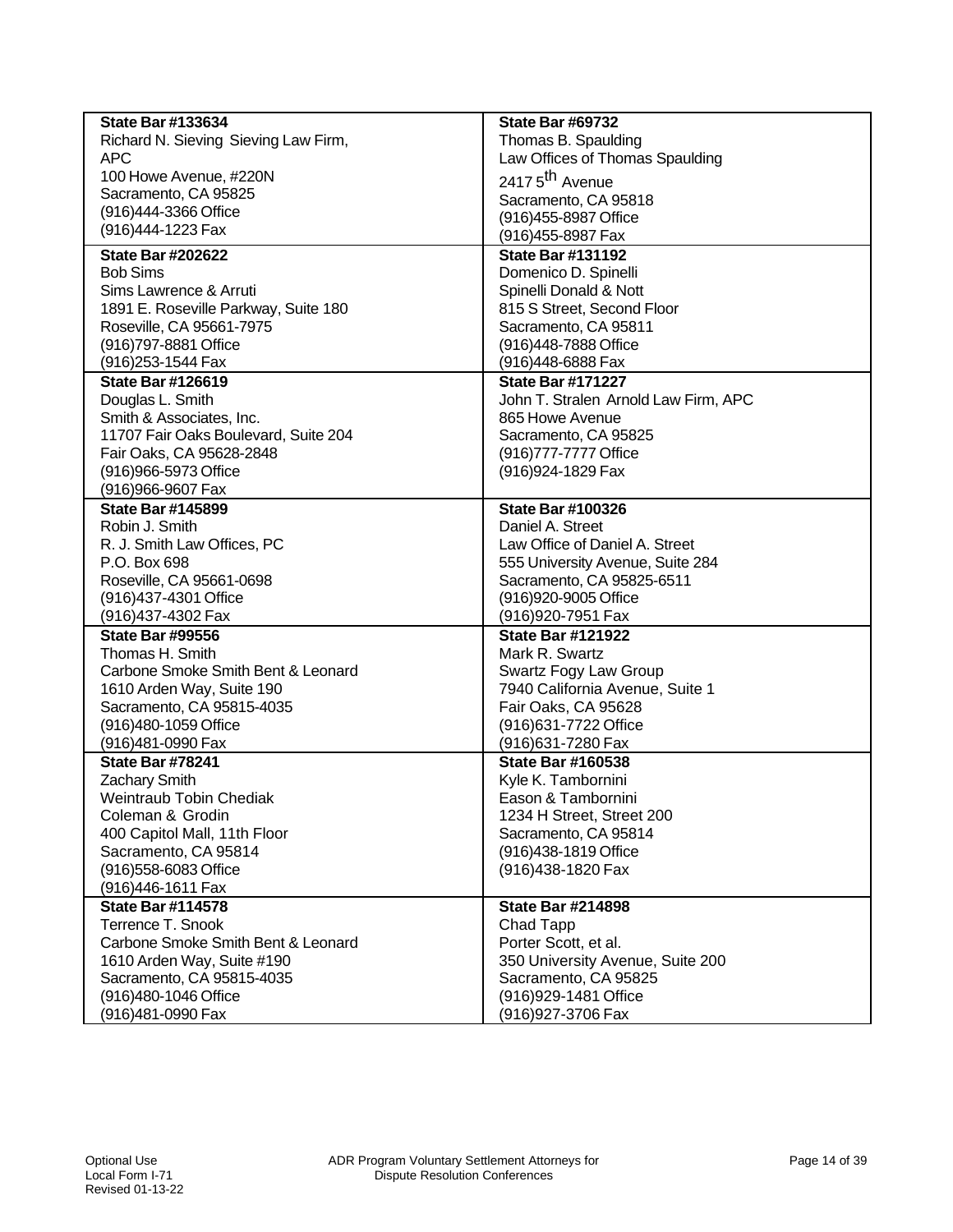| <b>State Bar #191780</b><br>Tiza S. Thompson<br>Tiza Serrano Thompson & Associates<br>980 9 <sup>th</sup> Street, Suite 2250<br>Sacramento, CA 95814<br>(916)561-2780 Office<br>(855) 886-5559 Fax<br><b>State Bar #102132</b><br>Gregory A. Thyberg<br>Thyberg Law<br>3104 O Street, Suite 190<br>Sacramento, CA 95816-6519 | <b>State Bar #142513</b><br>Gareth.Umipeg<br><b>Tiza Serrano</b><br>Thompson & Associates<br>980 9 <sup>th</sup> Street, Suite 2250<br>Sacramento, CA 95814-2716<br>(916)561-2780 Office<br>(916) 886-5559 Cell<br><b>State Bar #58531</b><br>Jerome M. Varanini<br>Law Office of Jerome M. Varanini<br>641 Fulton Avenue, Suite 200<br>Sacramento, CA 95825 |
|------------------------------------------------------------------------------------------------------------------------------------------------------------------------------------------------------------------------------------------------------------------------------------------------------------------------------|--------------------------------------------------------------------------------------------------------------------------------------------------------------------------------------------------------------------------------------------------------------------------------------------------------------------------------------------------------------|
| (916) 204-9173 Office                                                                                                                                                                                                                                                                                                        | (916) 993-4868 Office<br>(916) 993-6750 Fax                                                                                                                                                                                                                                                                                                                  |
| <b>State Bar #125652</b><br><b>Justin Tierney</b><br>Law Office Justin Tierney<br>2000 U Street<br>Sacramento, CA 95818-1724<br>(916)451-3426 Office<br>(916) 451-0371 Fax                                                                                                                                                   | <b>State Bar #73024</b><br>Jack Vetter<br>Law Offices of Jack Vetter<br>1903 21 <sup>St</sup> Street<br>Sacramento, CA 95811<br>(916)441-4441 Office<br>(916)456-6698 Fax<br>Once quarter                                                                                                                                                                    |
| <b>State Bar #223957</b><br><b>Kat Todd</b><br>Schuering Zimmerman & Doyle, LLP<br>400 University Avenue<br>Sacramento, CA 95825<br>(916)567-0400 Office<br>(916)568-0400 Fax                                                                                                                                                | <b>State Bar #178359</b><br>Michael E. Vinding<br>Brady & Vinding<br>520 Capitol Mall, Suite 630<br>Sacramento, CA 95814-4714<br>(916)446-3400 Office<br>(916)446-7159 Fax<br>Always email asst. Laurie Briggs at:<br>www.bradyvinding.com                                                                                                                   |
| State Bar #99437<br>Patricia Tweedy<br><b>Tweedy ADR</b><br>2001   Street<br>Sacramento, CA 95811<br>(916)706-0414 Office<br>(916) 706-0878 Fax                                                                                                                                                                              | <b>State Bar #41234</b><br>Thomas Wagner<br><b>Hardy Erich</b><br>Brown & Wilson<br>P.O. Box 13530<br>Sacramento, CA 95853<br>(916)449-3800 Office<br>(916)449-3888 Fax                                                                                                                                                                                      |
| <b>State Bar #63055</b><br>Robert F. Tyler<br>Wilke Fleury, et al., LLP<br>400 Capitol Mall, 22 <sup>nd</sup> Floor<br>Sacramento, CA 95814-4407<br>(916)441-2430 Office<br>(916)442-6664 Fax                                                                                                                                | <b>State Bar #112168</b><br>Paul Warner<br>1624 Santa Clara Drive, Suite 220<br>Roseville, CA 95661<br>(916)996-3100 Office<br>(916)789-7557 Fax                                                                                                                                                                                                             |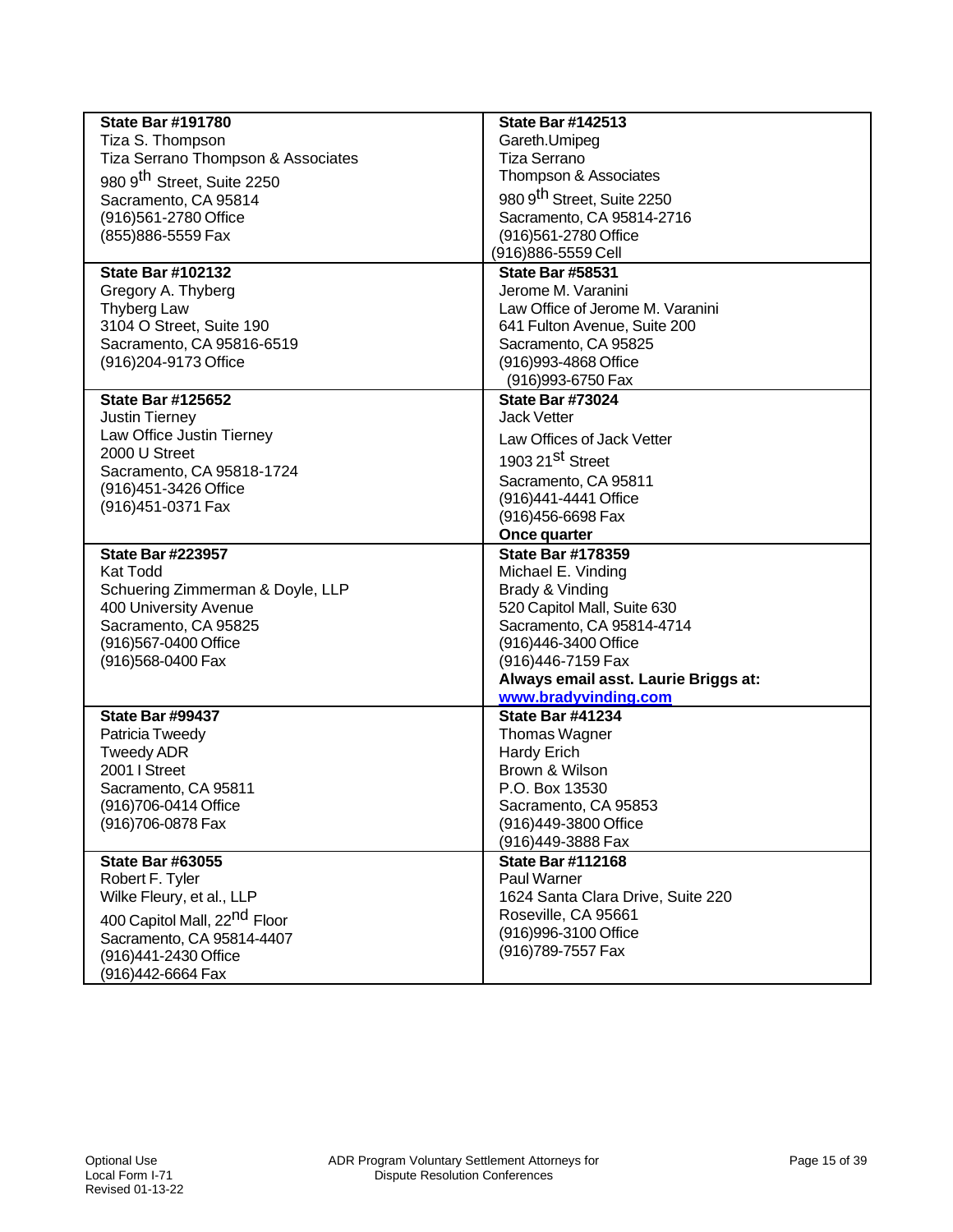| <b>State Bar #182274</b>                 | <b>State Bar #95654</b>                 |
|------------------------------------------|-----------------------------------------|
| Douglas E. Watts                         | Russ J. Wunderli                        |
| <b>Watts Law Offices</b>                 | Law Office of Russ J. Wunderli          |
| 193 Blue Ravine Road, Suite 100          | 3017 Douglas Boulevard, Suite 300       |
| Folsom, CA 95630                         | Roseville, CA 95661                     |
| (916) 673-9008 Office                    | (916) 797-7330 Office                   |
| (916)404-5031 Fax                        | (916)405-3880 Fax                       |
| <b>State Bar #136798</b>                 | <b>State Bar #166864</b>                |
| Joseph B. Weinberger                     | Wendy C. York                           |
| Weinberger Law Firm                      | <b>York Law Corporation</b>             |
| 1839 Iron Point Road, Suite 180          | 1111 Exposition Boulevard, Building 500 |
| Folsom, CA 95630                         | Sacramento, CA 95815                    |
| (916) 357-6767 Office                    | (916) 643-2200 Office                   |
| (916) 357-6766 Fax                       | (916)643-4680 Fax                       |
| <b>State Bar #162699</b>                 | <b>State Bar #102415</b>                |
| Rebecca Weinstein-Hamilton               | Cyrus Zal                               |
| Law Office of Rebecca Weinstein-Hamilton | Law Office of Cyrus Zal                 |
| 4034 Prairie Falcon Drive                | 102 Mainsail Court                      |
| El Dorado Hills, CA 95762-6302           | Folsom, CA 95630-2339                   |
| (916) 220-3407 Office                    | (916) 985-3576 Office                   |
|                                          | (916) 985-4893 Fax                      |
| <b>State Bar #54805</b>                  | <b>State Bar #96879</b>                 |
| Daniel Wilcoxen                          | Paul R. Zappettini                      |
| Wilcoxen Callaham, LLP                   | Zappettini & Bradley                    |
| 2114 K Street                            | 2020 V Street                           |
| Sacramento, CA 95816                     | Sacramento, CA 95818-1730               |
| (916)442-2777 Office                     | (916)457-5022 Office                    |
| (916)442-4118 Fax                        | (916) 457-5034 Fax                      |
| <b>State Bar #147688</b>                 |                                         |
| Edwin E. Williams, III                   |                                         |
| Law Offices of Edwin E. Williams         |                                         |
| 2740 Fulton Avenue, #101-17              |                                         |
| Sacramento, CA 95821                     |                                         |
| (916)486-2922 Office                     |                                         |
| <b>State Bar #142998</b>                 |                                         |
| Evan Williams                            |                                         |
| Law Offices of Evan Williams             |                                         |
| 149 Court Street                         |                                         |
| Auburn, CA 95603                         |                                         |
| (530)823-8700 Office                     |                                         |
| (530)823-8701 Fax                        |                                         |
| <b>State Bar #125618</b>                 |                                         |
| Douglas Winter                           |                                         |
| Law Offices of Douglas Winter            |                                         |
| <b>Building 3</b>                        |                                         |
| 8788 Elk Grove Boulevard, Suite 11       |                                         |
| Elk Grove, CA 95624                      |                                         |
| (916)714-1931 Office                     |                                         |
| (916)685-6882 Fax                        |                                         |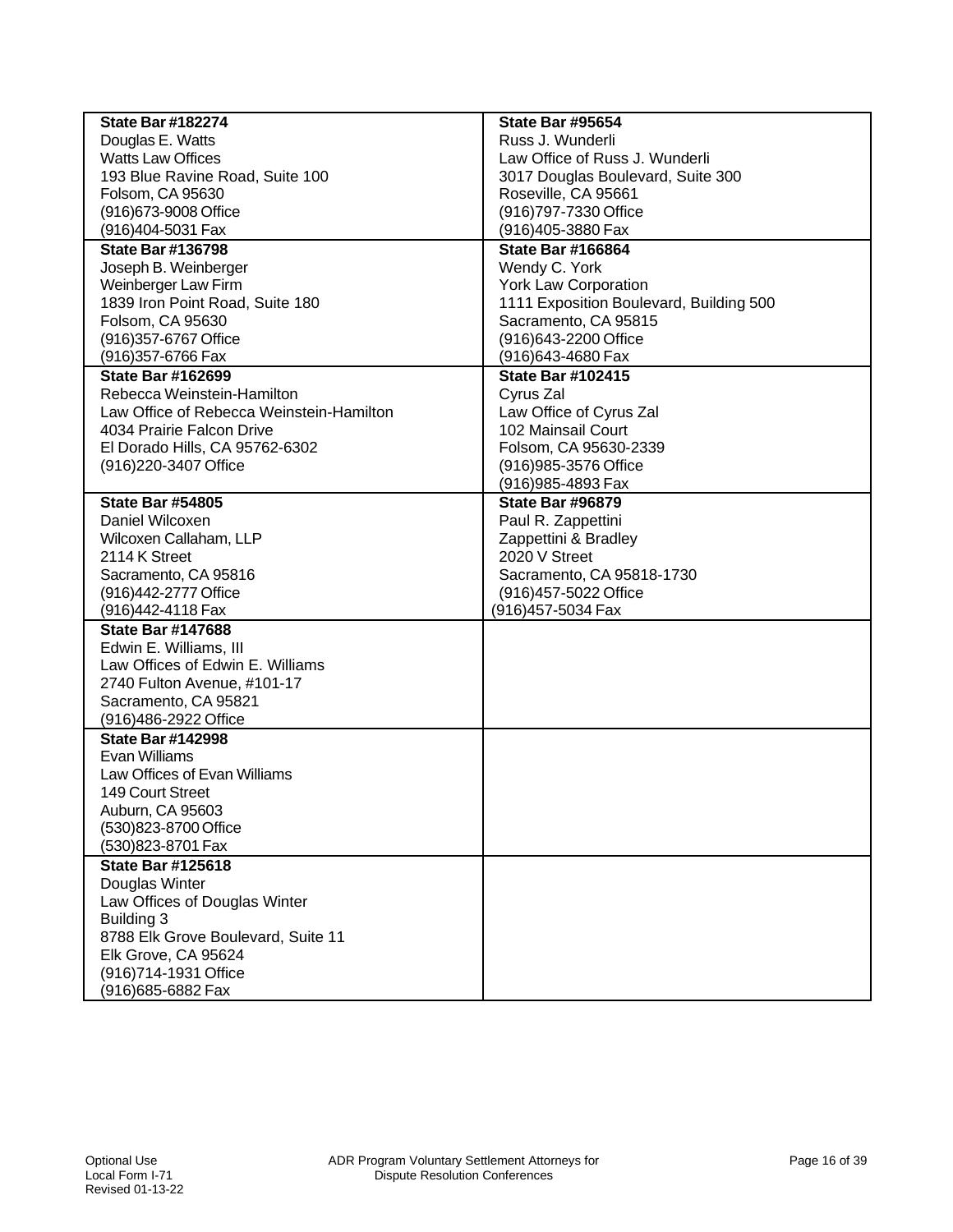| <b>OTHER CIVIL</b>                   |                                                       |
|--------------------------------------|-------------------------------------------------------|
| <b>State Bar #121880</b>             | <b>State Bar #105057</b>                              |
| John Allen                           | Raymond Bangle, III                                   |
| Law Office of John Allen             | Matheny Sears Linkert & Jaime, LLP                    |
| P.O. Box 232                         | 3638 American River Drive                             |
| Sutter Creek, CA 95685               | Sacramento, CA 95864                                  |
| (209) 223-5705 Office                | (916) 978-3434 Office                                 |
| Real estate; contracts; business     | (916) 978-3430 Fax                                    |
|                                      | Real estate; contract; construction; employment;      |
|                                      | business; construction; employment; personal injury   |
| <b>State Bar #132521</b>             | <b>State Bar #153840</b>                              |
| Melissa Blair Aliotti                | Deborah Barron                                        |
| Aliotti Dispute Resolution, PC       | <b>Barron Law Corporation</b>                         |
| 2520 Venture Oaks Way, Suite 110     | 1387 Garden Highway, Suite 100                        |
| Sacramento, CA 95833                 | Sacramento, CA 95833                                  |
| (916) 929-7645 x 13 Office           | (916)486-1712 Office                                  |
| (916) 929-0857 Fax                   | (916) 927-5524 Fax                                    |
| Civil; construction; personal injury | Real property; real estate; construction; contract;   |
|                                      | employment; mold; insurance coverage; personal        |
|                                      | injury                                                |
| <b>State Bar #88485</b>              | <b>State Bar #121751</b>                              |
| Louis J. Anapolsky                   | <b>Christopher Bayuk</b>                              |
| Knox Lemmon & Anapolsky, LLP         | Bayuk & Associates, Inc.                              |
| 2339 Gold Meadow Way, Suite 205      | 5170 Golden Foothill Parkway                          |
| Gold River, CA 95670-6307            | El Dorado Hills, CA 95762                             |
| (916)498-9911 Office                 | (619) 232-7945 Office                                 |
| (916)498-9991 Fax                    | (877) 266-0963 Fax                                    |
| Civil, business; personal injury     | Civil; construction; business; insurance coverage,    |
|                                      | bad faith, complex tort: pharmaceutical & toxic       |
|                                      | exposure; medical malpractice; personal injury        |
| <b>State Bar #65061</b>              | <b>State Bar #111010</b>                              |
| George Appelbaum                     | David Becker                                          |
| Law Office of George Appelbaum       | Becker Nelson Center & James                          |
| 2980 White Thorn Road                | 263 Main Street, 2 <sup>nd</sup> Floor                |
| Shingle Springs, CA 95682            | Placerville, CA 95667                                 |
| (530)676-5396 Office                 | (530)295-6400 Office                                  |
| (530) 677-9678 Fax                   | (530)295-6408 Fax                                     |
| Real property; real estate; civil    | Real property, real estate; business; personal injury |
| <b>State Bar #151615</b>             | <b>State Bar #79767</b>                               |
| Ellen Arabian-Lee                    | Garland O. Bell                                       |
| Arabian-Lee Law Corporation          | Law Office of Garland O. Bell                         |
| 1731 E. Roseville Parkway, Suite 150 | 5007 Tiffany Point                                    |
| Roseville, CA 95661-6436             | Granite Bay, CA 95746                                 |
| (916)242-8662 Office                 | (916) 772-5414 Office                                 |
| (916) 797-4307 Fax                   | Insurance coverage; aviation; products; personal      |
| Employment; personal injury          | injury                                                |
| <b>State Bar #114454</b>             | <b>State Bar #88506</b>                               |
| <b>William Baker</b>                 | Robert P. Biegler                                     |
| Law Office of William Baker          | <b>Biegler Law Firm</b>                               |
| 1050 Fulton Avenue, Suite 218        | 725 University Avenue                                 |
| Sacramento, CA 95825                 | Sacramento, CA 95825                                  |
| (916) 978-0772 Office                | (916) 927-3971 Office                                 |
| (916)481-5080 Fax                    | (916) 927-7869 Fax                                    |
| Civil                                | Real estate; civil; labor/employment; personal injury |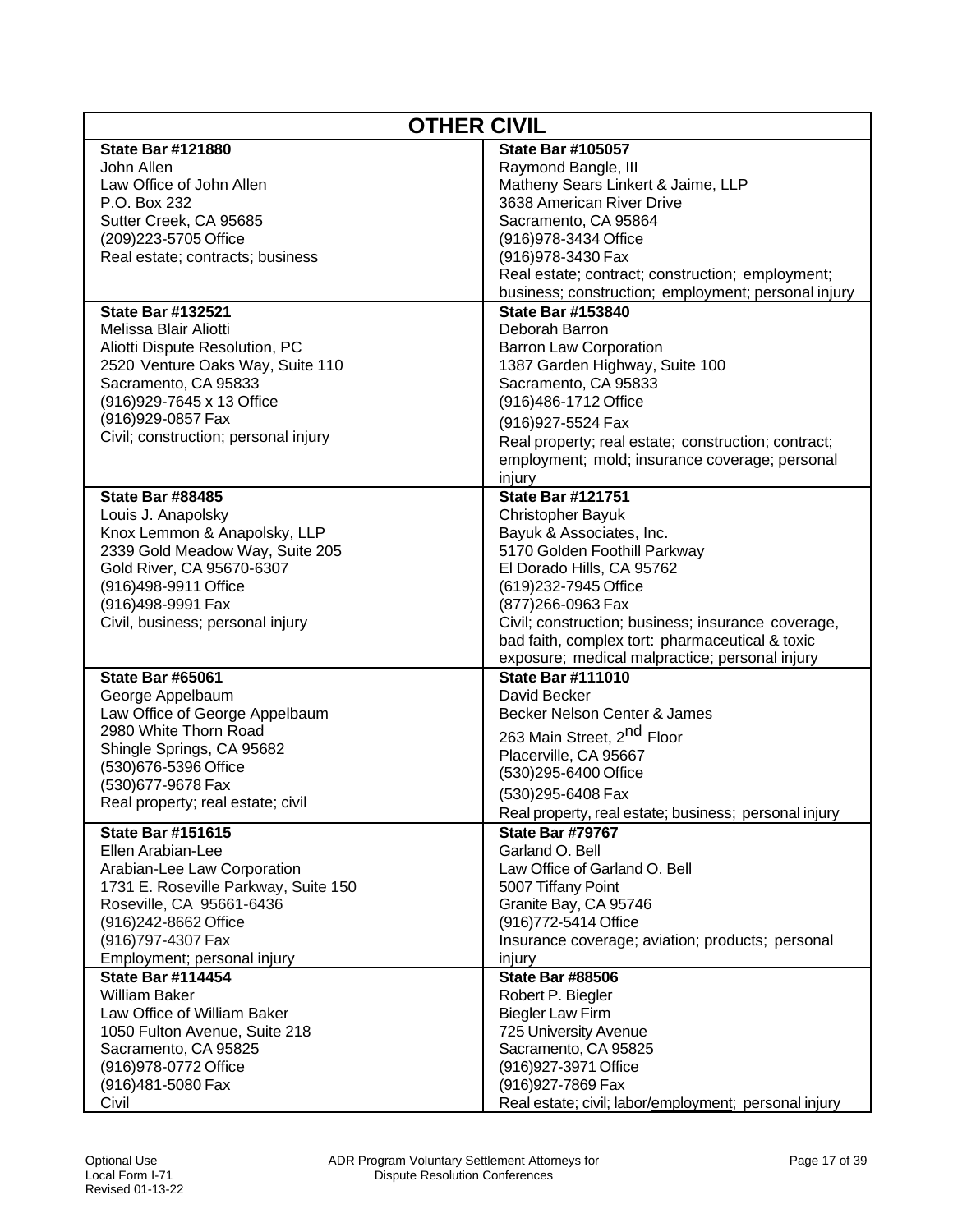| <b>State Bar #44858</b>                                | <b>State Bar #70238</b>                           |
|--------------------------------------------------------|---------------------------------------------------|
| Robert J. Binns                                        | David E. Boyd                                     |
| Law Offices of Robert J. Binns                         | Law Office of David E. Boyd                       |
| 3620 American River Drive, Suite 175                   | 1501 28th Street, Suite 150                       |
| Sacramento, CA 95864-5923                              | Sacramento, CA 95816-6472                         |
| (916)484-3844 Office                                   | (916) 761-2236 Office                             |
| Real estate; business; loans                           | (916)733-0601 Fax                                 |
|                                                        | Civil, business; legal malpractice; legal ethics; |
|                                                        | construction                                      |
| <b>State Bar #158745</b>                               | <b>State Bar #65273</b>                           |
| Travis G. Black                                        | Matthew V. Brady                                  |
| <b>Travis Black &amp; Associates</b>                   | Law Office of Matthew V. Brady                    |
| 1839 Iron Point Road, Suite 160                        | 2339 Gold Meadow Way, Suite 230                   |
| Folsom, CA 95630                                       | Gold River, CA 95670                              |
| (916) 962-2896 Office                                  | (916)442-5600 Office                              |
| (916) 983-6330 Fax                                     | (916)442-5718 Fax                                 |
|                                                        |                                                   |
| Civil; personal injury                                 | Civil, business; commercial; construction         |
| <b>State Bar #124176</b>                               | <b>State Bar #146370</b>                          |
| Timothy M. Blaine                                      | Michael V. Brady                                  |
| Law Office of Timothy M. Blaine                        | Brady & Vinding                                   |
| 6424 Sutter Avenue                                     | 520 Capitol Mall, Suite 630                       |
| Carmichael, CA 95608-2725                              | Sacramento, CA 95814-4714                         |
| (916)283-5593 Office                                   | (916)446-3400 Office                              |
| Civil                                                  | (916)446-7159 Fax                                 |
|                                                        | Environmental land                                |
| State Bar #117575 William K.                           | <b>State Bar #149472</b>                          |
| Blakemore Donahue Davies, LLP                          | John Broghammer                                   |
| 1 Natoma Street                                        | Sims Lawrence & Arruti                            |
| Folsom, CA 95630                                       | 1740 Creekside Oaks, Suite 130                    |
| (916)817-2900 Office                                   | Sacramento, CA 95833                              |
| (916) 817-2644 Fax                                     | (916)669-3905 Office                              |
| Legal malpractice, "bad faith" insurance; professional | (916)441-7457 Fax                                 |
| liability; personal injury                             | Construction; personal injury                     |
| <b>State Bar #109257</b>                               | <b>State Bar #47522</b>                           |
| Phillip R. Bonotto                                     | James Brunello                                    |
| Rushford & Bonotto                                     | Law Office of James Brunello                      |
| 1010 Hurley Way, Suite 410                             | 4980 Hillsdale Circle, Suite B                    |
| Sacramento, CA 95825                                   | El Dorado Hills, CA 95762                         |
| (916)565-0590 Office                                   | (916) 358-8585 Office                             |
| (916)565-0599 Fax                                      | (916) 358-8588 Fax                                |
| Property damage; personal injury                       | Real estate, business; bankruptcy                 |
| <b>State Bar #232388</b>                               | <b>State Bar #191294</b>                          |
| Robert C. Bowman, Jr.                                  | Carolyn G. Burnette                               |
| Bowman & Associates                                    | Jackson Lewis, P.C.                               |
| 3230 Ramos Circle                                      | 400 Capitol Mall, Suite 1600                      |
| Sacramento, CA 95827-2513                              | Sacramento, CA 95814                              |
| (916) 923-2800 Office                                  | (916)341-0404 Office                              |
| (916) 358-8689 Fax                                     | (916)341-0141 Fax                                 |
| Labor; real estate; employment; Commercial             | <b>Employment</b>                                 |
| construction; personal injury                          |                                                   |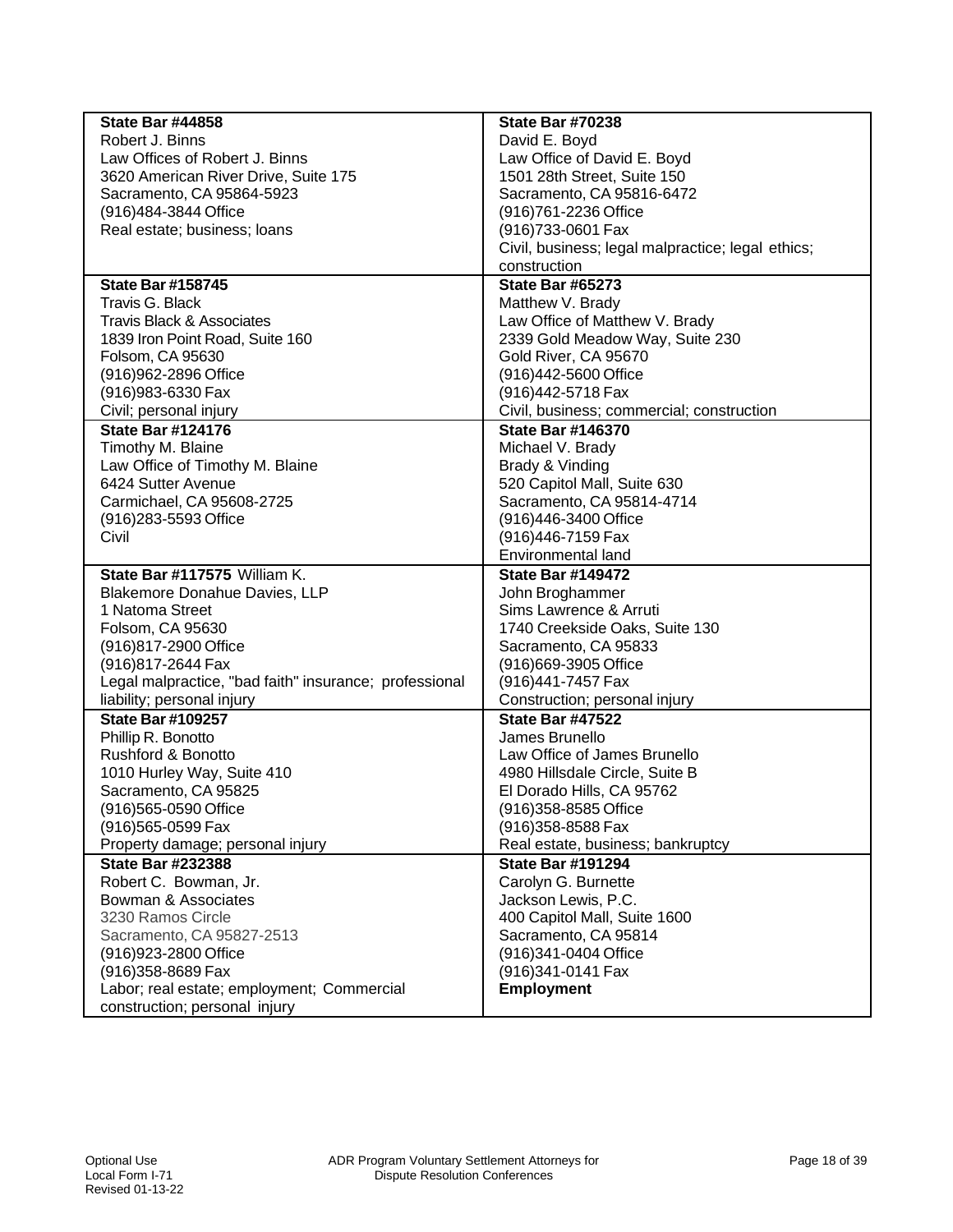| <b>State Bar #170055</b>                          | <b>State Bar #225764</b>                             |
|---------------------------------------------------|------------------------------------------------------|
| Keith D. Cable                                    | <b>Matthew Corsaut</b>                               |
| Cable Gallagher                                   | <b>Corsaut Law Group</b>                             |
| 101 Parkshore Drive, Suite 100                    | 7268 Murieta Drive, Suite 797                        |
| Folsom, CA 95630-4726                             | Rancho Murieta, CA 95683                             |
| (916) 608-7995 Office                             | (916)354-2000 Office                                 |
| (916) 608-7986 Fax                                | Real property; tort; real estate; contract; personal |
| Mold; slip and fall, personal injury; auto        | injury (no auto tort)                                |
| <b>State Bar #117590</b>                          | <b>State Bar #110919</b>                             |
| Carl J. Calnero                                   | Daniel P. Costa                                      |
| Law Offices of Carl J. Calnero                    | Costa Law Firm                                       |
| 350 University Avenue, Suite 200                  | 2489 Sunrise Boulevard, Suite A                      |
| Sacramento, CA 95825                              | Gold River, CA 95670                                 |
| (916) 929-1481 Office                             | (916)400-2734 Office                                 |
| Civil; personal injury                            | (916)400-2744 Fax                                    |
|                                                   | Employment; insurance bad faith; toxic; products;    |
|                                                   | premises; employment; personal injury                |
| <b>State Bar #173260</b>                          | <b>State Bar #142590</b>                             |
| <b>Patrick Campbell</b>                           | <b>Barbara Cotter Cook</b>                           |
| Hollingshead & Associates                         | Brown, LLP                                           |
| P.O. Box 293328                                   | 2407 J Street, Floor 2                               |
| Sacramento, CA 95829-3328                         | Sacramento, CA 95816                                 |
| (916) 630-3803 Office                             | (916)442-3100 Office                                 |
| (916) 630-3848 Fax                                | (916)442-4227 Fax                                    |
| Business; construction; personal injury           | Employment; malpractice; real estate broker          |
|                                                   | malpractice                                          |
| <b>State Bar #50258</b>                           | <b>State Bar #124399</b>                             |
| <b>Richard Caulfield</b>                          | Larry J. Cox                                         |
| <b>Caulfield Law Firm</b>                         | Law Offices of Larry J. Cox                          |
| 1101 Investment Boulevard, Suite 120              | 8150 Greenback Lane, Suite 200                       |
| El Dorado Hills, CA 95762                         | Fair Oaks, CA 95628-2502                             |
| (916) 933-3200 Office                             | (916) 955-5835 Office                                |
| (916) 605-4075 Fax                                | (916) 722-4881 Fax                                   |
| Construction; personal injury                     | Civil, business, corporate, financial                |
|                                                   | institutions                                         |
| <b>State Bar #104298</b>                          | <b>State Bar #50346</b>                              |
| Stephen R. Chew                                   | James Cunningham                                     |
| Law Office of Stephen R. Chew                     | Cunningham Law, A.P.C.                               |
| 815 University Ave.                               | 4713 Monte Mar Drive                                 |
| Sacramento, CA 95825-6724                         | El Dorado Hills, CA 95762-5022                       |
| (916)485-4225 Office                              | (530)672-0478 Office                                 |
| (916) 485-4227 Fax                                | Civil; personal injury                               |
| Civil: intervening employers; general negligence, |                                                      |
| worker's comp.; personal injury                   |                                                      |
| <b>State Bar #65509</b>                           | <b>State Bar #130578</b>                             |
| David W. Combellack                               | J. Russell Cunningham                                |
| Combellack & Craig                                | Desmond Nolan, et al.                                |
| 3080 Cedar Ravine                                 | 1830 15 <sup>th</sup> Street                         |
| Placerville, CA 95667                             |                                                      |
| (530)622-2992 Office                              | Sacramento, CA 95811                                 |
| (916) 622-1506 Fax                                | (916)443-2051 Office                                 |
|                                                   | (916)443-2651 Fax                                    |
| Real property; business; estate planning; trusts; | Real property; civil, business; large dollar         |
| collection; personal injury                       | collection; fraud; commercial; bankruptcy            |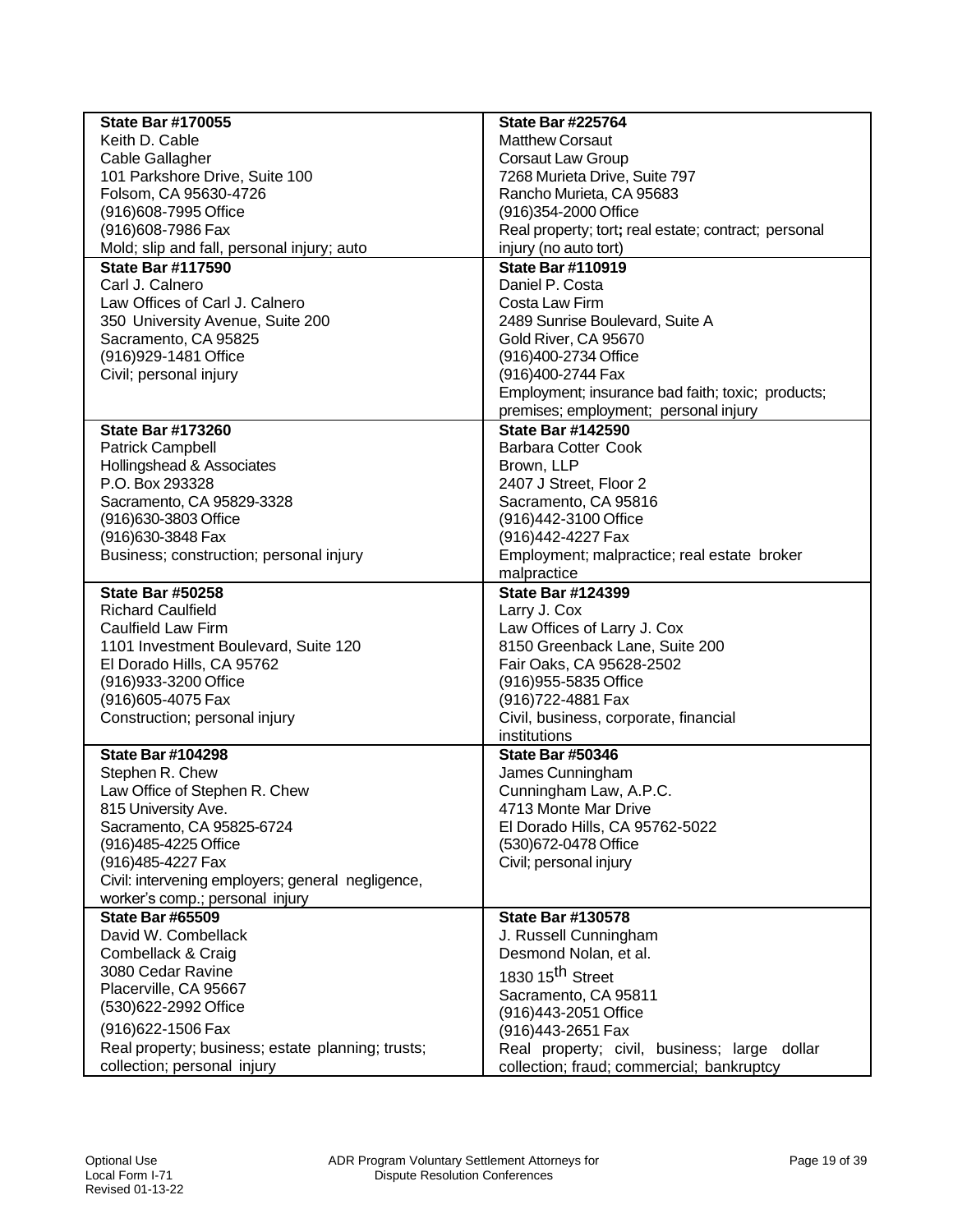| <b>State Bar #142041</b>                              | <b>State Bar #161563</b>                                       |
|-------------------------------------------------------|----------------------------------------------------------------|
| James Curran, Esq.                                    | John N. Demas                                                  |
| Law Office of James F. Curran                         | Demas Law Group, PC                                            |
| 333 University Avenue, Suite 200                      | 701 Howe Avenue, Suite A-1                                     |
| Sacramento, CA 95825                                  | Sacramento, CA 95825                                           |
| (916) 565-7656 Office                                 | (916)444-0100 Office                                           |
| (916) 929-0448 Fax                                    | (916)441-8250 Fax                                              |
| Employment; tort defense; product liability; personal | Auto Tort                                                      |
| injury                                                |                                                                |
| <b>State Bar #121407</b>                              | <b>State Bar #142957</b>                                       |
| C. Brooks Cutter                                      | Dann S. DeMund                                                 |
| Cutter Law, PC                                        | The Sieving Law firm                                           |
| 401 Watt Avenue                                       | 100 Howe Avenue, Suite 220N                                    |
| Sacramento, CA 95864                                  | Sacramento, CA 95825-8221                                      |
| (916)290-9400 Office                                  | (916)444-3366 Office                                           |
| (916) 588-9330 Fax                                    | (916)444-1223 Fax                                              |
| Class actions; civil; personal injury                 | Civil; personal injury                                         |
| <b>State Bar #170315</b>                              | <b>State Bar #182971</b>                                       |
| David Daniels                                         | <b>Brian Patrick Dolin</b>                                     |
| Freeman Mathis & Gary, LLP                            | Jacobsen & McElroy                                             |
| 1013 Galleria Boulevard, Suite 250                    | 2401 American River Drive, Suite 100                           |
| Roseville, CA 95678-1365                              | Sacramento, CA 95825                                           |
| (916) 472-3301 Office                                 | (916) 971-4100 Office                                          |
| (916)564-3329 Fax                                     | (916) 971-4150 Fax                                             |
| Torts; construction; government; medical malpractice; | Construction; premises; product liability;                     |
| personal injury                                       | personal injury                                                |
| <b>State Bar #106810</b>                              | <b>State Bar #105106</b>                                       |
| <b>Robert Davies</b>                                  | James R. Donahue                                               |
| Donahue Davies, LLP                                   | Donahue Davies, LLP                                            |
| P.O. Box 277010                                       | P.O. Box 277010                                                |
| Sacramento, CA 95827                                  | Sacramento, CA 95827                                           |
| (916)817-2900 Office                                  | (916)817-2900 Office                                           |
| (916) 817-2644 Fax                                    | (916)817-2644 Fax                                              |
| Civil litigation; product liability; personal injury  | Insurance; business; personal injury                           |
| <b>State Bar #94985</b>                               | <b>State Bar #158338</b>                                       |
| William H. Davis                                      | J. Scott Donald Spinelli                                       |
| <b>Trainor &amp; Robertson</b>                        | Donald & Nott                                                  |
| 980 Fulton Avenue                                     | 601 University Avenue, Suite 225                               |
| Sacramento, CA 95825-4558                             | Sacramento, CA 95825-6720                                      |
| (916) 929-7000 Office<br>(916) 929-7111 Fax           | (916)448-7888 Office                                           |
| Civil; real estate; const.; business                  | (916)448-6888 Fax                                              |
|                                                       | Tort; construction; product liability; personal injury         |
|                                                       |                                                                |
| <b>State Bar #74312</b>                               | <b>State Bar #70707</b>                                        |
| <b>Brian DeAmicis</b>                                 | Robert Dudugjian                                               |
| Law Offices of Brian DeAmicis                         | Dudugjian & Maxey                                              |
| 1401 21 <sup>St</sup> Street, Suite 400               | 13 Sierragate Plaza, Building B                                |
| Sacramento, CA 95811                                  | Roseville, CA 95678                                            |
| (916)440-8833 Office                                  | (916) 786-7272 Office                                          |
| (916)498-1870 Fax                                     | (916)786-7306 Fax                                              |
| Civil; personal injury                                | Real estate; bus; partnership dissolution; estate;<br>taxation |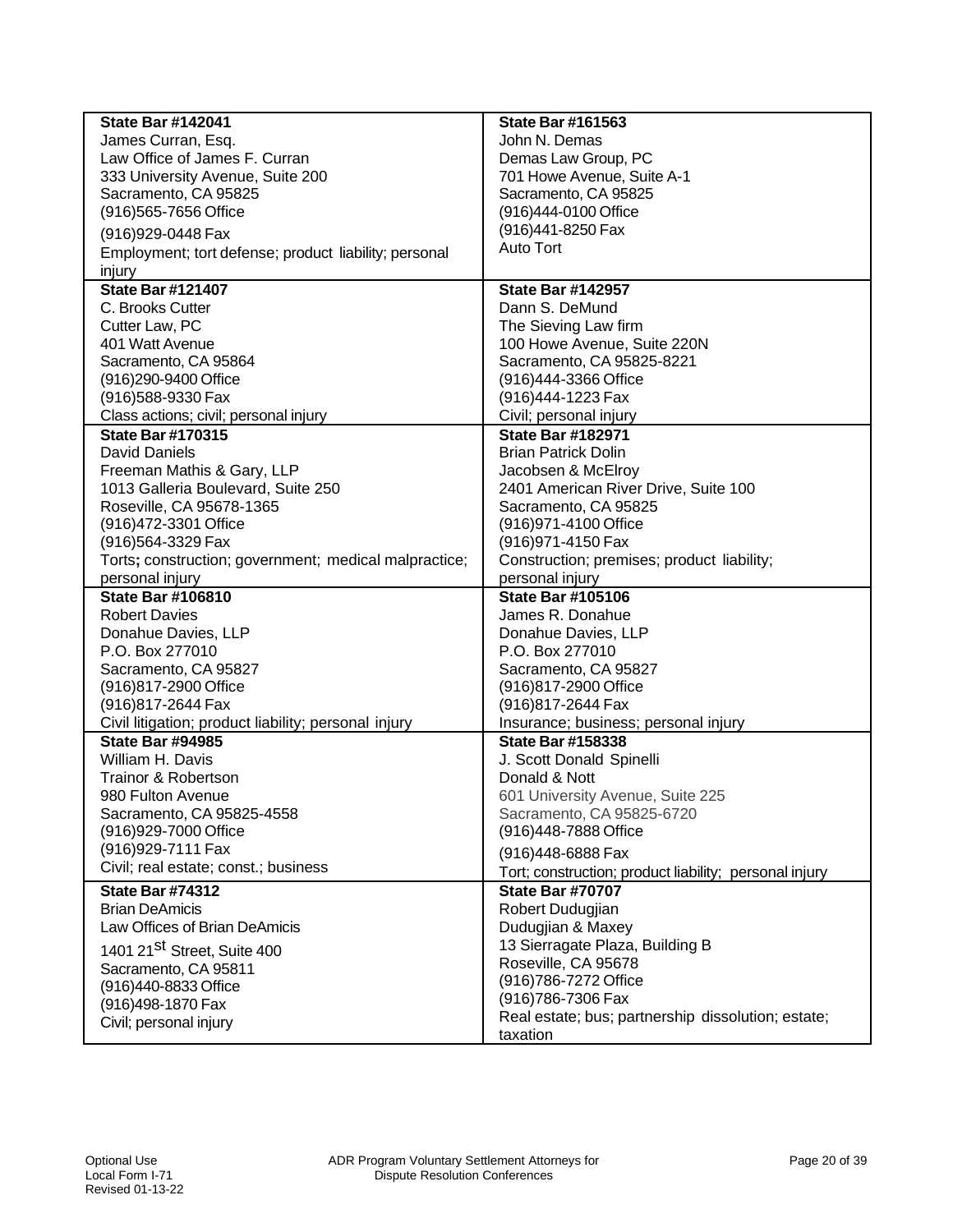| <b>State Bar #137714</b>                           | <b>State Bar #173462</b>                            |
|----------------------------------------------------|-----------------------------------------------------|
| <b>Edward Dunn</b>                                 | Stephanie J. Finelli                                |
| Law Office of Edward K. Dunn                       | Law Office Stephanie J. Finelli                     |
| 850 Iron Point Road, Suite 113                     | 3110 S Street                                       |
| Folsom, CA 95630                                   | Sacramento, CA 95816-7016                           |
| (916) 333-0534 Office                              | (916)443-2144 Office                                |
| Real estate                                        | (916)443-1512 Fax                                   |
|                                                    | Contract; personal injury                           |
| <b>State Bar #125671</b>                           | <b>State Bar #76391</b>                             |
| Matthew J. Durket                                  | C. Michael Finen                                    |
| Law Offices of Matthew J. Durket                   | Law Office of C. Michael Finen                      |
| 989 Governor Drive, Suite 101                      | 3461 Robin Lane, Suite 4                            |
| El Dorado Hills, CA 95762-4289                     | Cameron Park, CA 95682                              |
| (916)235-8920 Office                               | (530)677-7100 Office                                |
| (888) 660-7291 Fax                                 | Business; real estate; personal injury              |
| Employment; business contracts                     |                                                     |
| <b>State Bar #114486</b>                           | <b>State Bar #210565</b>                            |
| Gregory F. Dyer                                    | Jacob D. Flesher                                    |
| Jones & Dyer                                       | Flesher Schaff & Schroeder, Inc.                    |
| 3031 F Street, Suite 202                           | 2202 Plaza Drive                                    |
| Sacramento, CA 95816-3844                          | Rocklin, CA 95677                                   |
| (916) 552-5959 Office                              | (916) 672-6558 Office                               |
| Real estate; commercial; personal injury           | (916) 672-6602 Fax                                  |
|                                                    | Employment; personal injury                         |
| <b>State Bar #160148</b>                           | <b>State Bar #155145</b>                            |
| <b>Matthew Eason</b>                               | Alan W. Foutz                                       |
| Eason & Tambornini                                 | Law Office of Alan W. Foutz                         |
| 1234 H Street, Suite 200                           | 8880 Cal Center Drive, Suite 400                    |
| Sacramento, CA 95814                               | Sacramento, CA 95826-3267                           |
| (916)438-1819 Office                               | (916)361-6583 Office                                |
| (916) 438-1819 Fax                                 | (916)361-6584 Fax                                   |
| Business litigation; personal injury               | Employment; construction; business; personal injury |
| <b>State Bar #182956</b>                           | <b>State Bar #123476</b>                            |
| Robert J. Enos                                     | <b>Herman Franck</b>                                |
| BPE Law Group, PC                                  | Law Office of Herman Franck                         |
| 2339 Gold Meadow Way, Suite 101                    | 910 Florin Road                                     |
| Gold River, CA 95670-6307                          | Sacramento, CA 95831-3571                           |
| (916)966-2260 Office                               | (916)447-8400 Office                                |
| (916)346-4880 Fax                                  | (916)447-0720 Fax                                   |
| Real Property; tort (call before appt. tort case); | Business; construction                              |
| construction; real estate; personal injury         |                                                     |
| <b>State Bar #140541</b>                           | <b>State Bar #125122</b>                            |
| Geoffrey O. Evers                                  | David E. Frank                                      |
| Evers Law Group                                    | Law Office of David E. Frank                        |
| 641 Fulton Avenue, Suite 200                       | Frank Law Group                                     |
| Sacramento, CA 95825                               | 1517 Lincoln Way                                    |
| (916)974-3000 Office                               | Auburn, CA 95603                                    |
| (916) 720-0332 Fax                                 | (530)887-8585 Office                                |
| Discrimination; personal injury                    | (530)887-8586 Fax                                   |
|                                                    | Civil                                               |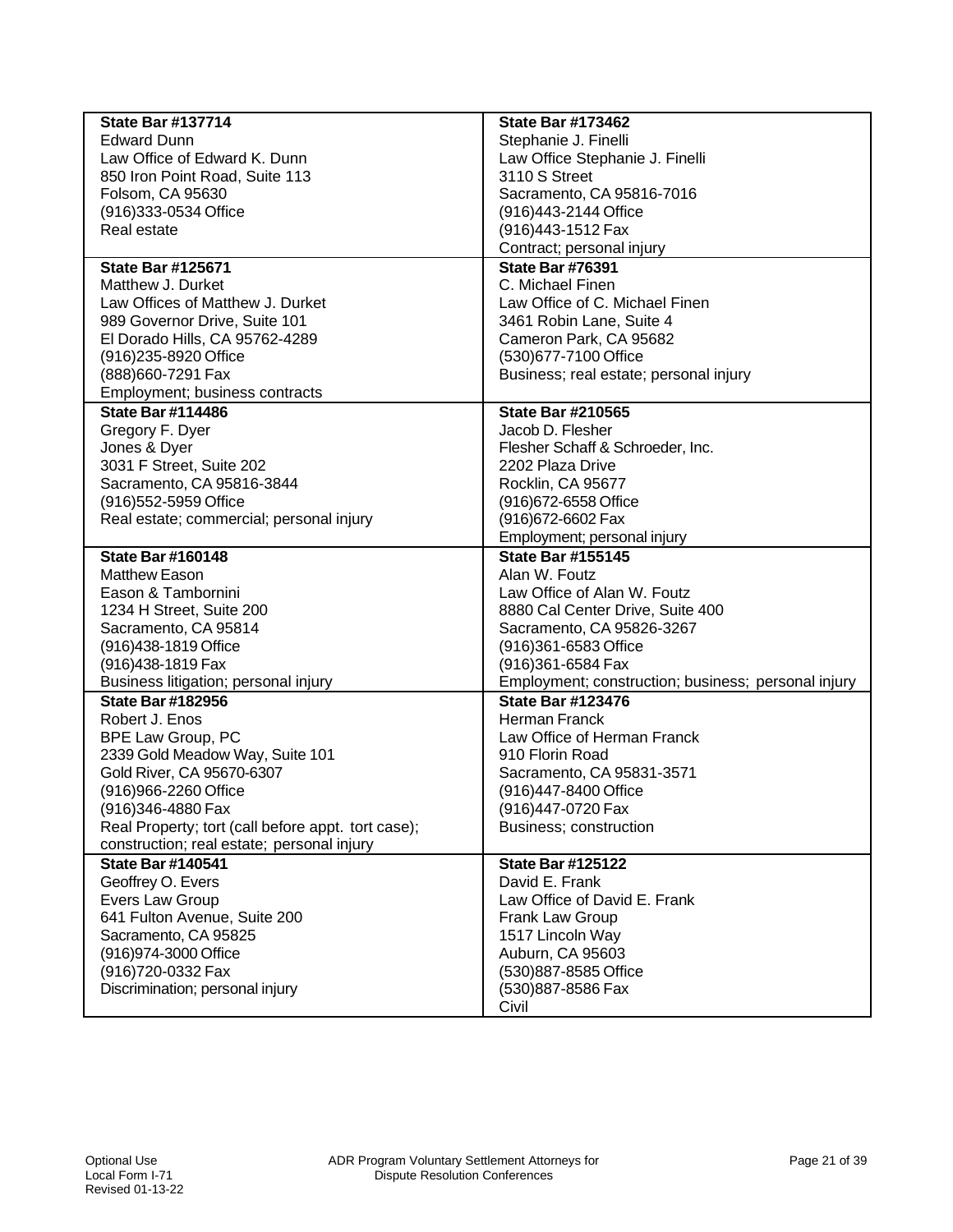| <b>State Bar #80061</b>                                    | <b>State Bar #157373</b>                               |
|------------------------------------------------------------|--------------------------------------------------------|
| Samuel J. Frazier, III                                     | Louis Gonzalez, Jr.                                    |
| <b>Frazier Law</b>                                         | Weintraub Tobin                                        |
| 7860 Mount Vernon Road                                     | Chediak Coleman & Grodin                               |
| Auburn, CA 95603-7915                                      | 400 Capitol Mall, 11th Floor                           |
| (530)888-6500 Office                                       | Sacramento, CA 95814                                   |
| Contract; employment; personal injury                      | (916) 558-6105 Office                                  |
|                                                            | (916)446-1611 Fax                                      |
|                                                            | Tort; corporate; partnership; real property;           |
|                                                            | homeowner; association disputes; business              |
| <b>State Bar #111494</b>                                   | <b>State Bar #117423</b>                               |
| Anthony P. Fritz                                           | Karen M. Goodman                                       |
| Herrig & Vogt, LLP                                         | Goodman & Associates                                   |
| 4210 Douglas Boulevard, Suite 100                          | 3840 Watt Avenue, Building A                           |
| Granite Bay, CA 95746                                      | Sacramento, CA 95821                                   |
| (916)960-1000 Office                                       | (916)643-0600 Office                                   |
| Construction; real estate, intellectual property, fraud    | (916)643-0605 Fax                                      |
| claims; commercial; breach of contract; wrongful           | Real estate; professional liability                    |
| termination, wage claims; payment disputes; corporate      |                                                        |
| governance and shareholder derivative                      |                                                        |
| <b>State Bar #47858</b>                                    | <b>State Bar #227195</b>                               |
| Walter E. Gallawa                                          | Lindsay A. Goulding                                    |
| Gallawa Brown & Kroesch                                    | <b>Porter Scott</b>                                    |
| 2207 J Street                                              | 350 University Avenue, Suite 200                       |
| Sacramento, CA 95816-4711                                  | Sacramento, CA 95825                                   |
| (916)444-9364 Office                                       | (916) 929-1481 Office                                  |
| (916)444-5921 Fax                                          | (916) 927-3706 Fax                                     |
| Construction; personal injury                              | Construction; employment; premises liability; personal |
| <b>State Bar #131196</b>                                   | injury<br><b>State Bar #178050</b>                     |
|                                                            | Mark P. Grajski                                        |
| Lynn Garcia                                                |                                                        |
| Spinelli Donald & Nott<br>601 University Avenue, Suite 225 | Seyfarth Shaw, et al.<br>400 Capitol Mall, Suite 2350  |
| Sacramento, CA 95825-6700                                  | Sacramento, CA 95814-4220                              |
| (916)448-7888 Office                                       | (916)448-0159 Office                                   |
| Employment                                                 | (916) 558-4839 Fax                                     |
|                                                            | Employment                                             |
| <b>State Bar #142905</b>                                   | <b>State Bar #260515</b>                               |
| Marc C. Gessford                                           | David Graulich                                         |
| Sims, Lawrence & Arruti                                    | Law Practice of David Graulich                         |
| 1891 E Roseville Parkway, Suite 180                        | P.O. Box 2041                                          |
| Roseville, CA 95661-7975                                   | Fair Oaks, CA 95628                                    |
| (916) 797-8881 Office                                      | (916)966-9600 Office                                   |
| (916) 253-1544 Fax                                         | Employment; personal injury                            |
| Construction; product-non related illness and              |                                                        |
| damages; personal injury                                   |                                                        |
| <b>State Bar #32491</b>                                    | <b>State Bar #179253</b>                               |
| John S. Gilmore                                            | Eric L. Graves                                         |
| Cregger & Chalfant, LLP                                    | Stone Graves Dutra & Oates, LLP 11335                  |
| 701 University Avenue, Suite 110                           | Gold Express Drive, Suite 145                          |
| Sacramento, CA 95825                                       | Gold River, CA 95670                                   |
| (916)443-4443 Office                                       | (916)231-0321 Office                                   |
| (916)443-2124 Fax                                          | (916) 231-0335 Fax                                     |
| Civil; railroad; product liability; insurance coverage;    | Civil, business; employment; securities; real          |
| personal injury                                            | estate; civil rights; family trusts; personal injury   |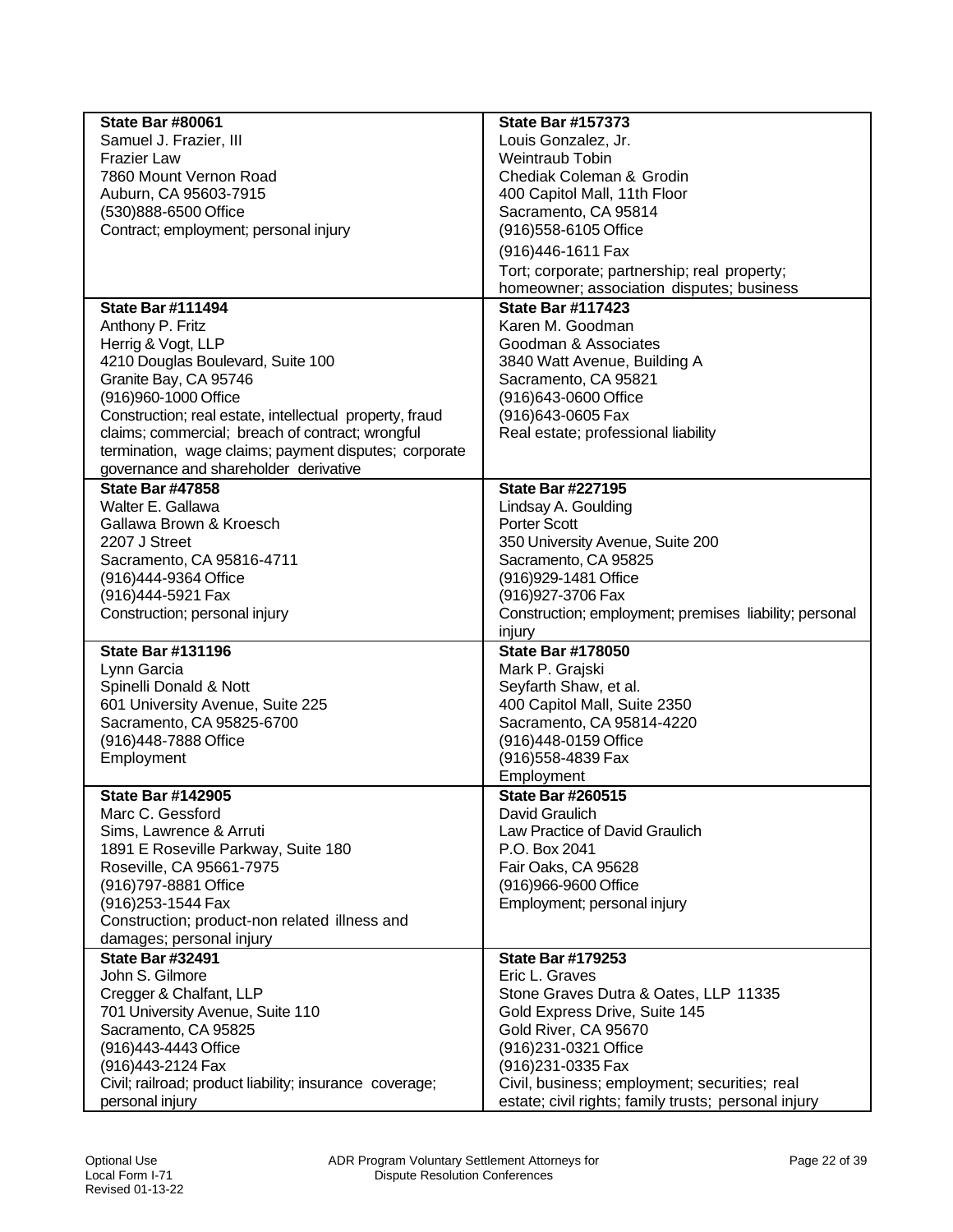| Richard R. Gray<br>A.L. Hamilton                                                                        |  |
|---------------------------------------------------------------------------------------------------------|--|
| Littler Mendleson<br>County of El Dorado                                                                |  |
| 937 Spring Street<br>500 Capitol Mall, Suite 2000                                                       |  |
| Placerville, CA 95667<br>Sacramento, CA 95814                                                           |  |
| (916)830-7200 Office<br>(530)621-6154 Office                                                            |  |
| (916)561-0828 Fax<br>(530) 295-2657 Fax                                                                 |  |
| Employment; wrongful termination; discrimination;<br>Civil; real estate; personal injury                |  |
| harassment                                                                                              |  |
| <b>State Bar #131194</b><br><b>State Bar #186205</b>                                                    |  |
| Robert T. Haney<br>Mary Elizabeth Greene                                                                |  |
| Law Offices of Mary E. Greene<br>R. T. Haney & Associates                                               |  |
| 555 University Avenue, Suite 275<br>3001 Douglas Boulevard, Suite 120                                   |  |
| Roseville, CA 95661-4230<br>Sacramento, CA 95825                                                        |  |
| (916) 772-3300 Office<br>(916)333-2388 Office                                                           |  |
| (916) 772-3303 Fax<br>(916)514-9574 Fax                                                                 |  |
| Civil; construction; business; personal injury<br>Torts; contracts; product liability; personal         |  |
| injury                                                                                                  |  |
| <b>State Bar #66056</b><br><b>State Bar #166923</b>                                                     |  |
| Glen C. Hansen<br>Steven H. Gurnee                                                                      |  |
| Gurnee Mason & Forestiere, LLP<br>Abbott & Kindermann, LLP                                              |  |
| 2240 Douglas Boulevard, Suite 150<br>2100 21 <sup>St</sup> Street                                       |  |
| Roseville, CA 95661<br>Sacramento, CA 95818                                                             |  |
| (916)797-3100 Office<br>(916)456-9595 Office                                                            |  |
| (916)797-3131 Fax<br>(916)456-9599 Fax                                                                  |  |
| Civil; construction; fire; products; professional<br>Real estates; contracts; commercial; trade secrets |  |
| negligence; auto; flood loss; crop loss; funeral service;                                               |  |
| insurance; construction; personal injury                                                                |  |
| <b>EMERGENCY ONLY</b>                                                                                   |  |
| <b>State Bar #201263</b><br><b>State Bar #136174</b>                                                    |  |
| George Guthrie<br>Eugene Haydu                                                                          |  |
| Wilke Fluery Hoffelt Gould & Birney<br>Law Office of Eugene Haydu                                       |  |
| 4092 Bridge Street<br>400 Capitol Mall, 22 <sup>nd</sup> Floor                                          |  |
| Fair Oaks, CA 95628<br>Sacramento, CA 95814                                                             |  |
| (916)966-6400 Office<br>(916)441-2430 Office                                                            |  |
| (916) 966-6401 Fax<br>(916)442-6664 Fax                                                                 |  |
| Construction defect litigation<br>Real estate; construction; insurance; contract                        |  |
| disputes                                                                                                |  |
| <b>State Bar #135483</b>                                                                                |  |
| Richard A. Hall                                                                                         |  |
| <b>Bottomline Lawyers</b>                                                                               |  |
| P.O. Box 237                                                                                            |  |
| Auburn, CA 95604                                                                                        |  |
| (530)888-7100 Office                                                                                    |  |
| (866) 305-1238 Fax                                                                                      |  |
| Attorney fee; civil; personal injury                                                                    |  |
| <b>State Bar #90956</b>                                                                                 |  |
| John R. Haluck                                                                                          |  |
| Koeller Nebeker Carlson & Haluck, LLP                                                                   |  |
| 1478 Stone Point Drive, Suite 400                                                                       |  |
| Roseville, CA 95661                                                                                     |  |
| (916)724-5700 Office                                                                                    |  |
| (916)788-2850 Fax                                                                                       |  |
| Business litigation; professional liability; personal                                                   |  |
| injury                                                                                                  |  |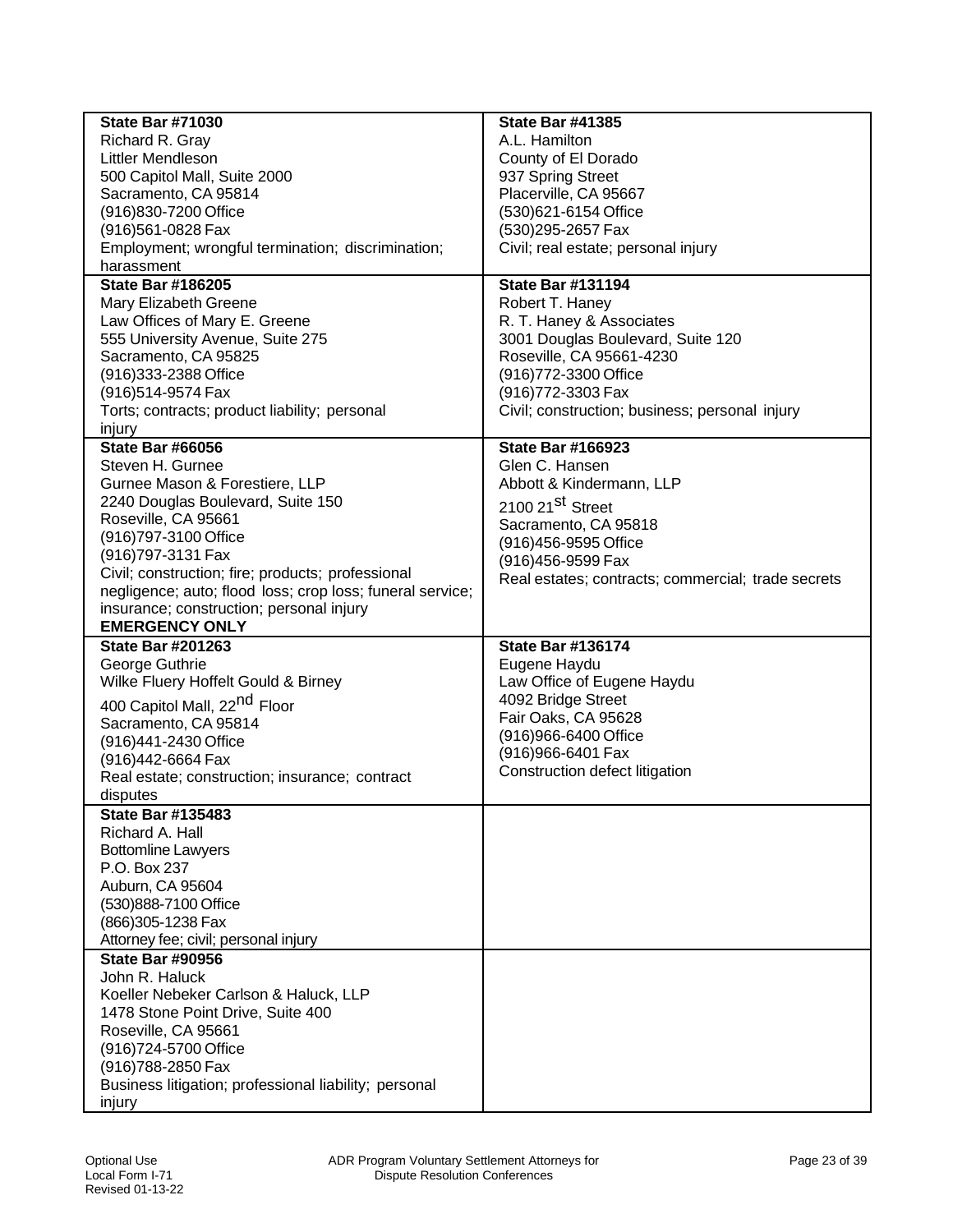| <b>State Bar #90534</b>                                            | <b>State Bar #183292</b>                                                    |
|--------------------------------------------------------------------|-----------------------------------------------------------------------------|
| Kevin Horan                                                        | Michelle C. Jenni                                                           |
| Law Office of Kevin Horan                                          | Wilcoxen, et al., LLP                                                       |
| 1697 Sorenson Drive                                                | 2114 K Street                                                               |
| Lincoln, CA 95648                                                  | Sacramento, CA 95816-4921                                                   |
| (916)599-0084 Office                                               | (916)442-2777 Office                                                        |
| Tort; civl; construction; government; inverse                      | (916)442-4118 Fax                                                           |
| condemnation; civil rights; employment; personal injury            | Civil; products; medical malpractice; personal injury                       |
| <b>State Bar #167983</b>                                           | <b>State Bar #78815</b>                                                     |
| David M. Ingram                                                    | Richard R. Johnson                                                          |
| Tennant & Ingram 2101 W Street                                     | Law Office of Richard R. Johnson                                            |
| Sacramento, CA 95818                                               | 555 University Avenue, Suite 225                                            |
| (916)244-3400 Office                                               | Sacramento, CA 95825                                                        |
| (916) 244-3440 Fax                                                 | (916) 921-6925 Office                                                       |
| Real estate/premises; construction; personal injury                | (916) 921-6993 Fax<br>Civil; flood damage; subsidence; trespasser;          |
|                                                                    | discrimination; personal injury                                             |
| <b>State Bar #161686</b>                                           | <b>State Bar #134915</b>                                                    |
| Jennifer M. Jacobsen                                               | Susan E. Kirkgaard                                                          |
| Baydaline & Jacobsen, LLP                                          | Law Offices of John A. Baird                                                |
| 895 University Avenue                                              | 11070 White Rock Road, Suite 200                                            |
| Sacramento, CA 95825-6724                                          | Rancho Cordova, CA 95670                                                    |
| (916)669-3500 Office                                               | (916)638-6579 Office                                                        |
| (916)669-3501 Fax                                                  | (855)631-5920 Fax                                                           |
| Real estate; environmental law; litigation;                        | Civil, employment; unfair business                                          |
| transactional                                                      |                                                                             |
| <b>State Bar #125684</b>                                           | <b>State Bar #94029</b>                                                     |
| Karen Lee Jacobsen                                                 | Jack Klauschie, Jr.                                                         |
|                                                                    |                                                                             |
| Jacobsen & McElroy, PC                                             | Matheny Sears Linkert & Jaime, LLP                                          |
| 2401 American River Drive, Suite 100                               | 3638 American River Drive                                                   |
| Sacramento, CA 95825-7086                                          | Sacramento, CA 95864                                                        |
| (916) 971-4100 Office                                              | (916) 978-3434 Office                                                       |
| (916) 971-4150 Fax                                                 | (916) 978-3430 Fax                                                          |
| Premises; product; construction defect; personal                   | Aviation; fire; maritime, cargo; construction; power                        |
| injury                                                             | plant explosion; slide care; bad faith; some<br>employment; personal injury |
| <b>State Bar #114520</b>                                           | <b>State Bar #84167</b>                                                     |
| Richard M. Jacobson J                                              | <b>Edward Koons</b>                                                         |
| acobson Markham, LLP                                               | Law Office of Edward Koons                                                  |
| 8950 Cal Center Drive, Suite 210                                   | 11990 Heritage Oak Place, Suite 1A                                          |
| Sacramento, CA 95826                                               | Auburn, CA 95603                                                            |
| (916) 854-5969 Office                                              | (530)885-7538 Office                                                        |
| (916) 854-5965 Fax                                                 | (530) 885-7550 Fax                                                          |
| Tort; products; government; employment;                            | Real property; contracts                                                    |
| personal injury                                                    |                                                                             |
| <b>State Bar #140340</b>                                           | <b>State Bar #172336</b>                                                    |
| Matthew C. Jaime                                                   | Ross Lampe                                                                  |
| Matheny Sears Linkert & Jaime, LLP 3638                            | Muro & Lampe, Inc.                                                          |
| American River Drive Sacramento, CA 95864<br>(916) 978-3434 Office | 75 Iron Point Circle, Suite 155<br>Folsom, CA 95630                         |
| (916) 978-3430 Fax                                                 | (916)817-6300 Office                                                        |
| Civil; personal injury                                             | (916) 817-6355 Fax                                                          |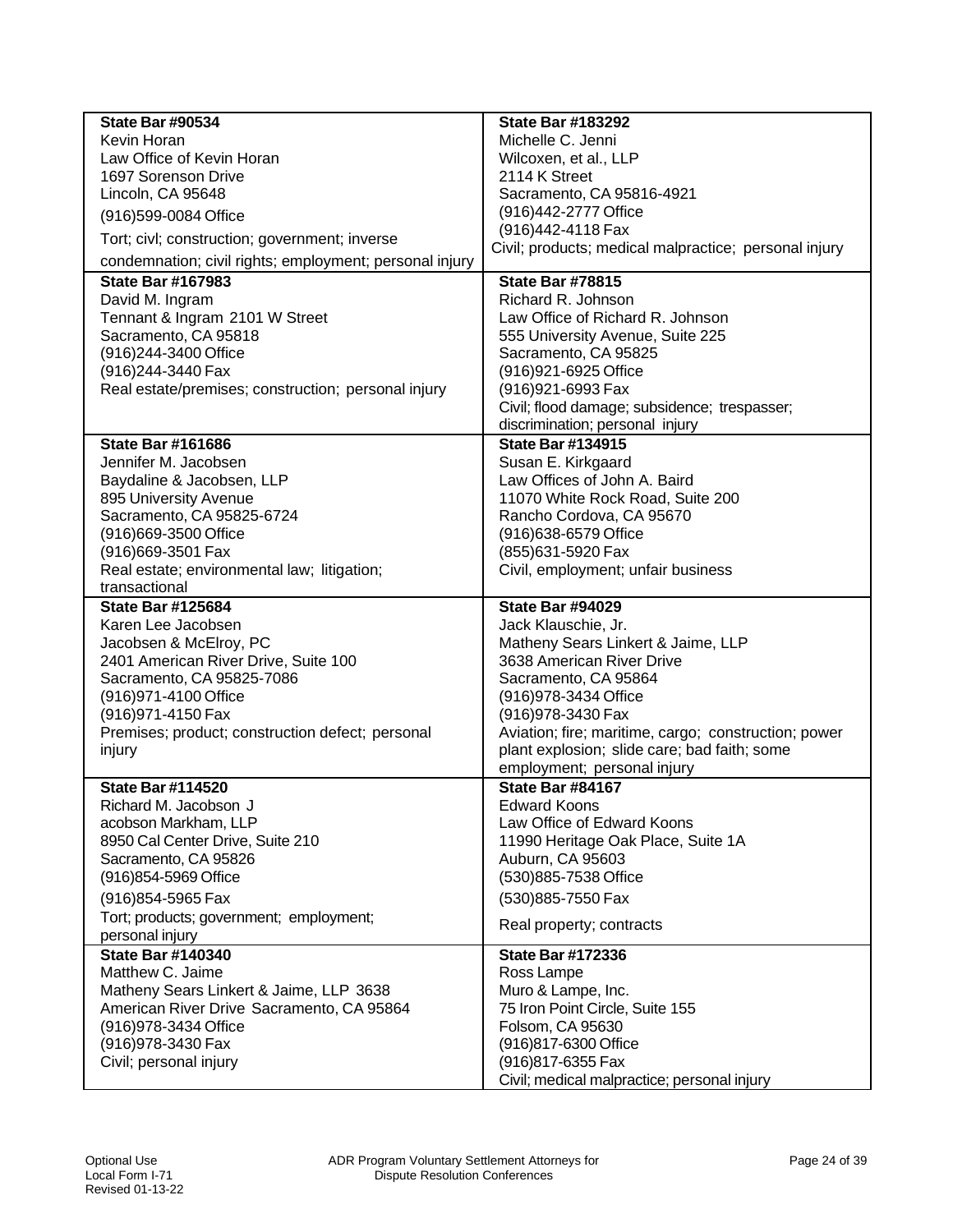| <b>State Bar #88931</b>                                     | <b>State Bar #142143</b>                           |
|-------------------------------------------------------------|----------------------------------------------------|
| Patrick A. Lanius                                           | Scott Alexander Linn                               |
| Lanius & Associates                                         | Lauria Tokunaga, et al., LLP                       |
| 3941 Park Drive, Suite 20-353                               | 1755 Creekside Oaks Drive, Suite 240               |
| El Dorado Hills, CA 95762                                   | Sacramento, CA 95833                               |
| (916)761-1902 Office                                        | (916)492-2000 Office                               |
| (916) 358-8479 Fax                                          | (916)492-2500 Fax                                  |
| Civil; personal injury                                      | Auto; trucking; construction; medical malpractice; |
|                                                             | personal injury                                    |
| <b>State Bar #148858</b>                                    | <b>State Bar #84186</b>                            |
| Alan M. Laskin                                              | <b>Gary Livaich</b>                                |
| 1810 S Street                                               | Desmond Nolan, et al.                              |
| Sacramento, CA 95814                                        | 1830 15 <sup>th</sup> Street                       |
| (916)329-9010 Office                                        |                                                    |
| (916)442-0444 Fax                                           | Sacramento, CA 95811                               |
| Civil; personal injury                                      | (916)443-2051 Office                               |
|                                                             | (916)445-2651 Fax                                  |
|                                                             | Eminent domain; inverse condemnation; real estate  |
| <b>State Bar #114533</b>                                    | <b>State Bar #144435</b>                           |
| John Lavra                                                  | Robert M. Logan                                    |
| Longyear O'Dea & Lavra                                      | Folsom Lake Law                                    |
| 3620 American River Drive, Suite 230                        | 404 Natoma Street                                  |
| Sacramento, CA 95864-5923                                   | Folsom, CA 95630                                   |
| (916) 974-8500 Office                                       | (916) 351-0197 Office                              |
| (916) 974-8510 Fax                                          | (916) 985-3609 Fax                                 |
| Civil litigation; civil rights; employment; personal injury | Civil                                              |
| <b>State Bar #107860</b>                                    | <b>State Bar #95262</b>                            |
| Glenn V. Lawson                                             | Deborah Loris                                      |
| Law Offices of Glenn V. Lawson                              | Law Office of Deborah Loris                        |
| 3941 Park Drive, Suite 20-482                               | 1891 E. Roseville Parkway, Suite 180               |
| El Dorado Hills, CA 95762                                   | Roseville, CA 95661-7975                           |
| (916)641-3400 Office                                        | (916)920-7809 Office                               |
| (916) 583-7499 Fax                                          | (916)914-2279 Fax                                  |
| Products; construction; personal injury                     | Probate; personal injury                           |
| <b>State Bar #42934</b>                                     | <b>State Bar #77248</b>                            |
| Robert Lea                                                  | <b>Bruce Lyon</b>                                  |
| Law Offices of Robert Lea                                   | Lyon Law Office                                    |
| 431"I" Street, Suite 201                                    | 1311 Lincoln Way                                   |
| Sacramento, CA 95814                                        | Auburn, CA 95603                                   |
| (916)442-1048 Office                                        | $(916)835 - 8900$                                  |
| (916)440-9610 Fax                                           | Real estate; construction; commercial              |
| Civil; personal injury                                      |                                                    |
| <b>State Bar #160163</b>                                    | <b>State Bar #88973</b>                            |
| Michael LeVangie                                            | Douglas MacDonald                                  |
| LeVangie Law Group                                          | Law Office of Douglas MacDonald                    |
| 2021 N Street                                               | 3620 American River Drive, Suite 130               |
| Sacramento, CA 95811                                        | Sacramento, CA 95864                               |
| (916)443-4849 Office                                        | (916)488-3616 Office                               |
| (916)443-4855 Fax                                           | (916)488-6342 Fax                                  |
| Construction; products; medical malpractice;                | Business tort; civil; probate; personal injury     |
| personal injury                                             |                                                    |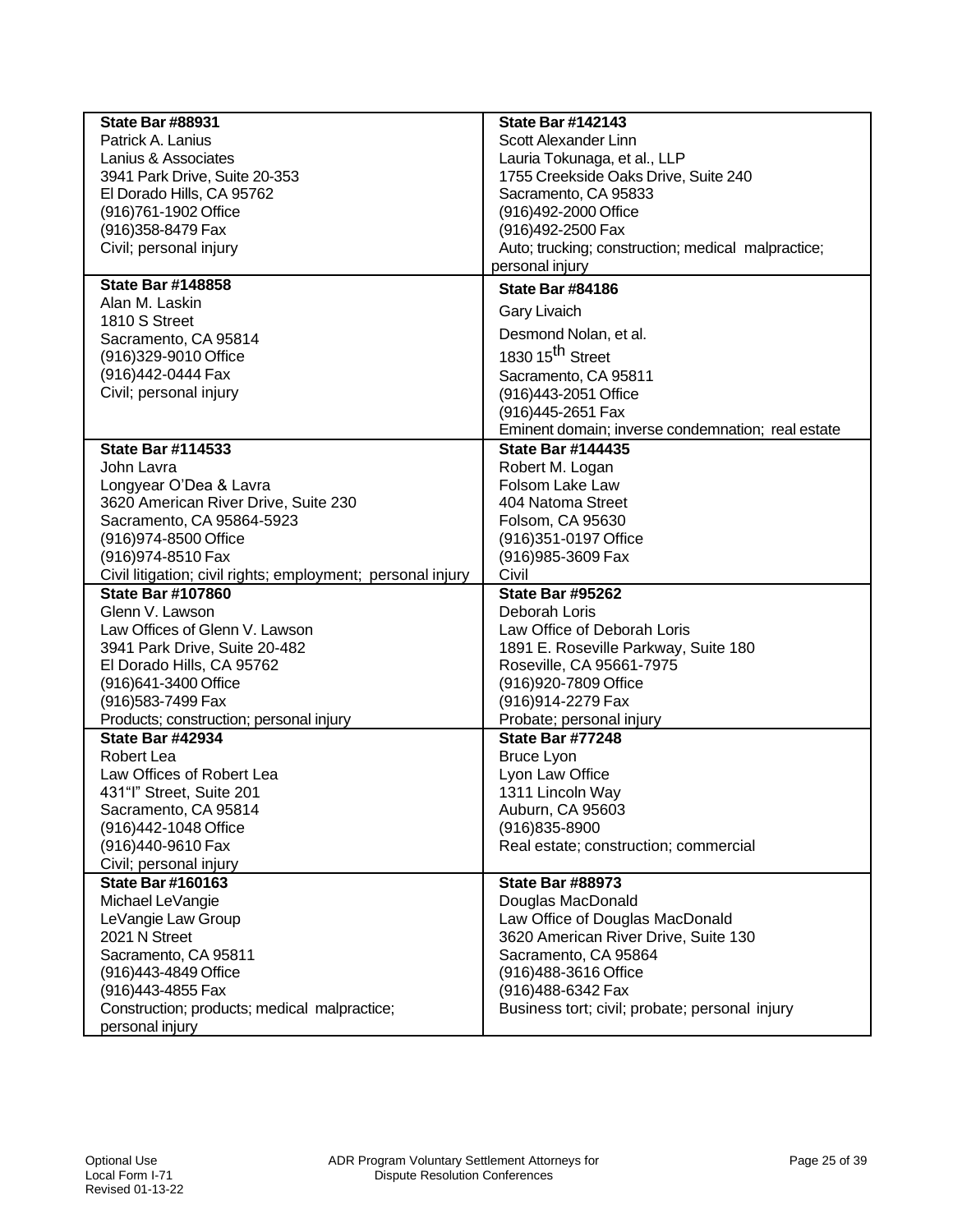| John C. Miller, Jr.<br><b>Brian Maloney</b><br>Law Office of Brian Maloney<br>Miller Injury Attorneys, Inc.<br>881 Embarcadero Drive, Suite 1<br>3062 Cedar Ravine Road<br>Placerville, CA 95667<br>El Dorado Hills, CA 95762-9332<br>(530)622-7769 Office<br>(916)888-9999 Office<br>(916) 357-7764 Fax<br>(530)903-4744 Fax<br>Real estate; business<br>Construction; mold; personal injury<br><b>State Bar #156134</b><br><b>State Bar #199661</b><br>Shawn C. Moore<br>Patrick McNamara<br>Law Offices of John A. Baird<br>Porter Law Group, Inc.<br>7801 Folsom Boulevard, Suite 101<br>11070 White Rock Road, Suite 200<br>Sacramento, CA 95826-2619<br>Rancho Cordova, CA 95670<br>(916)381-7868 Office<br>(916) 638-6614 Office<br>(916)381-7880 Fax<br>(855)631-5920 Fax<br>Construction; contract<br>Products; premises; personal injury<br><b>State Bar #191649</b><br><b>State Bar #109359</b><br>Michael Meade<br>William A. Munoz<br>Law Office of Michael M. Meade<br>Murphy Pearson, et al.<br>1155 High Street<br>520 Capitol Mall, Suite 250<br>Auburn, CA 95603-5131<br>Sacramento, CA 95814<br>(916)565-0300 Office<br>(916) 925-6389 Office<br>(530)885-5814 Fax<br>(916) 565-1636 Fax<br>Civil; medical malpractice; personal injury<br>Civil; real property; personal injury<br><b>State Bar #176340</b><br><b>State Bar #134924</b><br>David A. Melton Porter Scott<br>Gavan Munter<br>350 University Avenue, Suite 200<br><b>Tiza Serrano</b><br>Sacramento, CA 95825<br>Thompson & Associates<br>(916) 929-1481 Office<br>980 9 <sup>th</sup> Street, Suite 2250<br>(916) 927-3706 Fax<br>Sacramento, CA 95814-2716<br>Civil; products; personal injury<br>(916)561-2780 Office<br>(855) 886-5559 Fax<br>Civil; personal injury<br><b>State Bar #164418</b><br><b>State Bar #91806</b><br>Greg A. Meyer<br>George E. Murphy<br>Law Offices of Greg Meyer<br>Murphy Campbell Guthrie & Alliston<br>2300 Bell Executive Lane<br>8801 Folsom Boulevard, Suite 230<br>Sacramento, CA 95826<br>Sacramento, CA 95825<br>(916)929-6000 Office<br>(916)400-2300 Office<br>(916) 929-5137 Fax<br>(916)484-3510 Fax<br>Personal injury; medical malpractice; wrongful death<br>Construction; insurance<br>State Bar #161465 Michael<br><b>State Bar #75364</b><br>Middleton Trainor Fairbrook<br>Todd A. Murray<br>980 Fulton Avenue<br>Law Offices of Todd A. Murray<br>1050 Fulton Avenue, Suite 218<br>Sacramento, CA 95825<br>(916) 929-7000 Office<br>Sacramento, CA 95825<br>(916) 929-7111 Fax<br>(916) 488-1795 Office<br>Construction defect, breach of contract, employment;<br>(916)488-5080 Fax | <b>State Bar #71796</b>    | <b>State Bar #143323</b>                 |
|-----------------------------------------------------------------------------------------------------------------------------------------------------------------------------------------------------------------------------------------------------------------------------------------------------------------------------------------------------------------------------------------------------------------------------------------------------------------------------------------------------------------------------------------------------------------------------------------------------------------------------------------------------------------------------------------------------------------------------------------------------------------------------------------------------------------------------------------------------------------------------------------------------------------------------------------------------------------------------------------------------------------------------------------------------------------------------------------------------------------------------------------------------------------------------------------------------------------------------------------------------------------------------------------------------------------------------------------------------------------------------------------------------------------------------------------------------------------------------------------------------------------------------------------------------------------------------------------------------------------------------------------------------------------------------------------------------------------------------------------------------------------------------------------------------------------------------------------------------------------------------------------------------------------------------------------------------------------------------------------------------------------------------------------------------------------------------------------------------------------------------------------------------------------------------------------------------------------------------------------------------------------------------------------------------------------------------------------------------------------------------------------------------------------------------------------------------------------------------------------------------------------------------------------------------------------------------------------------------------------------------|----------------------------|------------------------------------------|
|                                                                                                                                                                                                                                                                                                                                                                                                                                                                                                                                                                                                                                                                                                                                                                                                                                                                                                                                                                                                                                                                                                                                                                                                                                                                                                                                                                                                                                                                                                                                                                                                                                                                                                                                                                                                                                                                                                                                                                                                                                                                                                                                                                                                                                                                                                                                                                                                                                                                                                                                                                                                                             |                            |                                          |
|                                                                                                                                                                                                                                                                                                                                                                                                                                                                                                                                                                                                                                                                                                                                                                                                                                                                                                                                                                                                                                                                                                                                                                                                                                                                                                                                                                                                                                                                                                                                                                                                                                                                                                                                                                                                                                                                                                                                                                                                                                                                                                                                                                                                                                                                                                                                                                                                                                                                                                                                                                                                                             |                            |                                          |
|                                                                                                                                                                                                                                                                                                                                                                                                                                                                                                                                                                                                                                                                                                                                                                                                                                                                                                                                                                                                                                                                                                                                                                                                                                                                                                                                                                                                                                                                                                                                                                                                                                                                                                                                                                                                                                                                                                                                                                                                                                                                                                                                                                                                                                                                                                                                                                                                                                                                                                                                                                                                                             |                            |                                          |
|                                                                                                                                                                                                                                                                                                                                                                                                                                                                                                                                                                                                                                                                                                                                                                                                                                                                                                                                                                                                                                                                                                                                                                                                                                                                                                                                                                                                                                                                                                                                                                                                                                                                                                                                                                                                                                                                                                                                                                                                                                                                                                                                                                                                                                                                                                                                                                                                                                                                                                                                                                                                                             |                            |                                          |
|                                                                                                                                                                                                                                                                                                                                                                                                                                                                                                                                                                                                                                                                                                                                                                                                                                                                                                                                                                                                                                                                                                                                                                                                                                                                                                                                                                                                                                                                                                                                                                                                                                                                                                                                                                                                                                                                                                                                                                                                                                                                                                                                                                                                                                                                                                                                                                                                                                                                                                                                                                                                                             |                            |                                          |
|                                                                                                                                                                                                                                                                                                                                                                                                                                                                                                                                                                                                                                                                                                                                                                                                                                                                                                                                                                                                                                                                                                                                                                                                                                                                                                                                                                                                                                                                                                                                                                                                                                                                                                                                                                                                                                                                                                                                                                                                                                                                                                                                                                                                                                                                                                                                                                                                                                                                                                                                                                                                                             |                            |                                          |
|                                                                                                                                                                                                                                                                                                                                                                                                                                                                                                                                                                                                                                                                                                                                                                                                                                                                                                                                                                                                                                                                                                                                                                                                                                                                                                                                                                                                                                                                                                                                                                                                                                                                                                                                                                                                                                                                                                                                                                                                                                                                                                                                                                                                                                                                                                                                                                                                                                                                                                                                                                                                                             |                            |                                          |
|                                                                                                                                                                                                                                                                                                                                                                                                                                                                                                                                                                                                                                                                                                                                                                                                                                                                                                                                                                                                                                                                                                                                                                                                                                                                                                                                                                                                                                                                                                                                                                                                                                                                                                                                                                                                                                                                                                                                                                                                                                                                                                                                                                                                                                                                                                                                                                                                                                                                                                                                                                                                                             |                            |                                          |
|                                                                                                                                                                                                                                                                                                                                                                                                                                                                                                                                                                                                                                                                                                                                                                                                                                                                                                                                                                                                                                                                                                                                                                                                                                                                                                                                                                                                                                                                                                                                                                                                                                                                                                                                                                                                                                                                                                                                                                                                                                                                                                                                                                                                                                                                                                                                                                                                                                                                                                                                                                                                                             |                            |                                          |
|                                                                                                                                                                                                                                                                                                                                                                                                                                                                                                                                                                                                                                                                                                                                                                                                                                                                                                                                                                                                                                                                                                                                                                                                                                                                                                                                                                                                                                                                                                                                                                                                                                                                                                                                                                                                                                                                                                                                                                                                                                                                                                                                                                                                                                                                                                                                                                                                                                                                                                                                                                                                                             |                            |                                          |
|                                                                                                                                                                                                                                                                                                                                                                                                                                                                                                                                                                                                                                                                                                                                                                                                                                                                                                                                                                                                                                                                                                                                                                                                                                                                                                                                                                                                                                                                                                                                                                                                                                                                                                                                                                                                                                                                                                                                                                                                                                                                                                                                                                                                                                                                                                                                                                                                                                                                                                                                                                                                                             |                            |                                          |
|                                                                                                                                                                                                                                                                                                                                                                                                                                                                                                                                                                                                                                                                                                                                                                                                                                                                                                                                                                                                                                                                                                                                                                                                                                                                                                                                                                                                                                                                                                                                                                                                                                                                                                                                                                                                                                                                                                                                                                                                                                                                                                                                                                                                                                                                                                                                                                                                                                                                                                                                                                                                                             |                            |                                          |
|                                                                                                                                                                                                                                                                                                                                                                                                                                                                                                                                                                                                                                                                                                                                                                                                                                                                                                                                                                                                                                                                                                                                                                                                                                                                                                                                                                                                                                                                                                                                                                                                                                                                                                                                                                                                                                                                                                                                                                                                                                                                                                                                                                                                                                                                                                                                                                                                                                                                                                                                                                                                                             |                            |                                          |
|                                                                                                                                                                                                                                                                                                                                                                                                                                                                                                                                                                                                                                                                                                                                                                                                                                                                                                                                                                                                                                                                                                                                                                                                                                                                                                                                                                                                                                                                                                                                                                                                                                                                                                                                                                                                                                                                                                                                                                                                                                                                                                                                                                                                                                                                                                                                                                                                                                                                                                                                                                                                                             |                            |                                          |
|                                                                                                                                                                                                                                                                                                                                                                                                                                                                                                                                                                                                                                                                                                                                                                                                                                                                                                                                                                                                                                                                                                                                                                                                                                                                                                                                                                                                                                                                                                                                                                                                                                                                                                                                                                                                                                                                                                                                                                                                                                                                                                                                                                                                                                                                                                                                                                                                                                                                                                                                                                                                                             |                            |                                          |
|                                                                                                                                                                                                                                                                                                                                                                                                                                                                                                                                                                                                                                                                                                                                                                                                                                                                                                                                                                                                                                                                                                                                                                                                                                                                                                                                                                                                                                                                                                                                                                                                                                                                                                                                                                                                                                                                                                                                                                                                                                                                                                                                                                                                                                                                                                                                                                                                                                                                                                                                                                                                                             |                            |                                          |
|                                                                                                                                                                                                                                                                                                                                                                                                                                                                                                                                                                                                                                                                                                                                                                                                                                                                                                                                                                                                                                                                                                                                                                                                                                                                                                                                                                                                                                                                                                                                                                                                                                                                                                                                                                                                                                                                                                                                                                                                                                                                                                                                                                                                                                                                                                                                                                                                                                                                                                                                                                                                                             |                            |                                          |
|                                                                                                                                                                                                                                                                                                                                                                                                                                                                                                                                                                                                                                                                                                                                                                                                                                                                                                                                                                                                                                                                                                                                                                                                                                                                                                                                                                                                                                                                                                                                                                                                                                                                                                                                                                                                                                                                                                                                                                                                                                                                                                                                                                                                                                                                                                                                                                                                                                                                                                                                                                                                                             |                            |                                          |
|                                                                                                                                                                                                                                                                                                                                                                                                                                                                                                                                                                                                                                                                                                                                                                                                                                                                                                                                                                                                                                                                                                                                                                                                                                                                                                                                                                                                                                                                                                                                                                                                                                                                                                                                                                                                                                                                                                                                                                                                                                                                                                                                                                                                                                                                                                                                                                                                                                                                                                                                                                                                                             |                            |                                          |
|                                                                                                                                                                                                                                                                                                                                                                                                                                                                                                                                                                                                                                                                                                                                                                                                                                                                                                                                                                                                                                                                                                                                                                                                                                                                                                                                                                                                                                                                                                                                                                                                                                                                                                                                                                                                                                                                                                                                                                                                                                                                                                                                                                                                                                                                                                                                                                                                                                                                                                                                                                                                                             |                            |                                          |
|                                                                                                                                                                                                                                                                                                                                                                                                                                                                                                                                                                                                                                                                                                                                                                                                                                                                                                                                                                                                                                                                                                                                                                                                                                                                                                                                                                                                                                                                                                                                                                                                                                                                                                                                                                                                                                                                                                                                                                                                                                                                                                                                                                                                                                                                                                                                                                                                                                                                                                                                                                                                                             |                            |                                          |
|                                                                                                                                                                                                                                                                                                                                                                                                                                                                                                                                                                                                                                                                                                                                                                                                                                                                                                                                                                                                                                                                                                                                                                                                                                                                                                                                                                                                                                                                                                                                                                                                                                                                                                                                                                                                                                                                                                                                                                                                                                                                                                                                                                                                                                                                                                                                                                                                                                                                                                                                                                                                                             |                            |                                          |
|                                                                                                                                                                                                                                                                                                                                                                                                                                                                                                                                                                                                                                                                                                                                                                                                                                                                                                                                                                                                                                                                                                                                                                                                                                                                                                                                                                                                                                                                                                                                                                                                                                                                                                                                                                                                                                                                                                                                                                                                                                                                                                                                                                                                                                                                                                                                                                                                                                                                                                                                                                                                                             |                            |                                          |
|                                                                                                                                                                                                                                                                                                                                                                                                                                                                                                                                                                                                                                                                                                                                                                                                                                                                                                                                                                                                                                                                                                                                                                                                                                                                                                                                                                                                                                                                                                                                                                                                                                                                                                                                                                                                                                                                                                                                                                                                                                                                                                                                                                                                                                                                                                                                                                                                                                                                                                                                                                                                                             |                            |                                          |
|                                                                                                                                                                                                                                                                                                                                                                                                                                                                                                                                                                                                                                                                                                                                                                                                                                                                                                                                                                                                                                                                                                                                                                                                                                                                                                                                                                                                                                                                                                                                                                                                                                                                                                                                                                                                                                                                                                                                                                                                                                                                                                                                                                                                                                                                                                                                                                                                                                                                                                                                                                                                                             |                            |                                          |
|                                                                                                                                                                                                                                                                                                                                                                                                                                                                                                                                                                                                                                                                                                                                                                                                                                                                                                                                                                                                                                                                                                                                                                                                                                                                                                                                                                                                                                                                                                                                                                                                                                                                                                                                                                                                                                                                                                                                                                                                                                                                                                                                                                                                                                                                                                                                                                                                                                                                                                                                                                                                                             |                            |                                          |
|                                                                                                                                                                                                                                                                                                                                                                                                                                                                                                                                                                                                                                                                                                                                                                                                                                                                                                                                                                                                                                                                                                                                                                                                                                                                                                                                                                                                                                                                                                                                                                                                                                                                                                                                                                                                                                                                                                                                                                                                                                                                                                                                                                                                                                                                                                                                                                                                                                                                                                                                                                                                                             |                            |                                          |
|                                                                                                                                                                                                                                                                                                                                                                                                                                                                                                                                                                                                                                                                                                                                                                                                                                                                                                                                                                                                                                                                                                                                                                                                                                                                                                                                                                                                                                                                                                                                                                                                                                                                                                                                                                                                                                                                                                                                                                                                                                                                                                                                                                                                                                                                                                                                                                                                                                                                                                                                                                                                                             |                            |                                          |
|                                                                                                                                                                                                                                                                                                                                                                                                                                                                                                                                                                                                                                                                                                                                                                                                                                                                                                                                                                                                                                                                                                                                                                                                                                                                                                                                                                                                                                                                                                                                                                                                                                                                                                                                                                                                                                                                                                                                                                                                                                                                                                                                                                                                                                                                                                                                                                                                                                                                                                                                                                                                                             |                            |                                          |
|                                                                                                                                                                                                                                                                                                                                                                                                                                                                                                                                                                                                                                                                                                                                                                                                                                                                                                                                                                                                                                                                                                                                                                                                                                                                                                                                                                                                                                                                                                                                                                                                                                                                                                                                                                                                                                                                                                                                                                                                                                                                                                                                                                                                                                                                                                                                                                                                                                                                                                                                                                                                                             |                            |                                          |
|                                                                                                                                                                                                                                                                                                                                                                                                                                                                                                                                                                                                                                                                                                                                                                                                                                                                                                                                                                                                                                                                                                                                                                                                                                                                                                                                                                                                                                                                                                                                                                                                                                                                                                                                                                                                                                                                                                                                                                                                                                                                                                                                                                                                                                                                                                                                                                                                                                                                                                                                                                                                                             |                            |                                          |
|                                                                                                                                                                                                                                                                                                                                                                                                                                                                                                                                                                                                                                                                                                                                                                                                                                                                                                                                                                                                                                                                                                                                                                                                                                                                                                                                                                                                                                                                                                                                                                                                                                                                                                                                                                                                                                                                                                                                                                                                                                                                                                                                                                                                                                                                                                                                                                                                                                                                                                                                                                                                                             |                            |                                          |
|                                                                                                                                                                                                                                                                                                                                                                                                                                                                                                                                                                                                                                                                                                                                                                                                                                                                                                                                                                                                                                                                                                                                                                                                                                                                                                                                                                                                                                                                                                                                                                                                                                                                                                                                                                                                                                                                                                                                                                                                                                                                                                                                                                                                                                                                                                                                                                                                                                                                                                                                                                                                                             |                            |                                          |
|                                                                                                                                                                                                                                                                                                                                                                                                                                                                                                                                                                                                                                                                                                                                                                                                                                                                                                                                                                                                                                                                                                                                                                                                                                                                                                                                                                                                                                                                                                                                                                                                                                                                                                                                                                                                                                                                                                                                                                                                                                                                                                                                                                                                                                                                                                                                                                                                                                                                                                                                                                                                                             |                            |                                          |
|                                                                                                                                                                                                                                                                                                                                                                                                                                                                                                                                                                                                                                                                                                                                                                                                                                                                                                                                                                                                                                                                                                                                                                                                                                                                                                                                                                                                                                                                                                                                                                                                                                                                                                                                                                                                                                                                                                                                                                                                                                                                                                                                                                                                                                                                                                                                                                                                                                                                                                                                                                                                                             |                            |                                          |
|                                                                                                                                                                                                                                                                                                                                                                                                                                                                                                                                                                                                                                                                                                                                                                                                                                                                                                                                                                                                                                                                                                                                                                                                                                                                                                                                                                                                                                                                                                                                                                                                                                                                                                                                                                                                                                                                                                                                                                                                                                                                                                                                                                                                                                                                                                                                                                                                                                                                                                                                                                                                                             |                            |                                          |
|                                                                                                                                                                                                                                                                                                                                                                                                                                                                                                                                                                                                                                                                                                                                                                                                                                                                                                                                                                                                                                                                                                                                                                                                                                                                                                                                                                                                                                                                                                                                                                                                                                                                                                                                                                                                                                                                                                                                                                                                                                                                                                                                                                                                                                                                                                                                                                                                                                                                                                                                                                                                                             |                            |                                          |
|                                                                                                                                                                                                                                                                                                                                                                                                                                                                                                                                                                                                                                                                                                                                                                                                                                                                                                                                                                                                                                                                                                                                                                                                                                                                                                                                                                                                                                                                                                                                                                                                                                                                                                                                                                                                                                                                                                                                                                                                                                                                                                                                                                                                                                                                                                                                                                                                                                                                                                                                                                                                                             |                            |                                          |
|                                                                                                                                                                                                                                                                                                                                                                                                                                                                                                                                                                                                                                                                                                                                                                                                                                                                                                                                                                                                                                                                                                                                                                                                                                                                                                                                                                                                                                                                                                                                                                                                                                                                                                                                                                                                                                                                                                                                                                                                                                                                                                                                                                                                                                                                                                                                                                                                                                                                                                                                                                                                                             |                            |                                          |
|                                                                                                                                                                                                                                                                                                                                                                                                                                                                                                                                                                                                                                                                                                                                                                                                                                                                                                                                                                                                                                                                                                                                                                                                                                                                                                                                                                                                                                                                                                                                                                                                                                                                                                                                                                                                                                                                                                                                                                                                                                                                                                                                                                                                                                                                                                                                                                                                                                                                                                                                                                                                                             |                            |                                          |
|                                                                                                                                                                                                                                                                                                                                                                                                                                                                                                                                                                                                                                                                                                                                                                                                                                                                                                                                                                                                                                                                                                                                                                                                                                                                                                                                                                                                                                                                                                                                                                                                                                                                                                                                                                                                                                                                                                                                                                                                                                                                                                                                                                                                                                                                                                                                                                                                                                                                                                                                                                                                                             |                            |                                          |
|                                                                                                                                                                                                                                                                                                                                                                                                                                                                                                                                                                                                                                                                                                                                                                                                                                                                                                                                                                                                                                                                                                                                                                                                                                                                                                                                                                                                                                                                                                                                                                                                                                                                                                                                                                                                                                                                                                                                                                                                                                                                                                                                                                                                                                                                                                                                                                                                                                                                                                                                                                                                                             |                            |                                          |
|                                                                                                                                                                                                                                                                                                                                                                                                                                                                                                                                                                                                                                                                                                                                                                                                                                                                                                                                                                                                                                                                                                                                                                                                                                                                                                                                                                                                                                                                                                                                                                                                                                                                                                                                                                                                                                                                                                                                                                                                                                                                                                                                                                                                                                                                                                                                                                                                                                                                                                                                                                                                                             |                            |                                          |
|                                                                                                                                                                                                                                                                                                                                                                                                                                                                                                                                                                                                                                                                                                                                                                                                                                                                                                                                                                                                                                                                                                                                                                                                                                                                                                                                                                                                                                                                                                                                                                                                                                                                                                                                                                                                                                                                                                                                                                                                                                                                                                                                                                                                                                                                                                                                                                                                                                                                                                                                                                                                                             |                            |                                          |
|                                                                                                                                                                                                                                                                                                                                                                                                                                                                                                                                                                                                                                                                                                                                                                                                                                                                                                                                                                                                                                                                                                                                                                                                                                                                                                                                                                                                                                                                                                                                                                                                                                                                                                                                                                                                                                                                                                                                                                                                                                                                                                                                                                                                                                                                                                                                                                                                                                                                                                                                                                                                                             |                            |                                          |
|                                                                                                                                                                                                                                                                                                                                                                                                                                                                                                                                                                                                                                                                                                                                                                                                                                                                                                                                                                                                                                                                                                                                                                                                                                                                                                                                                                                                                                                                                                                                                                                                                                                                                                                                                                                                                                                                                                                                                                                                                                                                                                                                                                                                                                                                                                                                                                                                                                                                                                                                                                                                                             |                            |                                          |
|                                                                                                                                                                                                                                                                                                                                                                                                                                                                                                                                                                                                                                                                                                                                                                                                                                                                                                                                                                                                                                                                                                                                                                                                                                                                                                                                                                                                                                                                                                                                                                                                                                                                                                                                                                                                                                                                                                                                                                                                                                                                                                                                                                                                                                                                                                                                                                                                                                                                                                                                                                                                                             |                            |                                          |
|                                                                                                                                                                                                                                                                                                                                                                                                                                                                                                                                                                                                                                                                                                                                                                                                                                                                                                                                                                                                                                                                                                                                                                                                                                                                                                                                                                                                                                                                                                                                                                                                                                                                                                                                                                                                                                                                                                                                                                                                                                                                                                                                                                                                                                                                                                                                                                                                                                                                                                                                                                                                                             | general business; personal | Civil; real estate; contract; employment |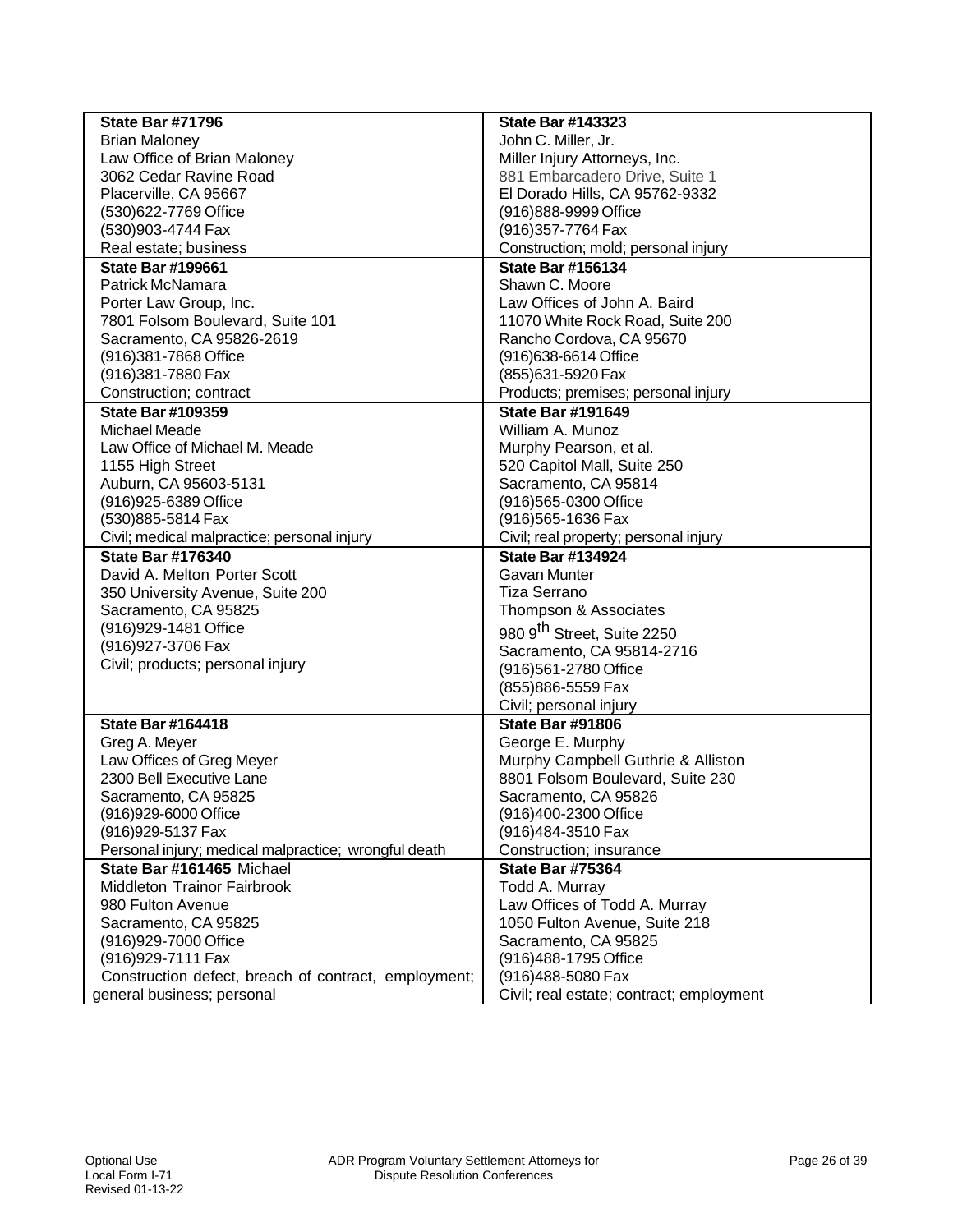| <b>State Bar #215784</b>                                  | <b>State Bar #155134</b>                                                  |
|-----------------------------------------------------------|---------------------------------------------------------------------------|
| Daniel Newman                                             | Michael R. O'Neil                                                         |
| Newman & Broomand, LLP                                    | <b>Murphy Austin</b>                                                      |
| 2360 E. Bidwell Street, Suite 100                         | Adams Schoenfeld                                                          |
| Folsom, CA 95630                                          | 555 Capitol Mall, Suite 850                                               |
| (916) 932-0397 Office                                     | Sacramento, CA 95814                                                      |
| (916) 935-0398 Fax                                        | (916)446-2300 Office                                                      |
| Real estate; contract; personal injury                    | (916)503-4000 Fax                                                         |
|                                                           | Business; environmental                                                   |
| <b>State Bar #54225</b>                                   | <b>State Bar #131187</b>                                                  |
| Thomas D. Nielsen                                         | Eric Ostling                                                              |
| Arnold Law Firm                                           | Law Office of Eric Ostling                                                |
| 865 Howe Avenue                                           | 2151 River Plaza Drive, Suite 105                                         |
| Sacramento, CA 95826                                      | Sacramento, CA 95833                                                      |
| (916)777-7777 Office                                      | (916)595-0351 Office                                                      |
| (916) 924-1829 Fax                                        | (916) 920-1150 Fax                                                        |
| Product; insurance; construction; contract law;           | Worker's comp.; construction; business; personal                          |
| personal injury                                           | injury                                                                    |
| <b>State Bar #165326</b>                                  | <b>State Bar #104768</b>                                                  |
| Anna J. Niemann                                           | <b>Robert Paige</b>                                                       |
| Hollingshead & Associates                                 | Hollingshead & Associates                                                 |
| 3880 Atherton Road                                        | P.O. Box 293328 Sacramento,                                               |
| Rocklin, CA 95765                                         | CA 95829 (916)630-3803                                                    |
| (916) 630-3803 Office                                     | Office (916)630-3848 Fax                                                  |
| (916) 630-3848 Fax                                        | Construction, aviation, real estate                                       |
| Civil; personal injury                                    |                                                                           |
| <b>State Bar #59808</b>                                   | <b>State Bar #146404</b>                                                  |
| Rudy Nolen                                                | William W. Palmer                                                         |
| Nolen Law Firm                                            | Law Office of William Palmer                                              |
| 1501 28 <sup>th</sup> Street, Suite 200                   | 2443 Fair Oaks Boulevard, Suite 545                                       |
| Sacramento, CA 95816                                      | Sacramento, CA 95825                                                      |
| (916)733-0600 Office                                      | (916) 972-0761 Office                                                     |
| (916)733-0601 Fax                                         | (916) 917-5397 Fax<br>Insurance claims                                    |
| Tort professional negligence                              |                                                                           |
| <b>State Bar #172235</b>                                  | <b>State Bar #59834</b>                                                   |
| Ross R. Nott                                              | Stephan L. Parshall                                                       |
| Spinelli Donald & Nott                                    | Law Office of Stephan Parshall                                            |
| 815 S Street, 2 <sup>nd</sup> Floor                       | 11615 Gold Country Boulevard                                              |
| Sacramento, CA 95811                                      | Gold River, CA 95670                                                      |
| (916)448-7888 Office                                      | (916)425-4446 Office                                                      |
| (916)448-6888 Fax                                         | (916) 631-8188 Fax                                                        |
| Construction defect & accidents; general liability; fire; | Construction and commercial; real estate                                  |
| bad faith; insurance coverage; personal injury            |                                                                           |
| <b>State Bar #78887</b>                                   | <b>State Bar #144337</b>                                                  |
| John R. Olson                                             | Michael K. Pazdernik                                                      |
| Law Office of John R. Olson                               | Adams & Corzine                                                           |
| 3062 Cedar Ravine, Suite B                                | 740 Oak Avenue Parkway, Suite 120                                         |
| Placerville, CA 95667                                     | Folsom, CA 95630                                                          |
| (530)622-6870 Office                                      | (916) 983-3900 Office                                                     |
| (530)622-4445 Fax                                         | (916) 983-3922 Fax                                                        |
|                                                           |                                                                           |
| Real estate; business; personal injury                    | Personal injury; dental/medical malpractice;<br>professional and premises |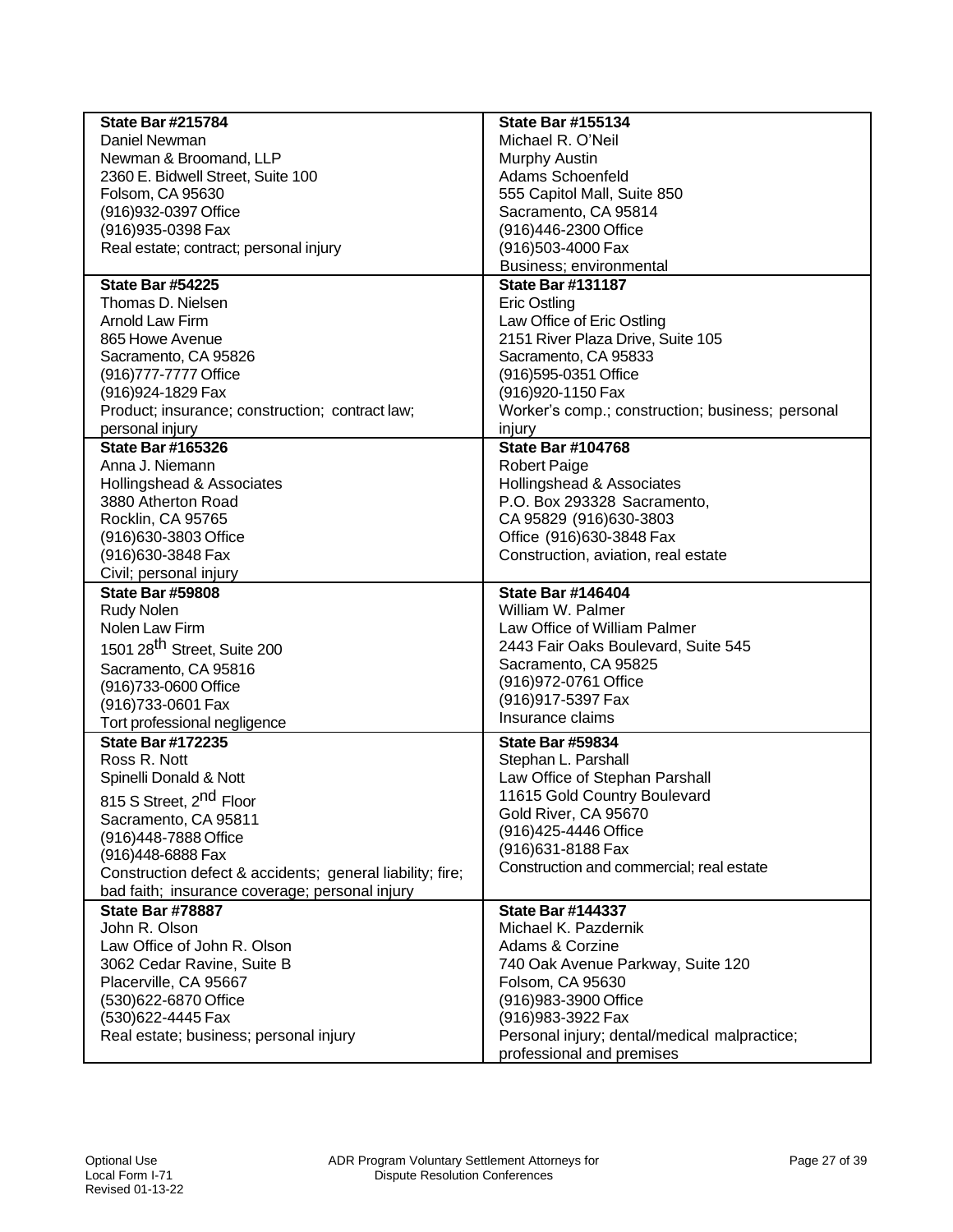| <b>State Bar #122491</b>                               | <b>State Bar #126173</b>                            |
|--------------------------------------------------------|-----------------------------------------------------|
| <b>Charleton S. Pearse</b>                             | Glenn W. Peterson                                   |
| Lenahan Lee Slater & Pearse, LLP                       | Millstone Peterson & Watts                          |
| 2542 River Plaza Drive                                 | 2267 Lava Ridge Court, Suite 210                    |
| Sacramento, CA 95833                                   | Roseville, CA 95661                                 |
| (916)443-1030 Office                                   | (916)780-8222 Office                                |
| (916)443-0869 Fax                                      | (916)780-8775 Fax                                   |
| Business; construction; contract; insurance bad faith; | Large cases: Torts; civil, bus.; intellectual prop; |
| personal injury                                        | professional conduct                                |
|                                                        |                                                     |
| <b>State Bar #155973</b>                               | <b>State Bar #37236</b>                             |
| John David Pereira                                     | Theodore W. Phillips                                |
| Law Office of John David Pereira                       | MillerHauser Group, LLP                             |
| 3161 Cameron Park Drive, Suite 210                     | 3080 Cedar Ravine                                   |
| Cameron Park, CA 95682                                 | Placerville, CA 95667                               |
| (530)672-9577 Office                                   | (530)622-2992 Office                                |
| (530) 672-9579 Fax                                     | (530)622-1506 Fax                                   |
| Real Property; civil, business; real estate,           | Securities; legal malpractice; personal injury      |
| contracts; personal injury                             |                                                     |
| <b>State Bar #128539</b>                               | <b>State Bar #51346</b>                             |
| Paul A. Pereira                                        | Anthony J. Poidmore                                 |
| Poole & Pereira                                        | Law Office of Anthony J. Poidmore                   |
| 1851 Heritage Lane, Suite 298                          | 865 Howe Avenue                                     |
| Sacramento, CA 95815-4923                              | Sacramento, CA 95825                                |
| (916) 924-1867 Office                                  | (916) 777-7777 Office                               |
| (916) 924-1293 Fax                                     | (916) 924-1829 Fax                                  |
| Tort; real estate; insurance; construction defect;     | Employment; defamation; discrimination;             |
| personal injury                                        | harassment; wrongful termination; personal injury   |
| <b>State Bar #113041</b>                               | <b>State Bar #133968</b>                            |
| Anthony Perez, Jr.                                     | William L. Porter                                   |
| <b>Perez Law Offices</b>                               | Porter Law Group, Inc.                              |
| 455 Capitol Mall, Suite 231                            | 7801 Folsom Blvd., Suite 101                        |
| Sacramento, CA 95814-4409                              | Sacramento, CA 95826                                |
| (916)441-0500 Office                                   | (916)381-7868 Office                                |
| (916)441-0555 Fax                                      | (916) 381-7880 Fax                                  |
| Employment; business                                   | Construction; employment                            |
| <b>State Bar #49699</b>                                | <b>State Bar #160443</b>                            |
| <b>Thomas Perry</b>                                    | <b>Charles Post</b>                                 |
| Kroloff Belcher Smart, et al.                          | Weintraub Tobin Chediak                             |
| 7540 Shoreline                                         | Coleman & Grodin                                    |
| Stockton, CA 95219                                     | 400 Capitol Mall, 11th Floor                        |
| (209)478-2000 Office                                   | Sacramento, CA 95814                                |
| (209) 478-0354 Fax                                     | (916) 558-6035 Office                               |
| Civil                                                  | (916)446-1611 Fax                                   |
|                                                        | Business litigation; property owner disputes;       |
|                                                        | Cartwright Act claims                               |
| <b>State Bar #45751</b>                                |                                                     |
| Michael E. Petersen                                    |                                                     |
|                                                        |                                                     |
| Law Office of Michael E. Petersen                      |                                                     |
| 2828 Easy Street, #2                                   |                                                     |
| Placerville, CA 95667                                  |                                                     |
| (530)622-5670 Office                                   |                                                     |
| (530)622-9614 Fax                                      |                                                     |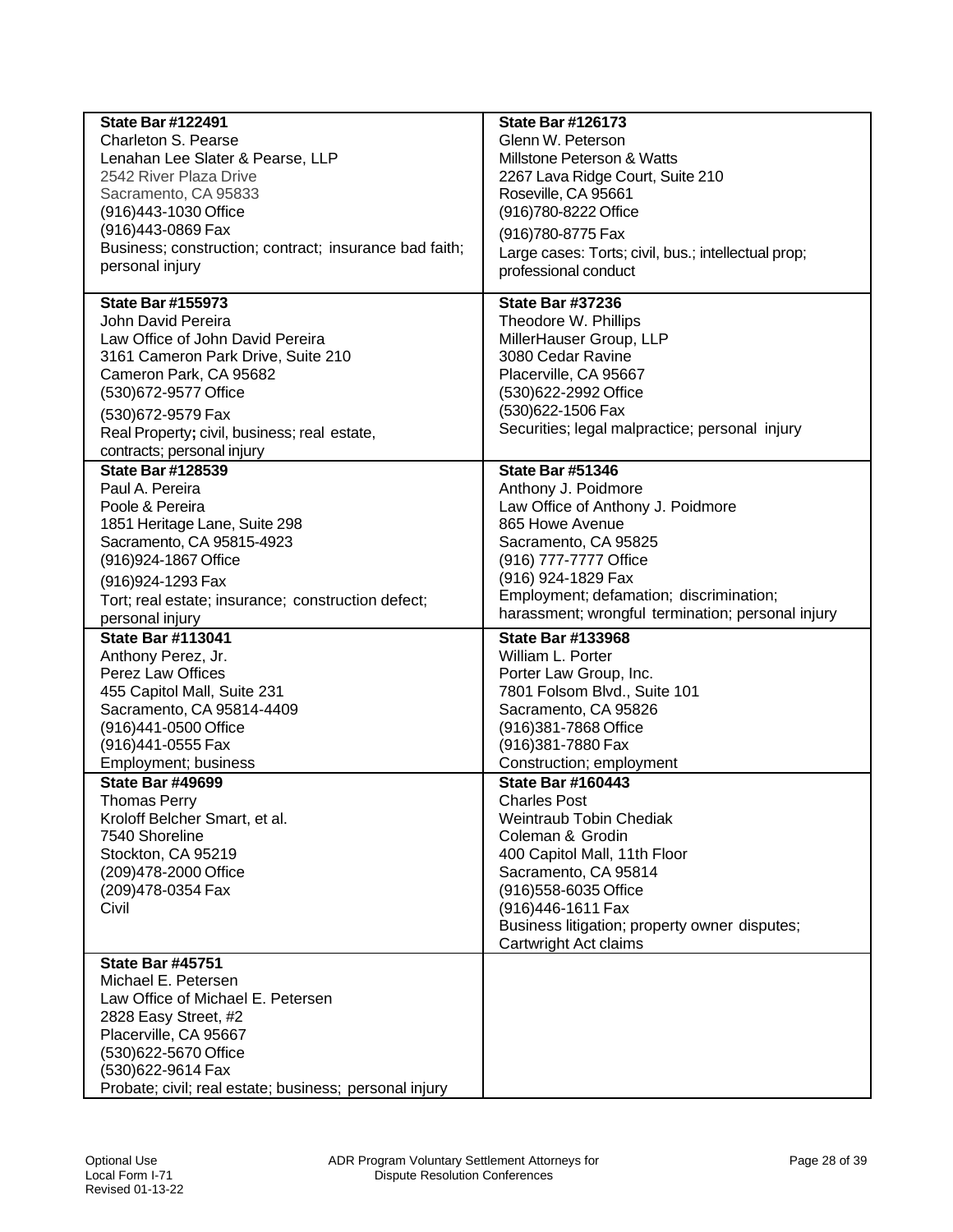| <b>State Bar #186141</b>                               | <b>State Bar #157519</b>                               |
|--------------------------------------------------------|--------------------------------------------------------|
| Jennifer L. Pruski                                     | <b>Brett Rosenthal</b>                                 |
| <b>Trainor Fairbrook</b>                               | <b>Graves Law Offices</b>                              |
| 980 Fulton Avenue                                      | 729 Lincoln Way                                        |
| Sacramento, CA 95825                                   | Auburn, CA 95603-4819                                  |
| (916)929-7000 Office                                   | (530)885-9346 Office                                   |
| (916) 929-7111 Fax                                     | (530)885-6873 Fax                                      |
| Business and commercial litigation; product liability; | Fraud                                                  |
| personal injury                                        |                                                        |
| <b>State Bar #166204</b>                               | <b>State Bar #276208</b>                               |
| <b>Eric Ratinoff</b>                                   | <b>Brittany Rupley Haefele</b>                         |
| Kershaw Cutter & Ratinoff                              | Porter Law Group                                       |
| 401 Watt Avenue, Suite 1                               | 7801 Folsom Boulevard, Suite 101                       |
| Sacramento, CA 95864                                   | Sacramento, CA 95826                                   |
| (916) 970-9100 Office                                  | (916)381-7868 Office                                   |
|                                                        | (916)381-7880 Fax                                      |
| (916) 246-1696 Fax                                     | Construction; tort; real property; real estate; breach |
| Torts; products, bad faith; consumer fraud; medical    | of contract; employment; trademark; intellectual;      |
| malpractice; personal injury                           | business; products liability                           |
| <b>State Bar #142239</b>                               | <b>State Bar #88739</b>                                |
| Eliot M. Reiner                                        | James W. Rushford                                      |
|                                                        |                                                        |
| 701 Howe Avenue, Suite A-2                             | <b>Rushford &amp; Bonotto</b>                          |
| Sacramento, CA 95825                                   | 1010 Hurley Way, Suite 410                             |
| (916)929-6090 Office                                   | Sacramento, CA 95825                                   |
| (916) 929-6554 Fax                                     | (916)565-0590 Office                                   |
| Personal injury                                        | (916)565-0599 Fax                                      |
|                                                        | Civil litigation; real estate; contract; construction; |
|                                                        | insurance; personal injury                             |
| <b>State Bar #77931</b>                                | <b>State Bar #142878</b>                               |
| Douglas R. Roeca                                       | Debra Samuels Samuels Law                              |
| Law Office of Douglas R. Roeca                         | 2366 Gold Meadow Way, Suite 200                        |
| 3062 Cedar Ravine Road Placerville, CA 95667           | Gold River, CA 95670                                   |
| (530)626-2511 Office                                   | (916)254-5350 Office                                   |
| (530)626-2514 Fax                                      | (916) 254-5351 Fax                                     |
| Real estate; business                                  | Real Estate; stockbroker fraud                         |
| <b>State Bar #232261</b>                               | <b>State Bar #161532</b>                               |
| Joseph Rose                                            | Jennifer H. Sanden                                     |
| Rose Law, APC                                          | Cuneo Black Ward & Missler                             |
| 11335 Gold Express Drive, Suite 135                    | 700 University Avenue, Suite 110                       |
| Gold River, CA 95670-6309                              | Sacramento, CA 95825                                   |
| (916) 273-1260 Office                                  | (916)363-8822 Office                                   |
| (916)290-0148 Fax                                      | (916)363-8821 Fax                                      |
| Employment; real estate; commercial; personal injury   | Subrogation; products; malpractice; personal           |
|                                                        | injury                                                 |
| <b>State Bar #173728</b>                               | <b>State Bar #72526</b>                                |
| Etan Rosen                                             | Joseph Scalia                                          |
| Beyer Pongratz & Rosen                                 | Law Offices of Joseph W. Scalia, APC PMB 30095         |
| 3230 Ramos Circle                                      | 3017 Douglas Boulevard, Suite 300                      |
| Sacramento, CA 95827                                   | Roseville, CA 95661                                    |
| (916)369-9750 Office                                   | (916)622-6939 Office                                   |
| (916)369-9760 Fax                                      | Business; real estate; breach of contract;             |
| Wrongful term.; human rights; fair housing             | construction; partnership and corporate                |
| commission; personal injury                            | governance                                             |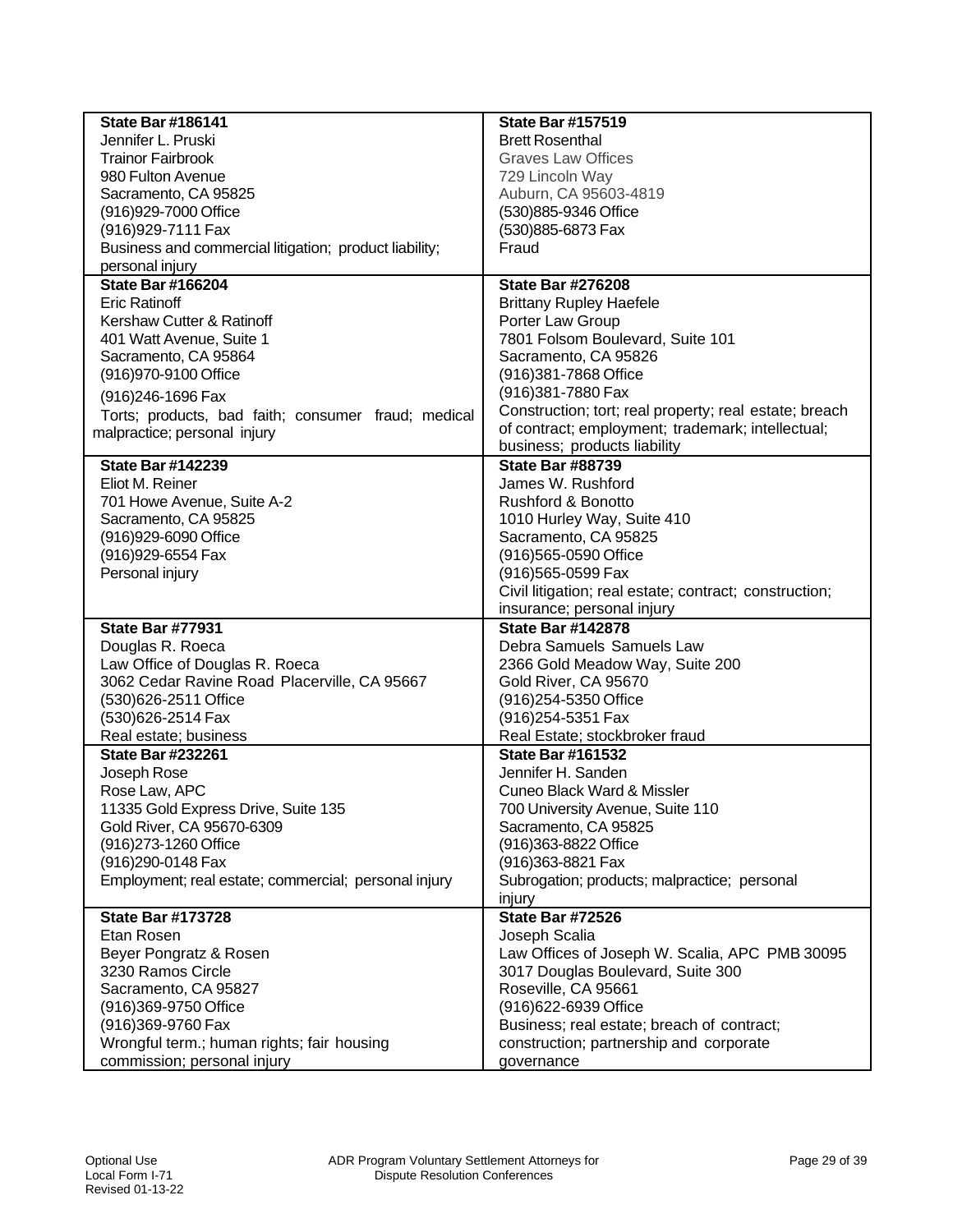| <b>State Bar #163543</b>                             | <b>State Bar #126619</b>                                    |
|------------------------------------------------------|-------------------------------------------------------------|
| <b>Steven Schultz</b>                                | Douglas L. Smith                                            |
| Law Office of Steven Schultz                         | Smith & Associates, Inc.                                    |
| 701 Howe Avenue, Suite A-3                           | 11707 Fair Oaks Boulevard, Suite 204                        |
| Sacramento, CA 95825                                 | Fair Oaks, CA 95628-2848                                    |
| (916) 922-2310 Office                                | (916)966-5973 Office                                        |
| (916) 922-1921 Fax                                   | (916)966-9607 Fax                                           |
| Civil; products; personal injury                     | Contract; construction; personal injury                     |
| <b>State Bar #131283</b>                             | <b>State Bar #145899</b>                                    |
| Lindy H. Scoffield                                   | Robin J. Smith                                              |
| Evans Wieskowski Ward & Scoffield, LLP               | R. J. Smith Law Offices, PC                                 |
| 745 University Avenue                                | P.O. Box 698                                                |
| Sacramento, CA 95825                                 | Roseville, CA 95661-0698                                    |
| (916) 923-1600 Office                                | (916)437-4301 Office                                        |
| (916) 923-1616 Fax                                   | (916)437-4302 Fax                                           |
| Real estate; const.; contract; premises; inverse     | Civil; personal injury                                      |
| condemnation; personal injury                        |                                                             |
| <b>State Bar #48646</b>                              | <b>State Bar #78241</b>                                     |
| Douglas Sears                                        | <b>Zachary Smith</b>                                        |
| Matheny Sears Linkert & Jaime, LLP                   | Weintraub Tobin Chediak                                     |
| 3638 American River Drive                            | Coleman & Grodin                                            |
| Sacramento, CA 95864-5901                            | 400 Capitol Mall, 11th Floor                                |
| (916) 978-3434 Office                                | Sacramento, CA 95814                                        |
| (916) 978-3430 Fax                                   | (916)558-6083 Office                                        |
| Civil; product liability; insurance; personal injury | (916)446-1611 Fax                                           |
|                                                      | Construction; employment; personal injury                   |
| <b>State Bar #158372</b>                             | <b>State Bar #125546</b>                                    |
| Jeff Sevey                                           | Richard D. Sopp                                             |
| Sevey Donahue & Talcott, LLP                         | Wheatley Sopp & Madsen                                      |
| 990 Reserve Drive, Suite 105                         | 81 Blue Ravine Road, Suite 230                              |
| Roseville, CA 95678                                  | Folsom, CA 95630                                            |
| (916) 788-7100 Office                                | (916) 988-3857 Office                                       |
| (916) 788-7112 Fax                                   | (916)550-9820 Fax                                           |
| Civil; personal injury                               | Real estate; contracts; franchising; easements              |
| <b>State Bar #133634</b>                             | <b>State Bar #69732</b>                                     |
| Richard N. Sieving                                   | Thomas B. Spaulding                                         |
| Sieving Law Firm, APC                                | Law Offices of Thomas Spaulding                             |
| 100 Howe Avenue, #220N                               | 2417 5 <sup>th</sup> Avenue                                 |
| Sacramento, CA 95825                                 |                                                             |
| (916)444-3366 Office                                 | Sacramento, CA 95818<br>(916) 455-8987 Office               |
| (916)444-1223 Fax                                    |                                                             |
| Construction defect; business; personal injury       | (916) 455-8987 Fax<br>Construction defense; personal injury |
| <b>State Bar #202622</b>                             | <b>State Bar #131192</b>                                    |
| <b>Bob Sims</b>                                      | Domenico D. Spinelli                                        |
|                                                      |                                                             |
| Sims Dimalanta Lawrence, LLP                         | Spinelli Donald & Nott                                      |
| 1891 E. Roseville Parkway, Suite 180                 | 815 S Street, Second Floor                                  |
| Roseville, CA 95661-7975                             | Sacramento, CA 95811                                        |
| (916) 797-8881 Office                                | (916)448-7888 Office                                        |
| (916) 253-1544 Fax                                   | (916)448-6888 Fax                                           |
| Civil; personal injury                               | Tort; government; employment; personal injury               |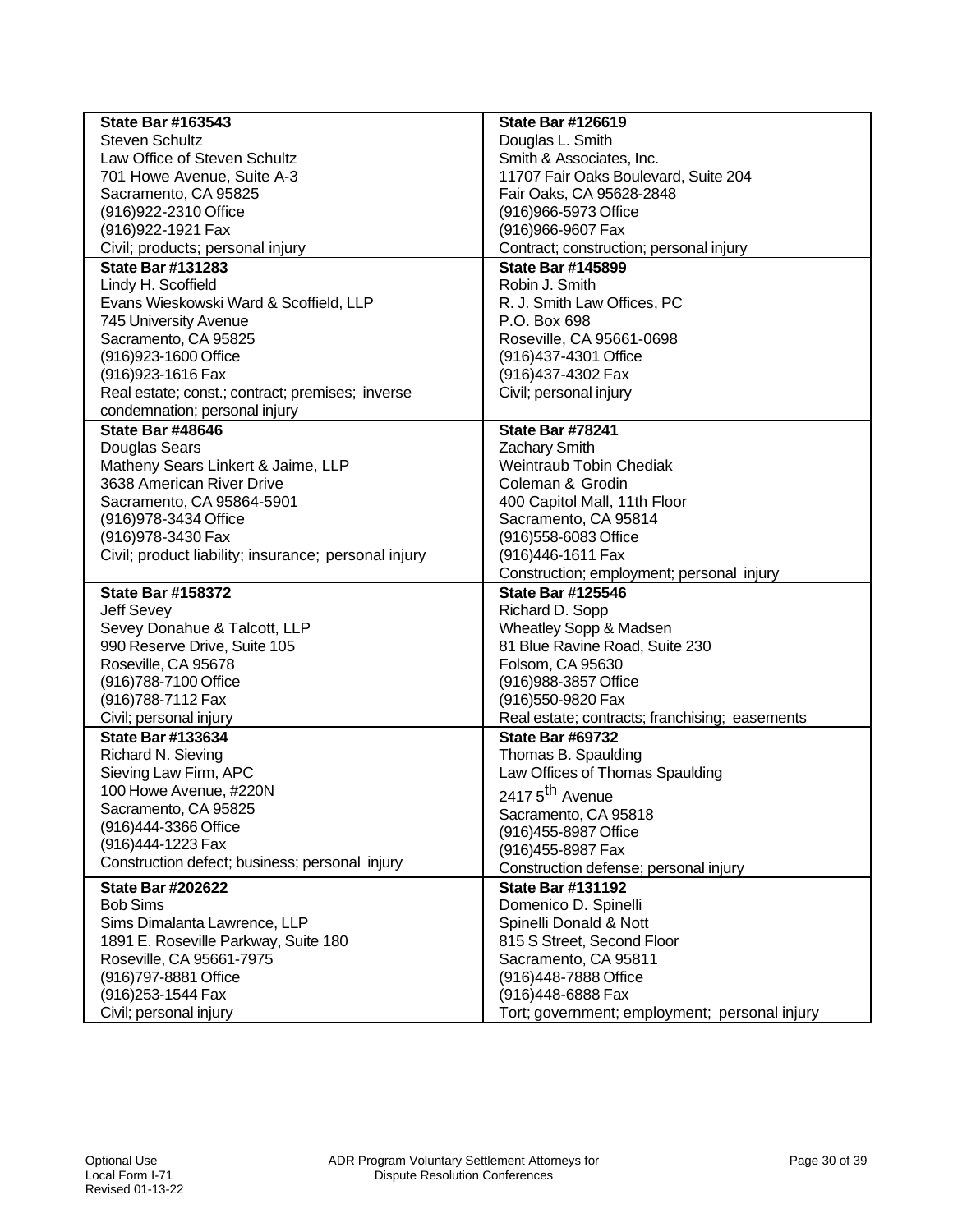| <b>State Bar #194948</b>                                      | <b>State Bar #133617</b>                               |
|---------------------------------------------------------------|--------------------------------------------------------|
| Daniel M. Steinberg                                           | Robert E. Thurbon                                      |
| Trainor & Fairbrook                                           | Thurbon & McHaney                                      |
| 980 Fulton Avenue                                             | 2377 Gold Meadow Way, Suite 100                        |
| Sacramento, CA 95825                                          | Gold River, CA 95670                                   |
| (916) 929-7000 Office                                         | (916) 636-1840 Office                                  |
| (916) 929-7111 Fax                                            | (916) 638-7530 Fax                                     |
| Civil; construction defects; real estate; products liability; | Construction; public agency; public schools; labor     |
| personal injury                                               |                                                        |
| State Bar #67717                                              | <b>State Bar #102132</b>                               |
| Kenneth R. Stone                                              | Gregory A. Thyberg                                     |
| Hefner Stark & Marois, LLP                                    | <b>Thyberg Law</b>                                     |
| 2150 River Plaza Drive, Suite 450                             | 3104 O Street, Suite 190                               |
| Sacramento, CA 95833                                          | Sacramento, CA 95816-6519                              |
| (916) 925-6620 Office                                         | (916) 204-9173 Office                                  |
| (916) 925-1127 Fax                                            | Employment; personal injury                            |
| Civil                                                         |                                                        |
| <b>State Bar #100326</b>                                      | <b>State Bar #125652</b>                               |
| Daniel A. Street                                              | Justin Tierney                                         |
| Law Office of Daniel A. Street                                | Law Offices Justin Tierney                             |
| 555 University Avenue, Suite 284                              | 2000 U Street                                          |
| Sacramento, CA 95825-6511                                     | Sacramento, CA 95818-1724                              |
| (916)920-9005 Office                                          | (916) 451-3426 Office                                  |
| (916) 920-7951 Fax                                            | (916) 451-0371 Fax                                     |
| Civil; personal injury                                        | Tort liability and environmental; construction defect; |
|                                                               | mold; public entity; personal injury                   |
| <b>State Bar #214898</b>                                      | <b>State Bar #148552</b>                               |
| Chad Tapp Porter Scott                                        | Suzanne A. Tollefson                                   |
| 350 University Avenue, Suite 200                              | Law Offices of John A. Biard                           |
| Sacramento, CA 95825                                          | 11070 White Rock Road, Suite 200                       |
| (916) 929-1481 Office                                         | Sacramento, CA 95670                                   |
| (916) 927-3706 Fax                                            | (916)638-6462 Office                                   |
| Civil; breach of contract; personal injury                    | (855)631-5920 Fax                                      |
|                                                               | Construction; real estate; breach of contract          |
| <b>State Bar #168634</b>                                      | <b>State Bar #96234</b>                                |
| <b>Michael Thomas</b>                                         | Charles A. Tweedy                                      |
| Thomas & Associates                                           | Law Office of Charles A. Tweedy                        |
| 2390 Professional Drive                                       | 11341 Gold Express Drive, Suite 110 Gold               |
| Roseville, CA 95661                                           | <b>River, CA 95670</b>                                 |
| (916)789-1201 Office                                          | (916)631-8388 Office                                   |
| (916)789-1202 Fax                                             | (916) 631-8188 Fax                                     |
| Real estate; complex commercial; Home                         | Real estate; construction; business; breach of         |
| owners association                                            | contract                                               |
| <b>State Bar #191780</b>                                      | <b>State Bar #63055</b>                                |
| Tiza S. Thompson                                              | Robert F. Tyler                                        |
| Tiza Serrano Thompson & Associates                            |                                                        |
|                                                               | Wilke Fleury, et al., LLP                              |
| 980 9 <sup>th</sup> Street, Suite 2250                        | 400 Capitol Mall, 22 <sup>nd</sup> Floor               |
| Sacramento, CA 95814-2716                                     | Sacramento, CA 95814-4407                              |
| (916)561-2780 Office                                          | (916)441-2430 Office                                   |
| (855) 886-5559 Fax                                            | (916)442-6664 Fax                                      |
| Premises; product; personal injury                            | Civil rights; construction; medical malpractice;       |
|                                                               | personal injury                                        |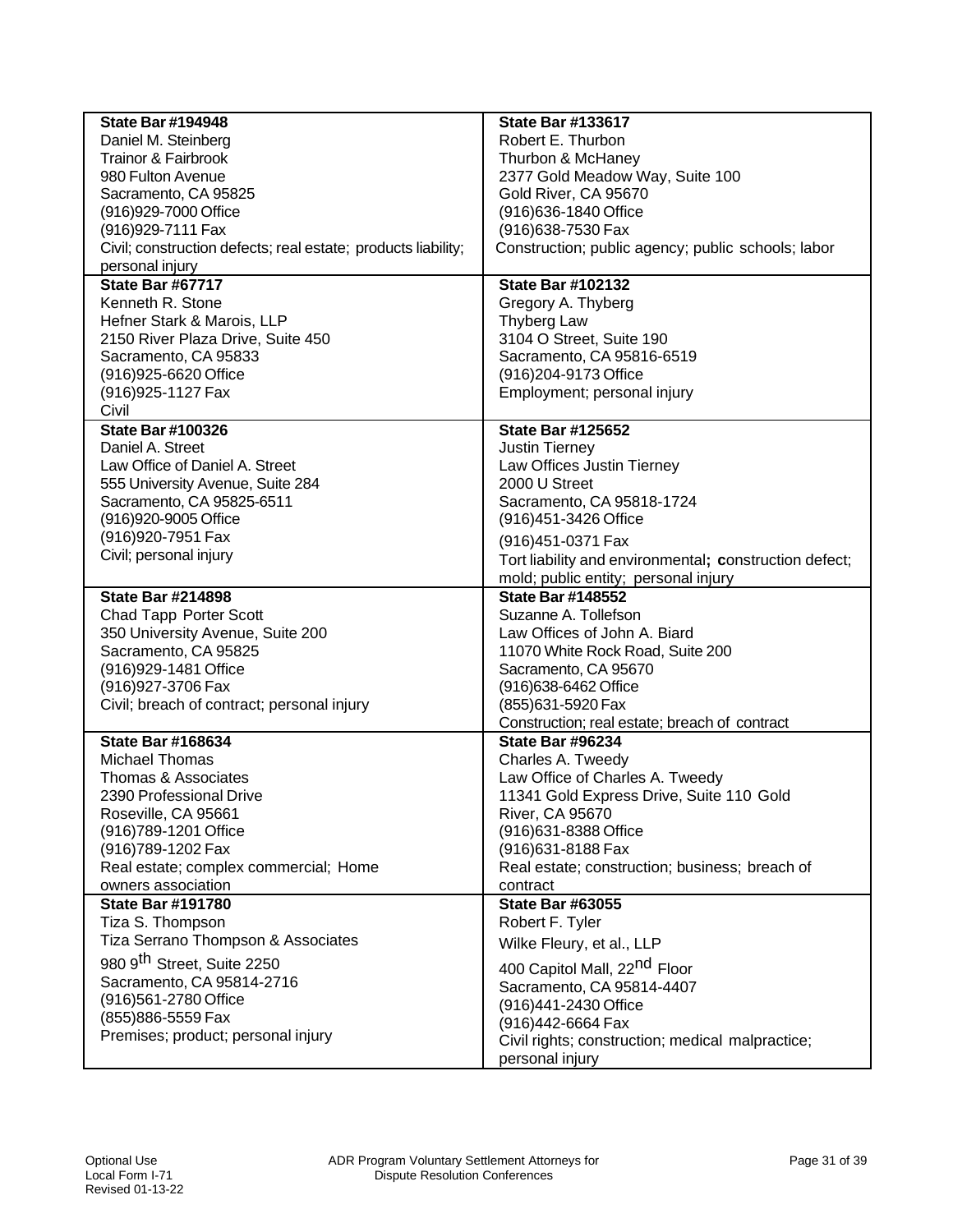| <b>State Bar #58531</b>                                  | <b>State Bar #182274</b>                                        |
|----------------------------------------------------------|-----------------------------------------------------------------|
| Jerome M. Varanini                                       | Douglas E. Watts                                                |
| Law Office of Jerome M. Varanini                         | <b>Watts Law Offices</b>                                        |
| 641 Fulton Avenue, Suite 200                             | 193 Blue Ravine Road, Suite 100                                 |
| Sacramento, CA 95825                                     | Folsom, CA 95630                                                |
| (916) 993-4868 Office                                    | (916) 673-9008 Office                                           |
| (916) 993-6750 Fax                                       | (916)404-5031 Fax                                               |
| Wrongful termination; malpractice; products liability;   | Premises; business; personal injury                             |
| personal injury                                          |                                                                 |
| <b>State Bar #73024</b>                                  | <b>State Bar #162699</b>                                        |
| <b>Jack Vetter</b>                                       | Rebecca Weinstein-Hamilton                                      |
| Law Office of Jack Vetter                                | Law Office of Rebecca Weinstein-Hamilton                        |
| 1903 21 <sup>St</sup> Street                             | 4034 Prairie Falcon Drive                                       |
| Sacramento, CA 95811                                     | El Dorado Hills, CA 95762-6302                                  |
| (916)441-4441 Office                                     | (916) 220-3407 Office                                           |
| (916)456-6698 Fax                                        | Employment; personal injury                                     |
| Wrongful termination; medical malpractice;               |                                                                 |
| personal injury                                          |                                                                 |
| <b>State Bar #178359</b>                                 | <b>State Bar #42584</b>                                         |
| Michael E. Vinding                                       | <b>Robert Wheatley</b>                                          |
| Brady & Vinding                                          | Wheatley Sopp & Madsen, LLP                                     |
| 520 Capitol Mall, Suite 630                              | 81 Blue Ravine Road, Suite 230                                  |
| Sacramento, CA 95814-4714                                | Folsom, CA 95630                                                |
| (916)446-3400 Office                                     | (916) 988-3857 Office                                           |
| (916)446-7159 Fax                                        | (916) 550-9820 Fax                                              |
| Employment; contracts; civil rights; Professional        | Business; real estate                                           |
| negligence; personal injury                              |                                                                 |
| <b>ALWAYS</b> email asst. Laurie Briggs at:              |                                                                 |
| www.bradyvinding.com                                     |                                                                 |
| <b>State Bar #282141</b>                                 | <b>State Bar #142916</b>                                        |
| Jessica Ann Warne                                        | Kevin Whiteford                                                 |
| Law Office of Jessica Ann Warne                          | Serlin & Whiteford, LLP                                         |
| 555 University Avenue, Suite 260                         | 700 E Street                                                    |
| Sacramento, CA 95825                                     | Sacramento, CA 95814                                            |
| (916) 676-9911 Office                                    | (916)446-0790 Office                                            |
| (916) 676-1364 Fax                                       | (916)446-0791 Fax                                               |
| Civil, real estate; insurance                            | Civil; real estate; commercial                                  |
| <b>State Bar #112168</b>                                 | <b>State Bar #155085</b>                                        |
| Paul Warner                                              | Fred G. Wiesner                                                 |
| 1624 Santa Clara Drive, Suite 220                        | Hartsuyker Stratman & Williams-Abrego                           |
| Roseville, CA 95661                                      | 3100 Zinfandel Drive, Suite 350                                 |
| (916)996-3100 Office                                     | Rancho Cordova, CA 95670-6391                                   |
| (916) 789-7557 Fax                                       | (916)503-2777 Office                                            |
| Construction; personal injury                            | (916) 503-2778 Fax<br>Civil                                     |
| <b>State Bar #106461</b>                                 | <b>State Bar #147688</b>                                        |
|                                                          |                                                                 |
| Whitney F. Washburn<br>Law Office of Whitney F. Washburn | Edwin E. Williams, III<br>Law Offices of Edwin E. Williams 2740 |
| 81 Blue Ravine Road, Suite 230                           | Fulton Avenue, #101-17                                          |
| Folsom, CA 95630                                         | Sacramento, CA 95821                                            |
| (916) 353-2800 Office                                    | (916)486-2922 Office                                            |
| (916) 353-2797 Fax                                       | Wrongful term; employment; sexual harassment;                   |
| Civil; corporate/partnership; real estate, easement;     | discrimination; personal injury                                 |
| employment; trust                                        |                                                                 |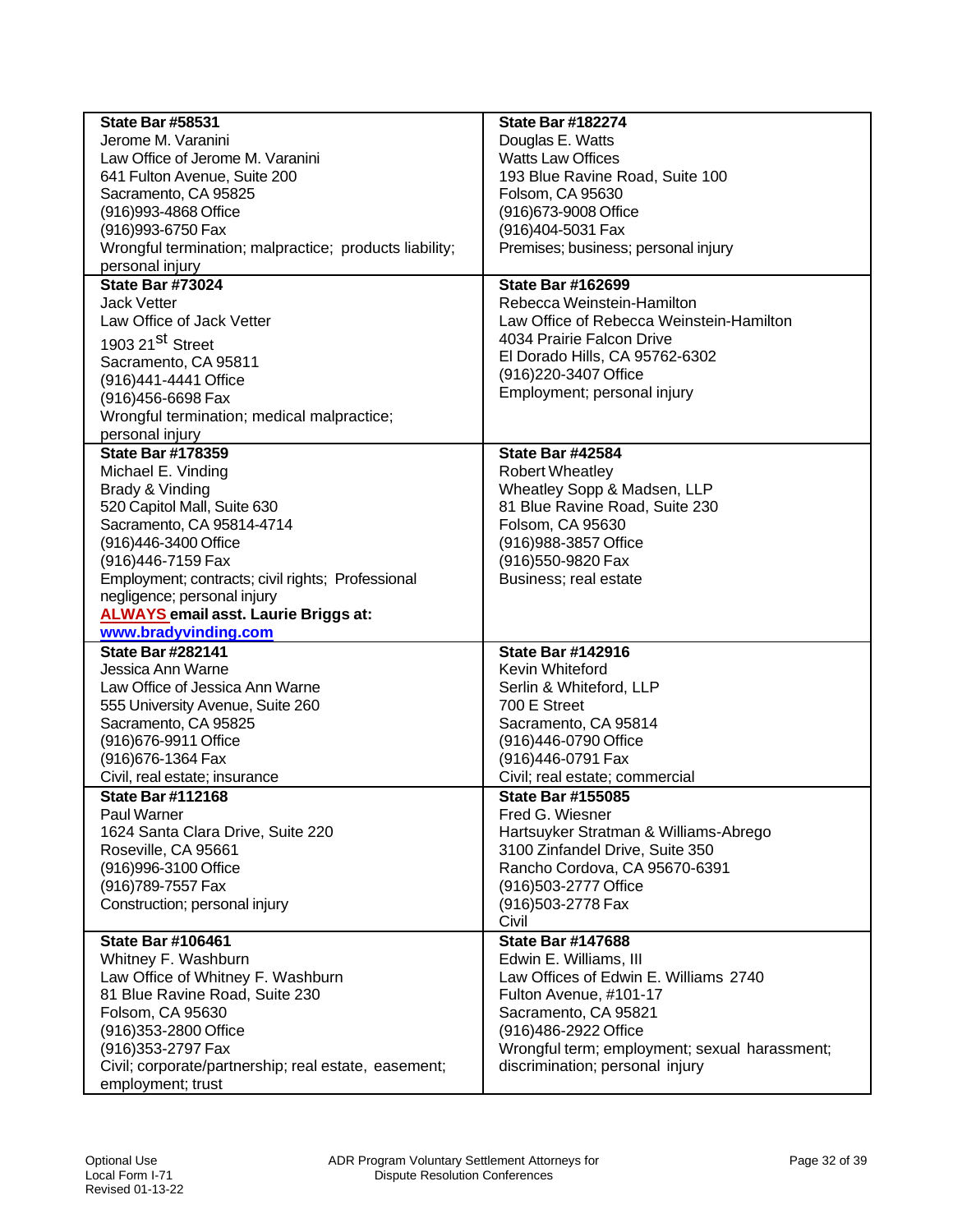| <b>State Bar #142998</b>                           | <b>State Bar #95654</b>                          |
|----------------------------------------------------|--------------------------------------------------|
| Evan Williams                                      | Russ J. Wunderli                                 |
| Law Offices of Evan Williams                       | Law Office of Russ J. Wunderli                   |
| 149 Court Street                                   | 3017 Douglas Boulevard, Suite 300                |
| Auburn, CA 95603                                   | Roseville, CA 95661                              |
| (530)823-8700 Office                               | (916)797-7330 Office                             |
| (530)823-8701 Fax                                  | (916)405-3880 Fax                                |
| Construction; real estate; negligence; employment; | Construction; professional negligence; contract; |
| personal injury                                    | business; personal injury                        |
| <b>State Bar #125618</b>                           | <b>State Bar #102415</b>                         |
| Douglas Winter                                     | Cyrus Zal                                        |
| Law Offices of Doug Winter                         | Law Office of Cyrus Zal                          |
| 8788 Elk Grove Boulevard Building 3, #11           | 102 Mainsail Court                               |
| Elk Grove, CA 95624                                | Folsom, CA 95630-2339                            |
| (916)714-1931 Office                               | (916) 985-3576 Office                            |
| (916)685-6882 Fax                                  | (916) 985-4893 Fax                               |
| Civil; federal; personal injury                    | Contract; business; personal injury; business    |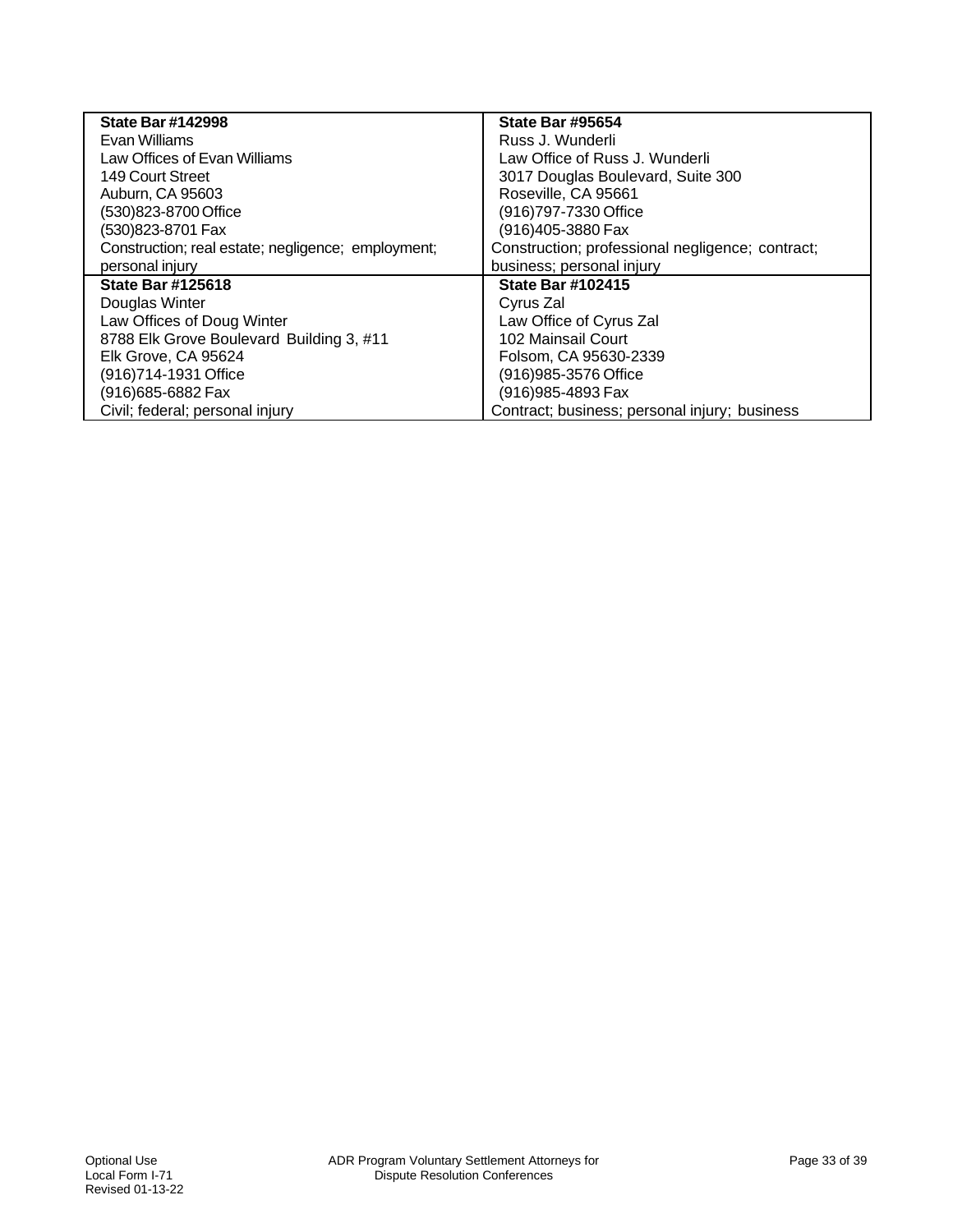| <b>SOUTH LAKE TAHOE REPRESENTATION</b>                                             |                                                         |
|------------------------------------------------------------------------------------|---------------------------------------------------------|
| <b>State Bar #158330</b>                                                           | State Bar #79767                                        |
| Matthew C. Addison                                                                 | Garland O. Bell                                         |
| McDonald Carano, LLP                                                               | Law Office of Garland O. Bell                           |
| 100 W. Liberty Street, 10 <sup>th</sup> Floor                                      | 5007 Tiffany Point                                      |
| P.O. Box 2670                                                                      | Granite Bay, CA 95746                                   |
| Reno, NV 89505-2670                                                                | (916) 772-5414 Office                                   |
| (775) 788-2000 Office                                                              | Personal injury; insurance coverage; aviation; products |
| (775)788-2020 Fax                                                                  |                                                         |
| Construction; environmental and intellectual property                              |                                                         |
| litigation                                                                         |                                                         |
| <b>State Bar #85783</b>                                                            | <b>State Bar #165236</b>                                |
| Ronald A. Arendt                                                                   | L. Mark Bissonnette                                     |
| Law Offices of Ronald A. Arendt                                                    | Law Office of L. Mark Bissonnette                       |
| 2300 Bell Executive Lane                                                           | 2520 Lake Tahoe Boulevard, Suite 2                      |
| Sacramento, CA 95825                                                               | South Lake Tahoe, CA 96150                              |
| (916)929-6000 Office                                                               | (530)544-5092 Office                                    |
| (916) 929-5137 Fax                                                                 | (530)544-5095 Fax                                       |
| Personal injury, auto                                                              | Contract; real estate                                   |
| <b>State Bar #163772</b>                                                           | <b>State Bar #232388</b>                                |
| Craig Fontaine Ashton                                                              | Robert C. Bowman, Jr.                                   |
| Ashton & Price                                                                     | Law Office of Bowman & Associates                       |
| 8243 Greenback Lane                                                                | 3230 Ramos Circle                                       |
| Fair Oaks, CA 95628-2504                                                           | Sacramento, CA 95827-2513                               |
| (916) 786-7787 Office                                                              | (916) 923-2800 Office                                   |
| (916) 786-7625 Fax                                                                 | (916) 358-8689 Fax                                      |
| Personal injury                                                                    | Labor; real estate; employment; commercial              |
|                                                                                    | construction; personal injury                           |
| <b>State Bar #194920</b>                                                           | <b>State Bar #65273</b>                                 |
| Julie Bachman                                                                      | Matthew V. Brady                                        |
| Law Offices of Julie Bachman                                                       | Law Offices of Matthew V. Brady                         |
| Box 7233                                                                           | 2339 Gold Meadow Way, Suite 230                         |
| 400 Dorla Court, #5                                                                | Gold River, CA 95670                                    |
| Stateline, NV 89449                                                                | (916)442-5600 Office<br>(916)442-5718 Fax               |
| (775)588-4100 Office                                                               | Civil, business; commercial; construction               |
| (775) 254-5238 Fax<br>Personal injury                                              |                                                         |
| <b>State Bar #47432</b>                                                            | <b>State Bar #121208</b>                                |
| Louis A. Basile                                                                    | Stephen Castronova                                      |
| Porter Simon                                                                       | Castronova Law Offices, P.C.                            |
| 40200 Truckee Airport Road                                                         | 605 Forest Street                                       |
| Truckee, CA 96161                                                                  | Reno, NV 89509                                          |
| (530) 583-7268 Office                                                              | (775)323-2646 Office                                    |
|                                                                                    | (775) 323-3181 Fax                                      |
| (530)583-7209 Fax                                                                  | Personal injury; construction                           |
| Personal injury; real estate and real property litigation,<br>business litigation; |                                                         |
| <b>State Bar #111010</b>                                                           |                                                         |
| David Becker                                                                       |                                                         |
| <b>Becker Nelson</b>                                                               |                                                         |
| Center & James                                                                     |                                                         |
| 263 Main Street, Floor 2                                                           |                                                         |
| Placerville, CA 95667                                                              |                                                         |
| (530)295-6400                                                                      |                                                         |
| (530)294-6408 Fax                                                                  |                                                         |
|                                                                                    |                                                         |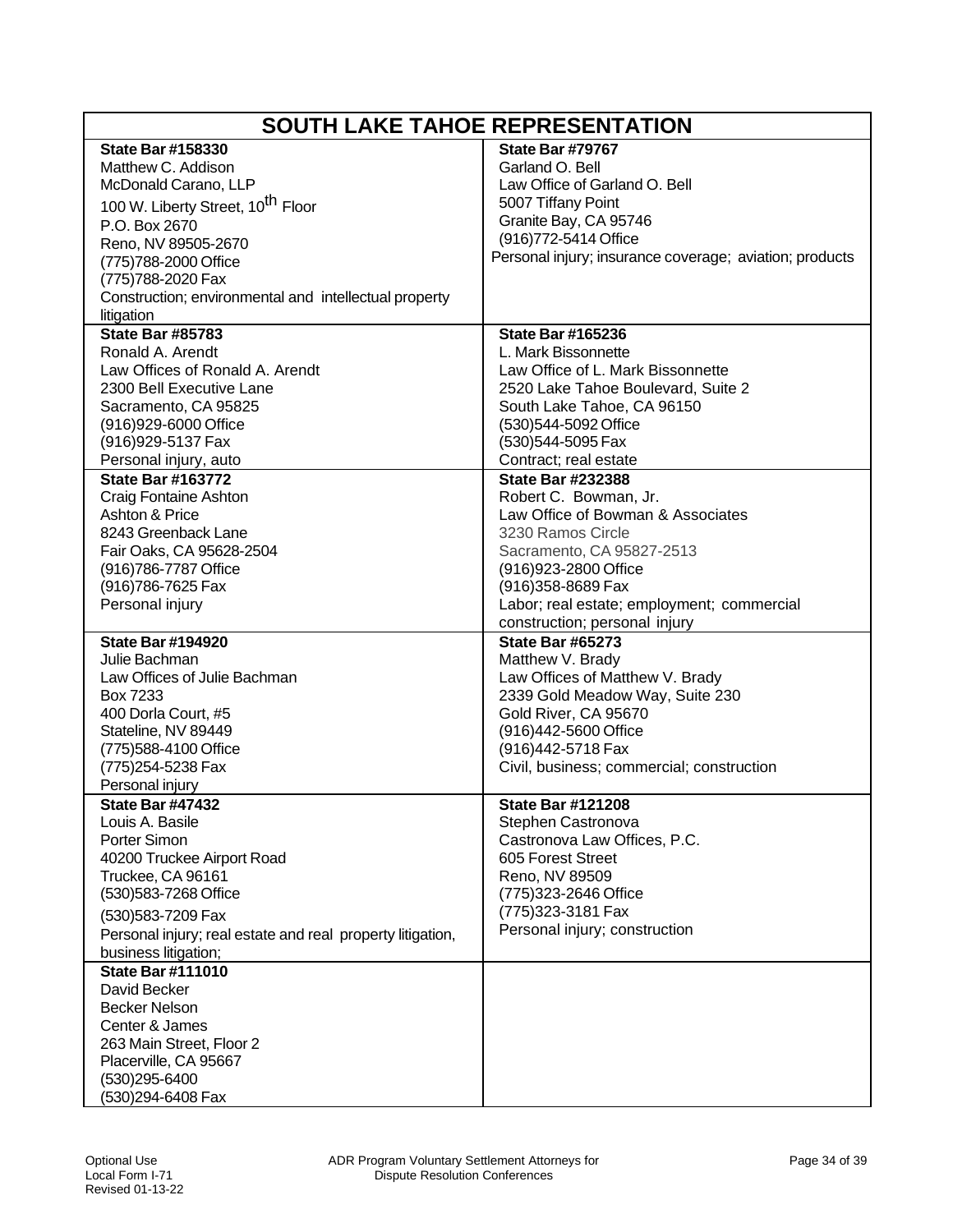| <b>State Bar #50258</b>                            | <b>State Bar #170315</b>                            |
|----------------------------------------------------|-----------------------------------------------------|
| <b>Richard Caulfield</b>                           | David Daniels                                       |
| <b>Caulfield Law Firm</b>                          | Freeman Mathis & Gary, LLP                          |
| 1101 Investment Boulevard, Suite 120               | 1013 Galleria Boulevard, Suite 250                  |
| El Dorado Hills, CA 95762                          | Roseville, CA 95678                                 |
| (916) 933-3200 Office                              | (916)472-3301 Office                                |
| (916) 605-4075 Fax                                 | (916)472-3329 Fax                                   |
| Personal injury; construction                      | Personal injury; medical malpractice; construction; |
|                                                    | government torts                                    |
| <b>State Bar #93319</b>                            | <b>State Bar #249267</b>                            |
| William B. Cherry                                  | William A. Deitchman                                |
| William Cherry & Associates                        | Deitchman & Deitchman                               |
| P.O. Box 551425                                    | 6201 Enterprise Drive, Suite F                      |
| South Lake Tahoe, CA 96154-1425                    | Diamond Springs, CA 95619-9482                      |
| (530) 577-5415 Office                              | (530)626-3050 Office                                |
| (530) 577-5415 Fax                                 | (530)626-3060 Fax                                   |
| Personal injury                                    | Personal injury                                     |
| <b>State Bar #146722</b>                           | <b>State Bar #114486</b>                            |
| Justin M. Clouser                                  | Gregory F. Dyer                                     |
| Clouser Hempen Wasick Law Group, Ltd.              | Jones & Dyer                                        |
| 1512 US Highway 395 N, Suite 1                     | 3031 F Street, Suite 202                            |
| Garnerville, NV 89410                              | Sacramento, CA 95816-3844                           |
| (775) 782-2888 Office                              | (916) 552-5959 Office                               |
| (775) 782-2333 Fax                                 | Personal injury; real estate; commercial            |
| Personal injury; real estate: contracts            |                                                     |
| <b>State Bar #124399</b>                           | <b>State Bar #155145</b>                            |
|                                                    | Alan W. Foutz                                       |
| Larry J. Cox                                       | Law Office of Alan W. Foutz                         |
| Law Offices of Larry J. Cox                        |                                                     |
| 8150 Greenback Lane, Suite 200 Fair Oaks,          | 8880 Cal Center Drive, Suite 400                    |
| CA 95628-2505 (916)955-5835 Office                 | Sacramento, CA 95826-3267                           |
| (916) 722-4881 Fax                                 | (916)361-6583 Office                                |
| Civil, business, corporate, financial institutions | (916)361-6584 Fax                                   |
|                                                    | Employment; construction; business; personal injury |
| <b>State Bar #121407</b>                           | <b>State Bar #164639</b>                            |
| C. Brooks Cutter                                   | Joel P. Franciosa                                   |
| Cutter Law, PC                                     | Law Office of Joel P. Franciosa                     |
| 401 Watt Avenue                                    | 1169 Trestle Glen Road                              |
| Sacramento, CA 95864                               | Oakland, CA 94610                                   |
| (916)290-9400 Office                               | (510)272-5103 Office                                |
| (916)588-9330 Fax                                  | (510)645-5930 Fax                                   |
| Personal injury - medical malpractice civil; class | Personal injury; medical malpractice; employment;   |
| actions                                            | construction; business; contract; real estate       |
|                                                    | development; petroleum exploration                  |
| State Bar #76176                                   | <b>State Bar #80061</b>                             |
| Peter H. Cuttitta                                  | Samuel J. Frazier, III                              |
| Porter Simon                                       | 7860 Mount Vernon Road                              |
| 40200 Truckee Airport Road                         | Auburn, CA 95603-7915                               |
| Truckee, CA 96161-3307                             | (530)888-6500 Office                                |
| (530)587-2002 Office                               | Contract; employment; personal injury               |
| (530) 587-1316 Fax                                 |                                                     |
| Personal injury; civil; real estate; construction  |                                                     |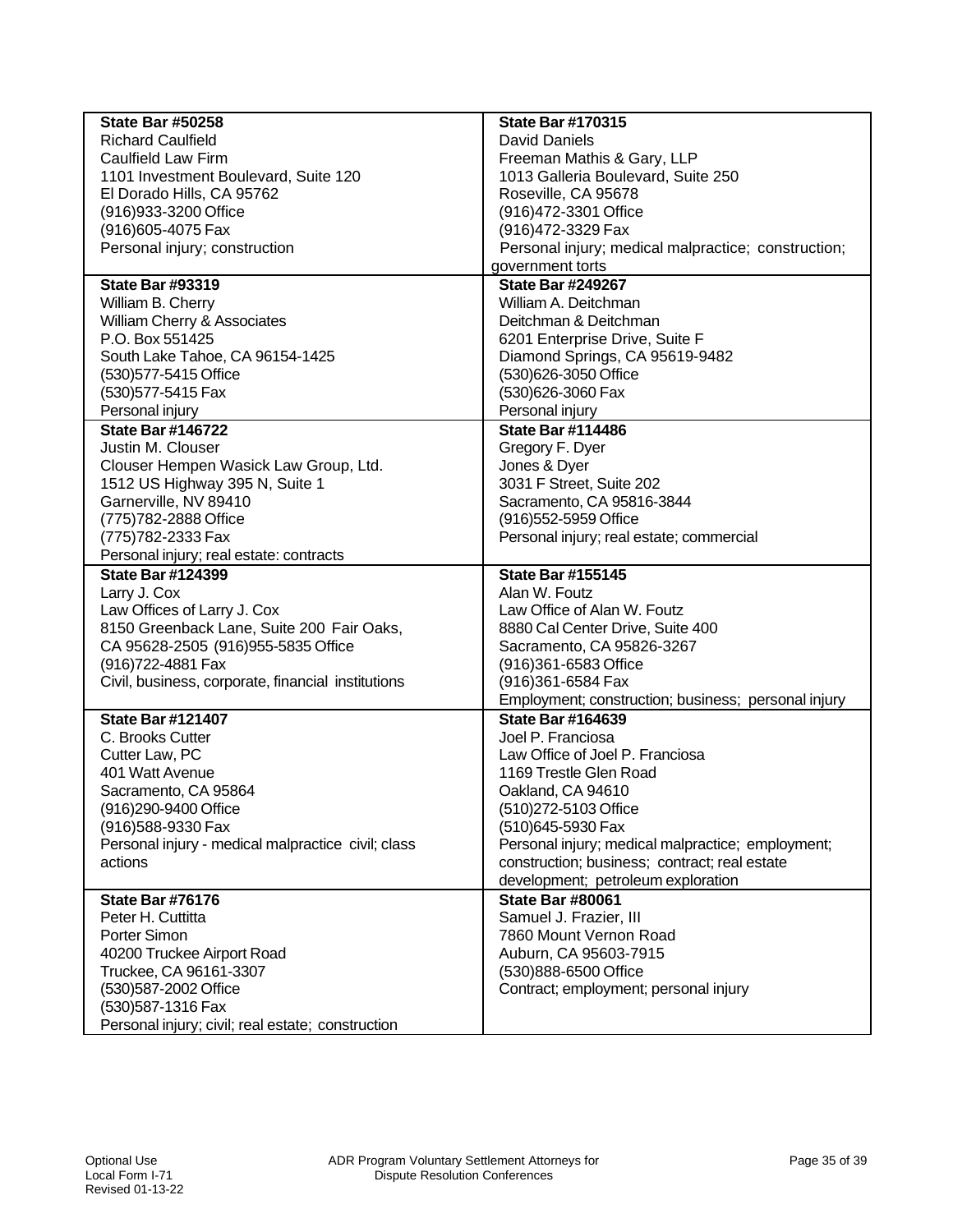| <b>State Bar #76456</b>                                  | <b>State Bar #172336</b>                                                     |
|----------------------------------------------------------|------------------------------------------------------------------------------|
| <b>Robert French</b>                                     | Ross Lampe                                                                   |
| Law Office Robert F. French                              | Muro & Lampe, Inc.                                                           |
| P.O. Box 3362 Business Park Drive                        | 75 Iron Point Circle, Suite 155                                              |
| Truckee, CA 96160                                        | Folsom, CA 95630                                                             |
| (530)587-5500 Office                                     | (916)817-6300 Office                                                         |
| Personal injury; real property; estate planning; probate | (916) 817-6355 Fax                                                           |
|                                                          | Civil; medical malpractice; personal injury                                  |
| <b>State Bar #170240</b>                                 | <b>State Bar #177821</b>                                                     |
| <b>Raymond Gates</b>                                     | Linda J. Linton                                                              |
| Lauria Tokunaga, et al., LLP                             | Linton & Associates, PC                                                      |
| 1755 Creekside Oaks Drive, Suite 240                     | 6900 S. McCarron Boulevard, Suite 2040                                       |
| Sacramento, CA 95833                                     | Reno, NV 89509                                                               |
| (916)492-2000 Office                                     | (775)333-0881 Office                                                         |
| (916)492-2500 Fax                                        | (775)333-0877 Fax                                                            |
| Personal injury; bad faith; med. malpractice; insurance  | Personal injury; product; premises; construction;                            |
|                                                          | environmental                                                                |
| State Bar #59457                                         | <b>State Bar #84186</b>                                                      |
| Michael Hambsch                                          | <b>Gary Livaich</b>                                                          |
| Rollston Henderson Crabb & Johnson                       | Desmond Nolan Livaich & Cunningham                                           |
| 591 Tahoe Keys Boulevard, Suite D8                       | 1830 15 <sup>th</sup> Street                                                 |
| South Lake Tahoe, CA 96150                               |                                                                              |
| (530) 544-1785 Office                                    | Sacramento, CA 95811                                                         |
| (530)544-5053 Fax                                        | (916)443-2051 Office                                                         |
| Civil                                                    | (916)443-2651 Fax                                                            |
|                                                          | Eminent domain; inverse condemnation; real estate<br><b>State Bar #42952</b> |
| <b>State Bar #59486</b><br>Robert Henderson              |                                                                              |
| Rollston Henderson Crabb & Johnson                       | Theodore Long                                                                |
|                                                          | Law Office of Theodore Long                                                  |
| 591 Tahoe Keys Boulevard, Suite D8                       | 2498 Kubel Avenue                                                            |
| South Lake Tahoe, CA 96150                               | South Lake Tahoe, CA 96150-7533                                              |
| (530) 544-1785 Office                                    | (530) 542-1415 Office                                                        |
| (530)544-5053 Fax                                        | Personal injury; real estate                                                 |
| Personal injury; civil                                   |                                                                              |
| <b>State Bar #199021</b>                                 | <b>State Bar #127952</b>                                                     |
| Michael K. Johnson                                       | Kent M. Luckey                                                               |
| Rollston Henderson Crabb & Johnson                       | Penny & Associates                                                           |
| 591 Tahoe Keys Boulevard, Suite D8                       | 1490 Stone Point Drive, Suite 200                                            |
| South Lake Tahoe, CA 96150                               | Roseville, CA 95661-2857                                                     |
| (530)544-1785 Office                                     | (916)784-3566 Office                                                         |
| (530)544-5053 Fax                                        | (916)784-1492 Fax                                                            |
| Personal injury; contract; real property; general        | Personal injury                                                              |
| business                                                 | Late spring fall only                                                        |
| <b>State Bar #75296</b>                                  | <b>State Bar #195872</b>                                                     |
| <b>Reno only</b><br>Jonathan King                        | Law Offices of John Christopher Maples                                       |
| 429 Marsh Avenue                                         | 4962 Robert J Matthews Parkway Suite 100                                     |
| Reno, NV 89509                                           | El Dorado Hills, CA 95762-5723                                               |
| (775)322-2211 Office                                     | (916)790-9110 Office                                                         |
| Personal injury; contract; real estate; construction     | (916) 307-6358 Fax                                                           |
|                                                          | Personal injury                                                              |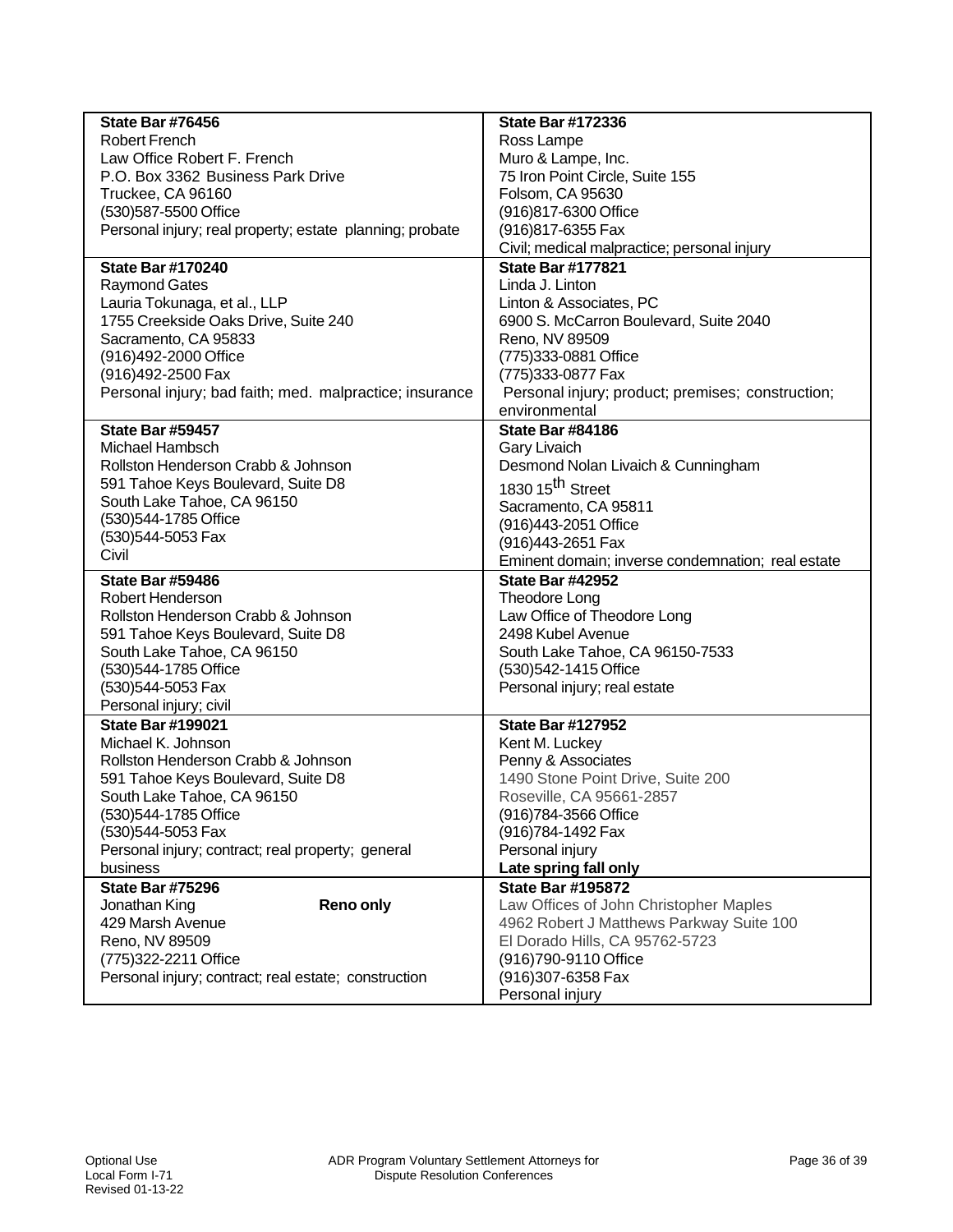| <b>State Bar #145857</b>                               | <b>State Bar #/91806</b>                           |
|--------------------------------------------------------|----------------------------------------------------|
| Steven J. McHugh                                       | George E. Murphy                                   |
| McHugh & McHugh                                        | Murphy Campbell Guthrie & Alliston                 |
| 2196 Lake Tahoe Boulevard, Suite B                     | 8801 Folsom Boulevard, Suite 230                   |
| South Lake Tahoe, CA 96150-6491                        | Sacramento, CA 95826                               |
| (530)544-3006 Office                                   | (916)400-2300 Office                               |
| (530)544-3006 Fax                                      | (916)484-3510 Fax                                  |
| Personal injury                                        | Construction; insurance                            |
| <b>State Bar #161044</b>                               | <b>State Bar #127263</b>                           |
| Michael McLaughlin                                     | <b>Charles Nelson</b>                              |
| Feldman McLaughlin Thiel, LLP                          | Law Office of Charles Nelson                       |
| 178 US Highway 50                                      | P.O. Box 16987                                     |
| P.O. Box 1309                                          | South Lake Tahoe, CA 96151-6987                    |
| Zephyr Cove, NV 89448                                  | (530)721-3979 Office                               |
| (775)580-7431 Office                                   | Personal injury; civil                             |
| (775) 588-7436 Fax                                     |                                                    |
| Personal injury; civil                                 |                                                    |
| <b>State Bar #159416</b>                               | <b>State Bar #136452</b>                           |
| Alice Campos Mercado                                   | Paul Randall Noah                                  |
| Lemons Grundy & Eisenberg<br>Nevada                    | Law Office of P. Randall Noah                      |
| 6005 Plumas Street, Suite 300<br>only                  | P.O. Box 9421                                      |
| Reno, NV 89519                                         | South Lake Tahoe, CA 96158                         |
| (775) 786-6868 Office                                  | (530)600-0891 Office                               |
| (775) 786-9716 Fax                                     | (925) 253-5540 Office                              |
| Personal injury; medical malpractice civil; employment | (925) 253-5542 Fax                                 |
|                                                        | Personal injury (prefers P.I.); civil - bad faith, |
|                                                        | breach of contract; employment; disability         |
| <b>State Bar #164418</b>                               | <b>State Bar #67031</b>                            |
| Greg A. Meyer                                          | Philip A. Olsen                                    |
| Law Offices of Greg Meyer                              | Law Office of Philip A. Olsen                      |
| 2300 Bell Executive Lane                               | P.O. Box 800                                       |
| Sacramento, CA 95825                                   | Tahoe City, CA 96145                               |
| (916)929-6000 Office                                   | (530)581-3940 Office                               |
| (916) 929-5137 Fax                                     | Personal injury; products; skiing; attorney's      |
| Personal injury; medical malpractice; wrongful death   | fees disputes                                      |
| <b>State Bar #239407</b>                               | <b>State Bar #80497</b>                            |
| John D. Moore                                          | <b>Paul Palant</b>                                 |
| Moore Law Group, PC                                    | Law Office of Paul Palant                          |
| 3715 Lakeside Drive, Suite A                           | P.O. Box 6870                                      |
| Reno, NV 89509                                         | 272 Terraceview                                    |
| (775)336-1600 Office                                   | Stateline, NV 89449                                |
| (775)336-1601 Fax                                      | (775)588-5758 Office                               |
| Personal injury; construction, labor; Employment       | (775)588-5159 Fax                                  |
|                                                        | Personal injury                                    |
| <b>State Bar #191649</b>                               | <b>State Bar #200605</b>                           |
| William A. Munoz                                       | Katherine F. Parks                                 |
| Murphy Pearson, et al.                                 | Thorndal Armstrong, et al.                         |
| 520 Capitol Mall, Suite 250                            | 6590 S. McCarran Boulevard, Suite B                |
| Sacramento, CA 95814                                   | Reno, NV 89509                                     |
| (916)565-0300 Office                                   | (775) 786-2882 Office                              |
| (916) 565-1636 Fax                                     | (775) 786-8004 Fax                                 |
| Personal injury; civil                                 | Personal injury; civil                             |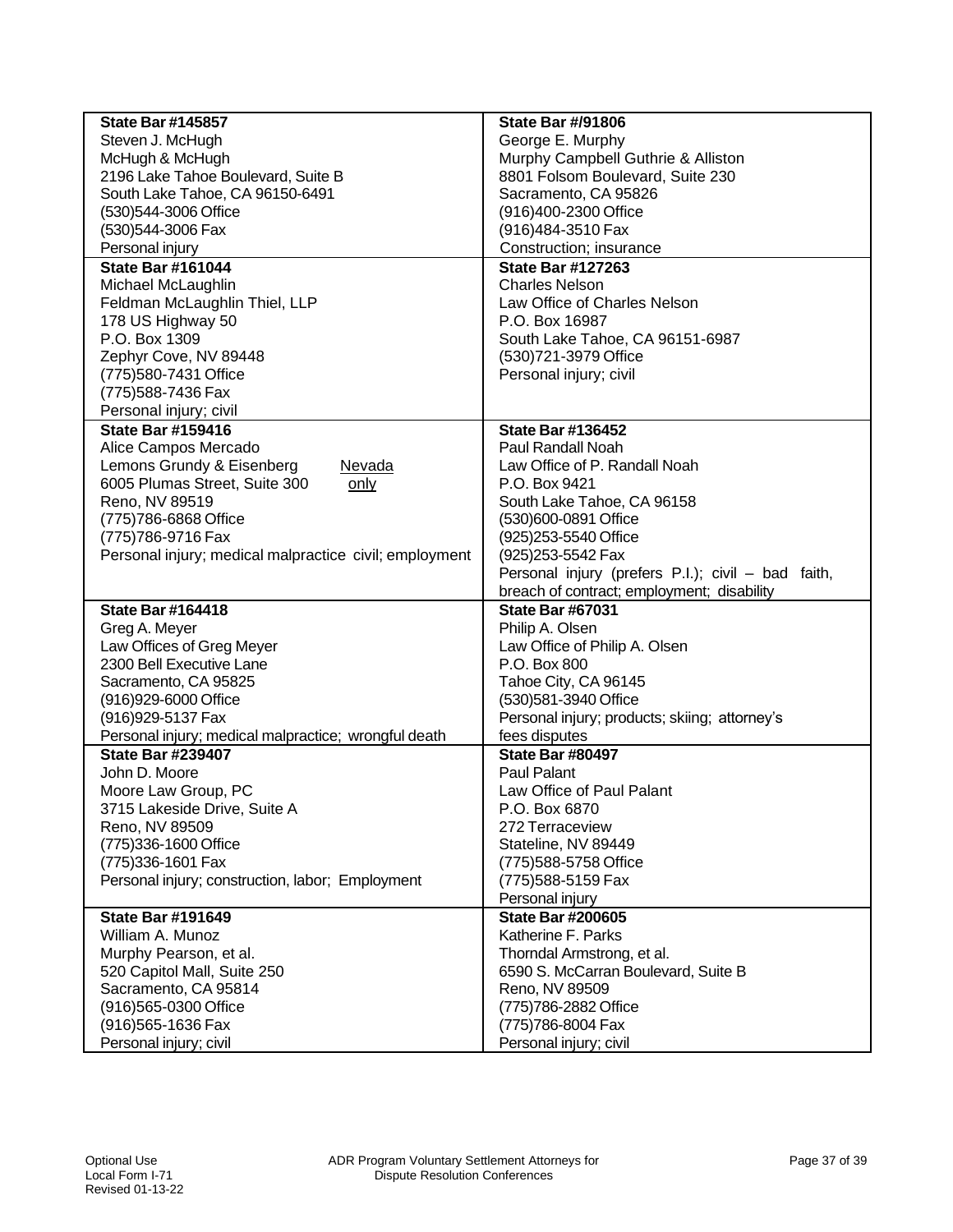| <b>State Bar #59834</b>                            | <b>State Bar #72526</b>                               |
|----------------------------------------------------|-------------------------------------------------------|
| Stephan L. Parshall                                | Joseph Scalia                                         |
| Moyer Parshall & Tweedy                            | Law Offices of Joseph W. Scalia, APC                  |
| 11615 Gold Country Boulevard                       | 3017 Douglas Boulevard, Suite 300                     |
| Gold River, CA 95670                               | Roseville, CA 95661                                   |
| (916) 425-4446 Office                              | (916)622-6939 Office                                  |
| (916) 631-8188 Fax                                 | Business; real estate; breach of contract;            |
| Construction and commercial; real estate           | construction; partnership and corporate governance    |
| <b>State Bar #144337</b>                           | <b>State Bar #48646</b>                               |
| Michael K. Pazdernik                               | <b>Douglas Sears</b>                                  |
| Adams & Corzine                                    | Matheny Sears Linkert & Long                          |
| 740 Oak Avenue Parkway, Suite 120                  | 3638 American River Drive                             |
| Folsom, CA 95630                                   | Sacramento, CA 95864                                  |
| (916) 983-3900 Office                              | (916) 978-3434 Office                                 |
| (916) 983-3922 Fax                                 | (916) 978-3430 Fax                                    |
| Personal injury; dental/medical malpractice;       | Personal injury; product liability; insurance; civil  |
| professional and premises liability                |                                                       |
| <b>State Bar #178561</b>                           | <b>State Bar #158372</b>                              |
| Jill Penwarden Rimon P.C.                          | Jeff Sevey                                            |
| 10710 Donner Pass Road, Suite 100                  | Sevey Donahue & Talcott, LLP                          |
| Truckee, CA 96161-4811                             | 990 Reserve Drive, Suite 105                          |
| (530)331-8770 Office                               | Roseville, CA 95678                                   |
| (530)331-8770 Fax                                  | (916)788-7100 Office                                  |
| Contract; general business disputes; construction; | (916) 788-7112 Fax                                    |
| personal injury                                    | Personal injury; civil                                |
| <b>State Bar #113041</b>                           | <b>State Bar #133634</b>                              |
| <b>Anthony Perez</b>                               | Richard N. Sieving                                    |
| Perez Law Offices                                  | Sieving Law Firm, APC                                 |
| 455 Capitol Mall, Suite 231                        | 100 Howe Avenue, #220N                                |
| Sacramento, CA 95814-4409                          | Sacramento, CA 95825                                  |
| (916)441-0500 Office                               | (916)444-3366 Office                                  |
| (916)441-0555 Fax                                  | (916)444-1223 Fax                                     |
| Employment; business                               | Personal injury; construction defect; business        |
| <b>State Bar #208858</b>                           | <b>State Bar #62792</b>                               |
| Jennifer Marone Peterson                           | James E. Simon                                        |
| Law Office Jennifer Marone Peterson                | Porter & Simon                                        |
| P.O. Box 17227                                     | 40200 Airport Road                                    |
| South Lake Tahoe, CA 96151                         | Truckee, CA 96161                                     |
| (530)721-1425 Office                               | (530)587-3862 Office                                  |
| Personal injury; real property; real estate;       | Personal injury; real estate                          |
| contract; some employment; collections; landlord   |                                                       |
| tenant                                             |                                                       |
| <b>State Bar #142239</b>                           | <b>State Bar #271325</b>                              |
| Eliot M. Reiner                                    | <b>Scott Souers</b>                                   |
| Eliot M. Reiner Law Corporation                    | Alling & Jillson, Ltd.                                |
| 701 Howe Avenue, Suite A-2                         | 276 Kingsbury Grade # 2000                            |
| Sacramento, CA 95825                               | Stateline, NV 89449                                   |
| (916)929-6090 Office                               | (775) 588-6676 Office                                 |
| (916) 929-6554 Fax                                 | (775) 588-4970 Fax                                    |
| Personal injury                                    | Personal injury; real estate; contract; construction; |
|                                                    | employment                                            |
|                                                    | No complex cases                                      |